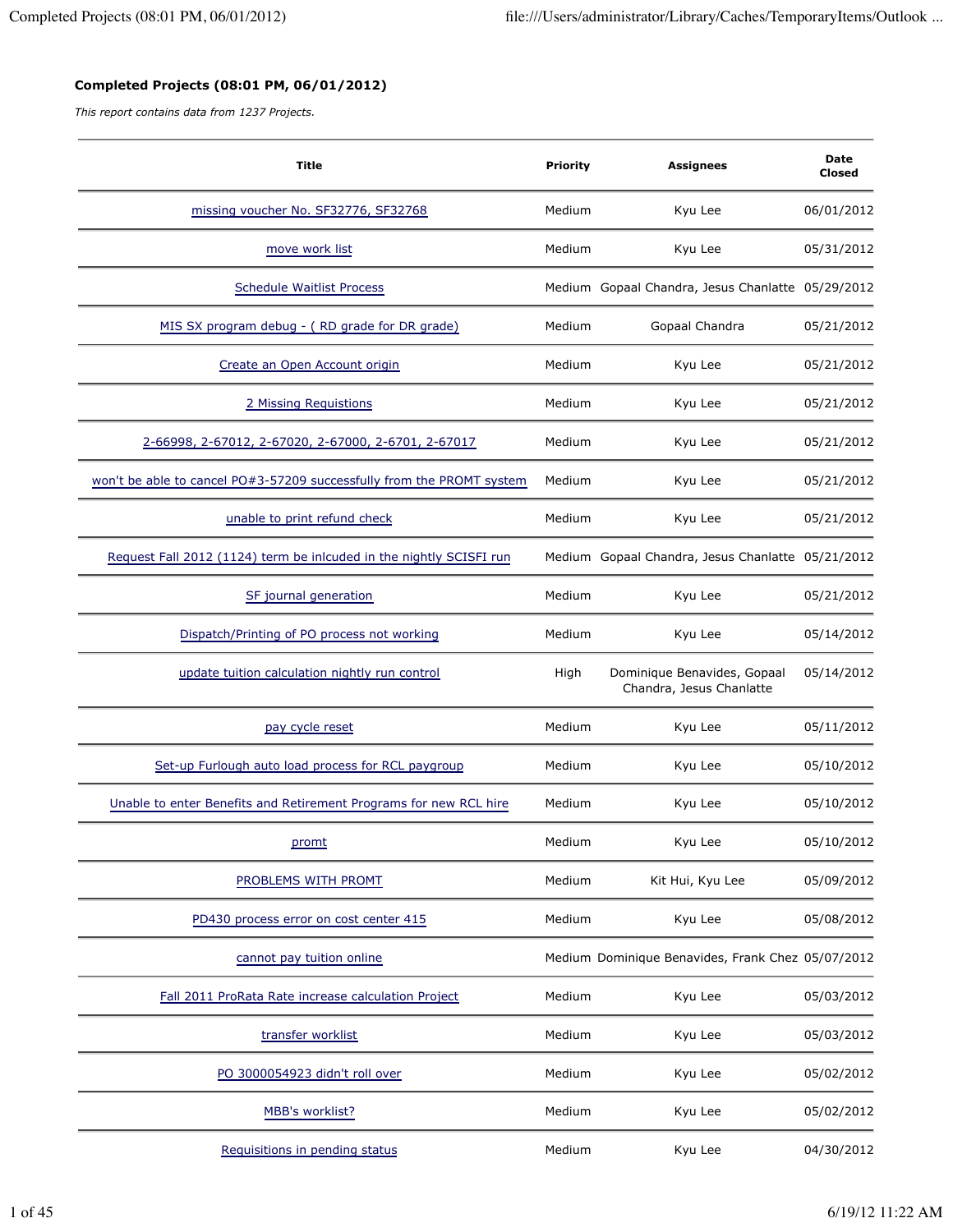| Request to Cancel Req. # 2-67377                                  | Medium | Kyu Lee | 04/30/2012 |
|-------------------------------------------------------------------|--------|---------|------------|
| Two Stale Checks are included in AP Cycle                         | Medium | Kyu Lee | 04/30/2012 |
| Old req in worklist                                               | Medium | Kyu Lee | 04/25/2012 |
| Reg#2-67383 has never been sourced to a PO                        | Medium | Kyu Lee | 04/25/2012 |
| Employee iin Wrong Paygroup                                       | Medium | Kyu Lee | 04/25/2012 |
| move my worklist back to me                                       | Medium | Kyu Lee | 04/25/2012 |
| PERSON_BASIC sync                                                 | Medium | Kyu Lee | 04/20/2012 |
| Switzerland not in county code                                    | Medium | Kyu Lee | 04/20/2012 |
| Purchase Oder 3000055906                                          | Medium | Kyu Lee | 04/20/2012 |
| transfer worklist to Ava Lee-Pang                                 | Medium | Kyu Lee | 04/20/2012 |
| Furlough Day Deduction/April 2012                                 | Medium | Kyu Lee | 04/17/2012 |
| Requisition # 2000066875 is not sourced to a PO                   | Medium | Kyu Lee | 04/13/2012 |
| Requisition budget error                                          | Medium | Kyu Lee | 04/13/2012 |
| <b>Security Query page Access</b>                                 | Medium | Kyu Lee | 04/13/2012 |
| Union due Rate change                                             | Medium | Kyu Lee | 04/13/2012 |
| Prompt System Access Request, Jennifer Stonestreet                | Medium | Kyu Lee | 04/11/2012 |
| cancel approved requisition #66929                                | Medium | Kyu Lee | 04/11/2012 |
| cancel approved req # 67047                                       | Medium | Kyu Lee | 04/11/2012 |
| Update Bousquet, Giselle 10003316 Dept ID                         | Medium | Kyu Lee | 04/11/2012 |
| need query/report                                                 | Medium | Kyu Lee | 04/10/2012 |
| Reversal entered incorrectly                                      | Medium | Kyu Lee | 04/05/2012 |
| Error message for Employee                                        | Medium | Kyu Lee | 04/05/2012 |
| PO 51750 / Req 53904 / Beliveau Engineering                       | Medium | Kyu Lee | 04/05/2012 |
| URGENT -I'm getting this error when trying to Calc PCT pay group. | Medium | Kyu Lee | 04/02/2012 |
| reg 65013 approved but now showing budget check                   | Medium | Kyu Lee | 04/02/2012 |
| nVision Report error, Report ID COS_LA                            | Medium | Kyu Lee | 04/02/2012 |
| reqs showing up in worklist more than once                        | Medium | Kyu Lee | 04/02/2012 |
| Top code table access to Marybeth                                 | Medium | Kyu Lee | 04/02/2012 |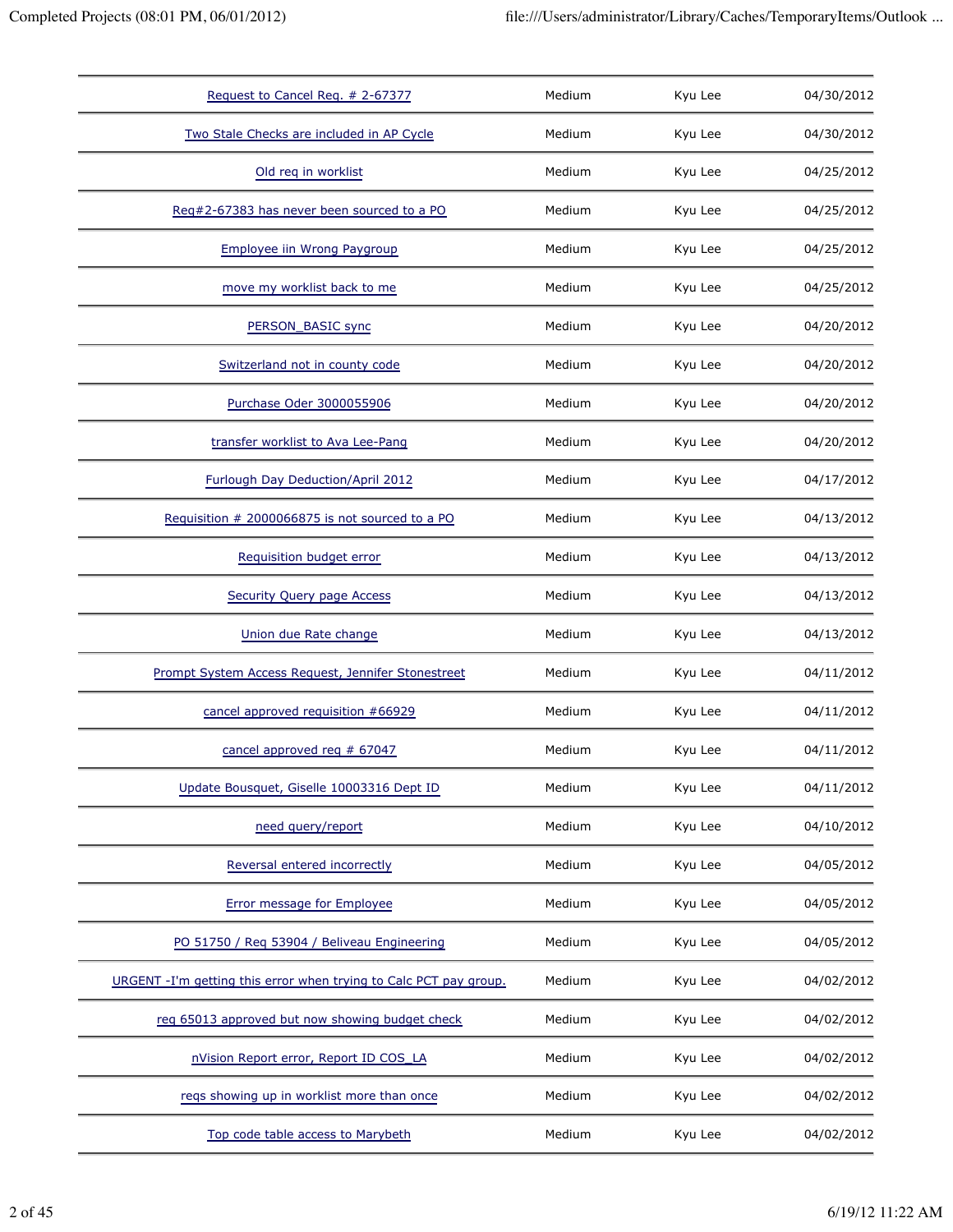| remove print signature from Trust fund checks                                                | Medium | Kyu Lee                                 | 03/30/2012 |
|----------------------------------------------------------------------------------------------|--------|-----------------------------------------|------------|
| <b>Chartfields Form Limitaion</b>                                                            | Medium | Kyu Lee                                 | 03/30/2012 |
| requisition                                                                                  | Medium | Kyu Lee                                 | 03/29/2012 |
| cant finish a requisition                                                                    | Medium | Kyu Lee                                 | 03/29/2012 |
| COTOP file submission                                                                        | Medium | Dominique Benavides, Gopaal<br>Chandra  | 03/28/2012 |
| <b>Query access to Marybeth</b>                                                              | Medium | Kyu Lee                                 | 03/26/2012 |
| Check issue date is not changing                                                             | Medium | Kyu Lee                                 | 03/21/2012 |
| STUDENT REFUND VOUCHER NOT PRINTED                                                           | Medium | Kyu Lee                                 | 03/21/2012 |
| Reg#2-66153 never sourced to a PO                                                            | Medium | Kyu Lee                                 | 03/21/2012 |
| Unable to enter Benefits and Retirement Programs for new RCL hire                            | Medium | Kyu Lee                                 | 03/21/2012 |
| Cancel Req# 2-66603                                                                          | High   | Kyu Lee                                 | 03/21/2012 |
| Job record creation for retiree                                                              | Medium | Kyu Lee                                 | 03/20/2012 |
| need my worklist back                                                                        | Medium | Kyu Lee                                 | 03/19/2012 |
| ING Life/AD&D/LTD Census Request for Peralta Community College District,<br><b>July 2012</b> | Medium | Kyu Lee                                 | 03/15/2012 |
| New Signature implementation, Student Refunds                                                | Medium | Kyu Lee                                 | 03/15/2012 |
| Closing PO 3000059902                                                                        | Medium | Kyu Lee                                 | 03/15/2012 |
| ING Life/AD&D/LTD Census Request for Peralta Community College District,<br><b>July 2012</b> | Medium | Kyu Lee                                 | 03/15/2012 |
| cannot make payments via Passport                                                            | Medium | Dominique Benavides                     | 03/15/2012 |
| delete voucher#00084724                                                                      | Medium | Kyu Lee                                 | 03/15/2012 |
| Urgent - Req # 2-66420                                                                       | Urgent | Kyu Lee                                 | 03/15/2012 |
| W-2 not printed for Jack Woodard, 10000069                                                   | Medium | Kyu Lee                                 | 03/14/2012 |
| Approval route to Sadie when Connie is out                                                   | Medium | Kyu Lee                                 | 03/14/2012 |
| Promt problem                                                                                | Medium | Kyu Lee                                 | 03/14/2012 |
| conversion balance                                                                           | Medium | Dominique Benavides                     | 03/14/2012 |
| update tuition calculation controls                                                          | Medium | Dominique Benavides, Jesus<br>Chanlatte | 03/14/2012 |
| <b>Promt Access</b>                                                                          | Medium | Kyu Lee                                 | 03/13/2012 |
| FW: Reg 2000066113                                                                           | Medium | Kyu Lee                                 | 03/13/2012 |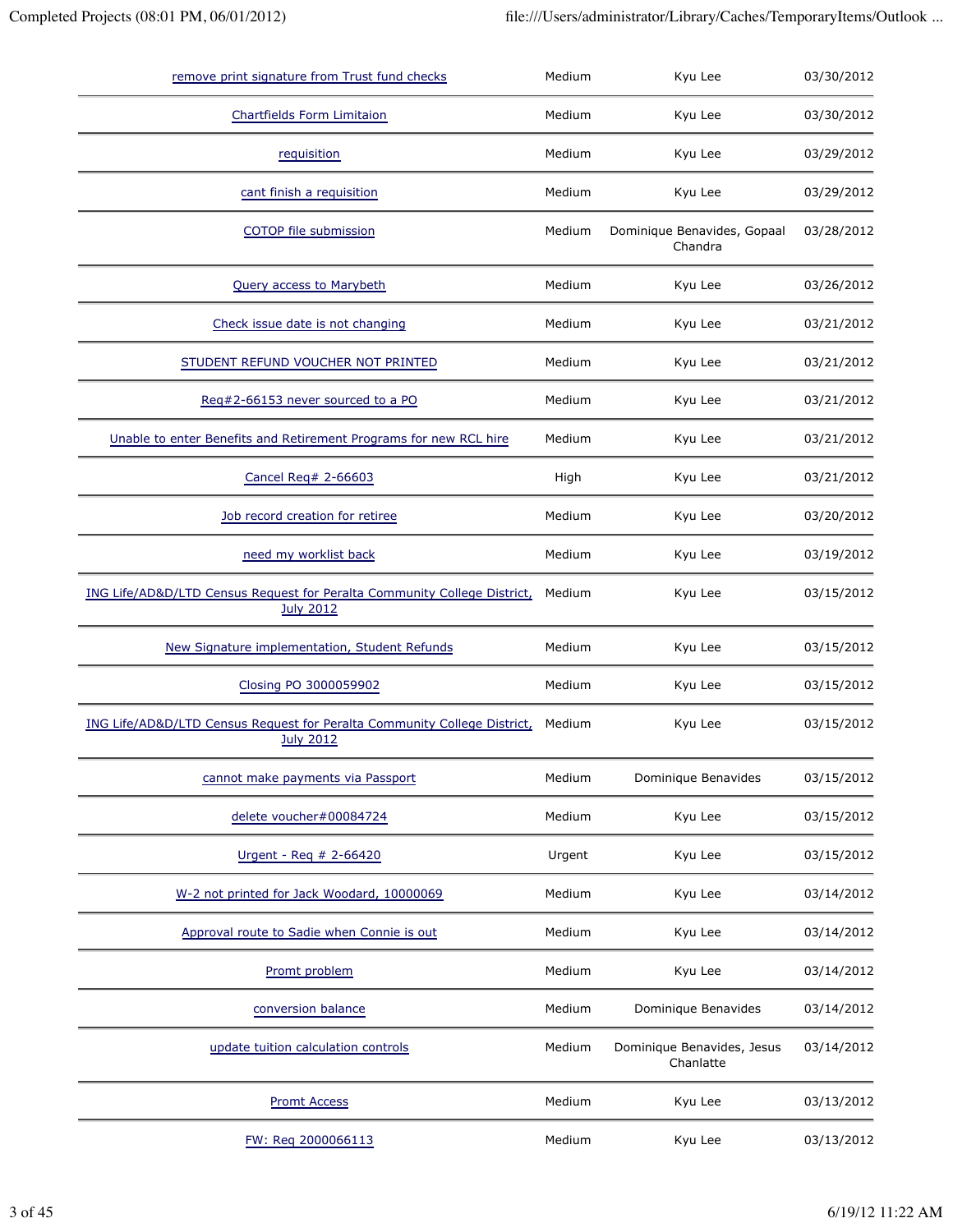| Unable to create another job record for ID 10815797                       | Medium | Kyu Lee | 03/13/2012 |
|---------------------------------------------------------------------------|--------|---------|------------|
| <b>Promt Access</b>                                                       | Medium | Kyu Lee | 03/13/2012 |
| PERS Reporting update?                                                    | Medium | Kyu Lee | 03/12/2012 |
| Marie Kobase resignation effective COB 3/9/12                             | Medium | Kyu Lee | 03/12/2012 |
| reassign work list                                                        | Medium | Kyu Lee | 03/12/2012 |
| Fall 2011 ProRata Rate increase calculation Project                       | Medium | Kyu Lee | 03/09/2012 |
| req approval request not in worklist                                      | Medium | Kyu Lee | 03/06/2012 |
| Unusual Pop Up Help!!!                                                    | Medium | Kyu Lee | 03/05/2012 |
| Query does not show some entries                                          | Medium | Kyu Lee | 03/05/2012 |
| Troy Signature Stamps - URGENT                                            | Medium | Kyu Lee | 03/05/2012 |
| <b>PROMT Workflow Notifications</b>                                       | Medium | Kyu Lee | 03/02/2012 |
| PD340 in error, HSUAT                                                     | Medium | Kyu Lee | 03/02/2012 |
| Re: error message in Campus Community / Add- Update Person                | Medium | Kyu Lee | 03/02/2012 |
| Error in prompt                                                           | Medium | Kyu Lee | 03/02/2012 |
| <b>Floating holiday balances</b>                                          | Medium | Kyu Lee | 02/29/2012 |
| approve requistions                                                       | Medium | Kyu Lee | 02/29/2012 |
| Problem selecting vendor in PROMT system                                  | Medium | Kyu Lee | 02/29/2012 |
| Ap WEbsite                                                                | High   | Kyu Lee | 02/29/2012 |
| AP training document                                                      | Medium | Kyu Lee | 02/23/2012 |
| <b>REQ ERROR/BUDGET</b>                                                   | Medium | Kyu Lee | 02/23/2012 |
| PD3340 to populate deductions and taxes for January 2011 has "no success" | Medium | Kyu Lee | 02/23/2012 |
| CANCELLATION OR DEACTIVATION OF VENDOR # 0000728978                       | Medium | Kyu Lee | 02/23/2012 |
| URGENT!!! pending req's not appearing in manager's worklist for approval  | Medium | Kyu Lee | 02/23/2012 |
| regs in my worklist that aren't mine                                      | Medium | Kyu Lee | 02/21/2012 |
| PROMT welcome page                                                        | Medium | Kyu Lee | 02/21/2012 |
| Req #2000065281                                                           | Medium | Kyu Lee | 02/21/2012 |
| reqs are not mine - in my worklist                                        | Medium | Kyu Lee | 02/21/2012 |
| REq # 2000065319 and REq # 2000065321 are not sourcing                    | Medium | Kyu Lee | 02/09/2012 |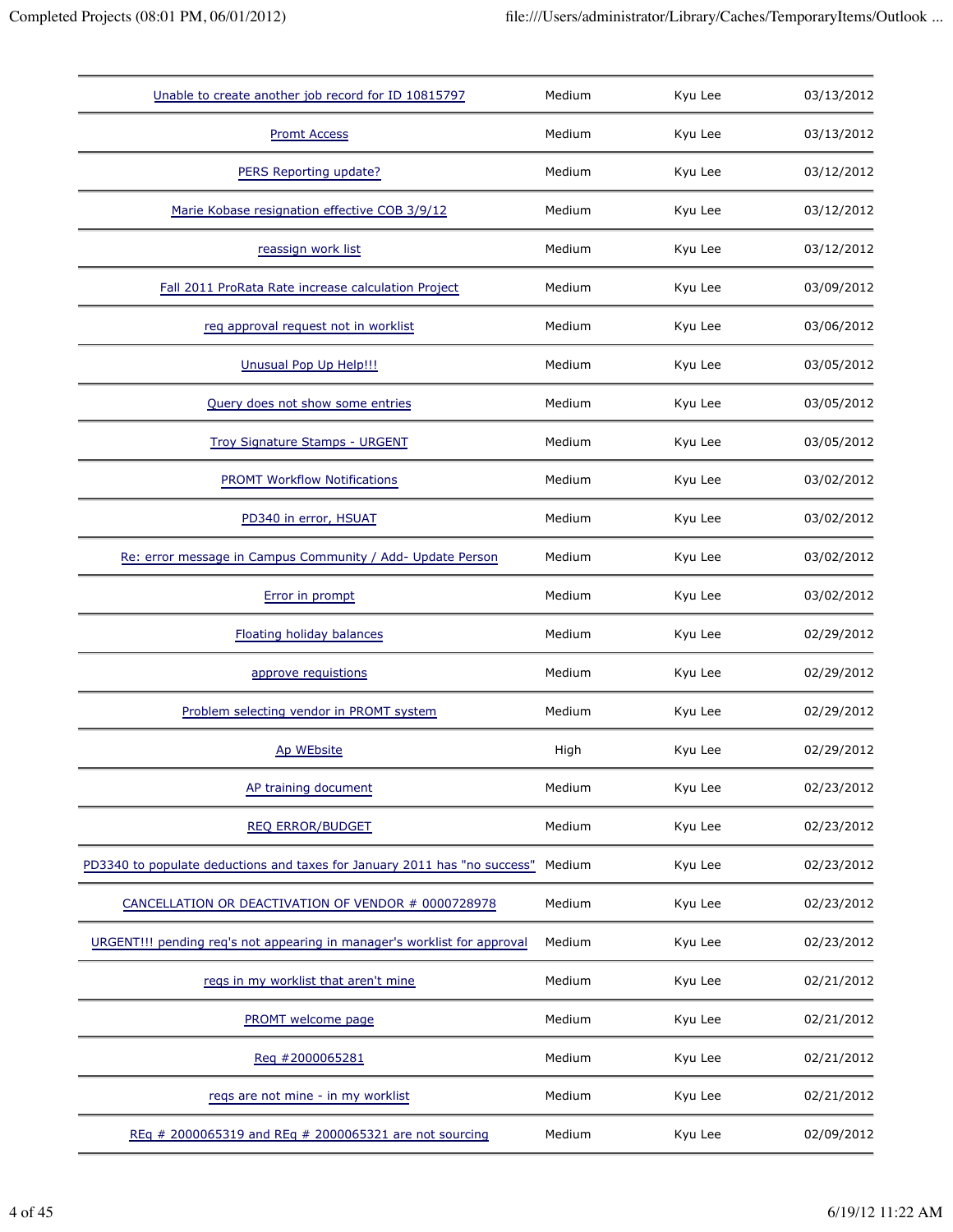| Payment History by Vendor                             | Medium | Kyu Lee                      | 02/03/2012 |
|-------------------------------------------------------|--------|------------------------------|------------|
| <b>PROMT Issue</b>                                    | Medium | Kyu Lee                      | 02/03/2012 |
| Question about increasng maximum rows in peoplesoft   | Medium | Kyu Lee                      | 02/03/2012 |
| 2011 1099 Process                                     | Medium | Kyu Lee                      | 01/27/2012 |
| PAYGL02 error with PayCheck NR 45082596               | Medium | Kyu Lee                      | 01/27/2012 |
| Cancel Req# 2-65067                                   | Medium | Kyu Lee                      | 01/27/2012 |
| Promt access Susan May                                | Medium | Kyu Lee                      | 01/27/2012 |
| I am having difficulty access fund 1124 Location 8    | Medium | Kyu Lee                      | 01/27/2012 |
| 2011 W2 printing and related tax updates              | Medium | Kyu Lee                      | 01/27/2012 |
| PROMT keeps issuing an SQL error                      | Medium | Kyu Lee                      | 01/27/2012 |
| MIS XF07 field Calculation fix                        | Medium | Gopaal Chandra               | 01/20/2012 |
| cancel requisition #2000064857                        | Medium | Kyu Lee                      | 01/19/2012 |
| file path for 1098T transmission and extract files    | Medium | Kyu Lee                      | 01/18/2012 |
| <b>Approval for requisitions</b>                      | Medium | Kyu Lee                      | 01/17/2012 |
| transfer work list back to MBB                        | Medium | Kyu Lee                      | 01/17/2012 |
| the worklist is not up-to-date                        | Medium | Kyu Lee                      | 01/17/2012 |
| error message on requisition                          | Medium | Kyu Lee                      | 01/17/2012 |
| <b>Rush Payment</b>                                   | Medium | Kyu Lee                      | 01/17/2012 |
| Environmental Technical Services - Req 60218 PO 55918 | Medium | Kyu Lee                      | 01/13/2012 |
| Req#2-64523 has not been sourced to a PO yet          | Medium | Kyu Lee                      | 01/12/2012 |
| ProRata PRelimanry Run - please process on 6/13/11    | Medium | Applications                 | 01/12/2012 |
| AP cash allocation, December to January 2012          | Medium | Kyu Lee                      | 01/11/2012 |
| SF27078, created in error                             | Medium | Dominique Benavides, Kyu Lee | 01/11/2012 |
| Merritt Student Refund checks not printed             | Medium | Dominique Benavides, Kyu Lee | 01/10/2012 |
| Prorata, EE#10005511 class #44049                     | Medium | Kyu Lee                      | 01/10/2012 |
| Worklist change at Merritt                            | Medium | Kyu Lee                      | 01/10/2012 |
| valid category needed                                 | Medium | Kyu Lee                      | 01/10/2012 |
| Purchase requisition approval stream                  | Medium | Kyu Lee                      | 01/10/2012 |
| 9000 Rollforward, FY 2011-12                          | Medium | Kyu Lee                      | 01/06/2012 |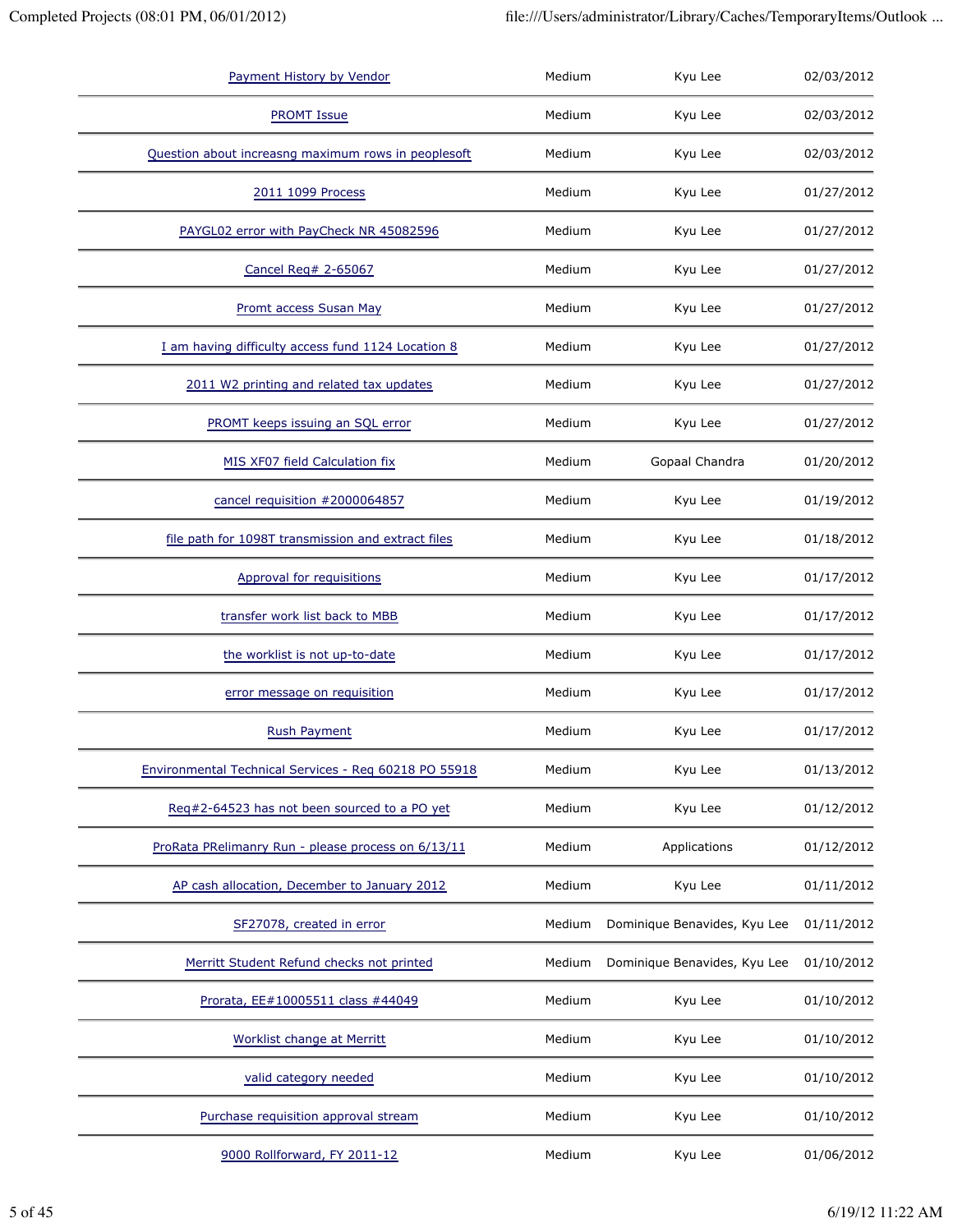| Request for another report                                                        | Medium | Kyu Lee                                     | 01/06/2012 |
|-----------------------------------------------------------------------------------|--------|---------------------------------------------|------------|
| requisitions                                                                      | Medium | Kit Hui, Kyu Lee                            | 01/06/2012 |
| <b>Budget Overview Access</b>                                                     | Medium | Kyu Lee                                     | 01/06/2012 |
| <b>Access issue</b>                                                               | Medium | Kyu Lee                                     | 01/06/2012 |
| Purchase order reports                                                            | Medium | Kyu Lee                                     | 01/06/2012 |
| <b>Request to Delete Requistions</b>                                              | Medium | Kyu Lee                                     | 01/05/2012 |
| email address request                                                             | Medium | Dominique Benavides, Frank<br>Chez, scortez | 01/05/2012 |
| Merritt, Trust fund check printing                                                | Medium | Kyu Lee                                     | 01/05/2012 |
| <b>Buyer Access</b>                                                               | Medium | Kyu Lee                                     | 01/05/2012 |
| New CIP Asset Additions, Audit additions                                          | Medium | Kyu Lee                                     | 01/04/2012 |
| enrollment fee                                                                    | Medium | Dominique Benavides                         | 01/04/2012 |
| unable to calculate the student fee. #10771396                                    | Medium | Dominique Benavides                         | 01/04/2012 |
| 1114 December Estimate.xls---- One Correction - EXS PRORATA correction            | Medium | Kyu Lee                                     | 01/04/2012 |
| Chancellor's Budget Detail                                                        | Medium | Kyu Lee                                     | 01/04/2012 |
| Access                                                                            | Medium | Kyu Lee                                     | 01/04/2012 |
| Fall Final at 1.3.12.xls                                                          | Medium | Kyu Lee                                     | 01/04/2012 |
| Fall additional #10762116 at 1.3.12 Laney.xls                                     | Medium | Kyu Lee                                     | 01/04/2012 |
| Voucher 82011                                                                     | Medium | Kyu Lee                                     | 12/21/2011 |
| please cancel RPOs.                                                               | Medium | Kyu Lee                                     | 12/21/2011 |
| Purchase Order No. 2000064607                                                     | Medium | Kyu Lee                                     | 12/21/2011 |
| New Benefits need to be mapped                                                    | Medium | Kyu Lee                                     | 12/19/2011 |
| Fringe benefit mapping for Federal Work Study Employees                           | Medium | Kyu Lee                                     | 12/19/2011 |
| Clean up of Authorized buyers for Peoplesoft                                      | Medium | Kyu Lee                                     | 12/19/2011 |
| transfer worklist to Ava Lee-Pang                                                 | Medium | Kyu Lee                                     | 12/19/2011 |
| Can't create any requisitions for Fund 63 Measure A. No buyers are<br>authorized. | Medium | Kyu Lee                                     | 12/14/2011 |
| <b>AP Cash Allocation</b>                                                         | Medium | Kyu Lee                                     | 12/14/2011 |
| <b>Access to Update Requisitions</b>                                              | Medium | Kyu Lee                                     | 12/13/2011 |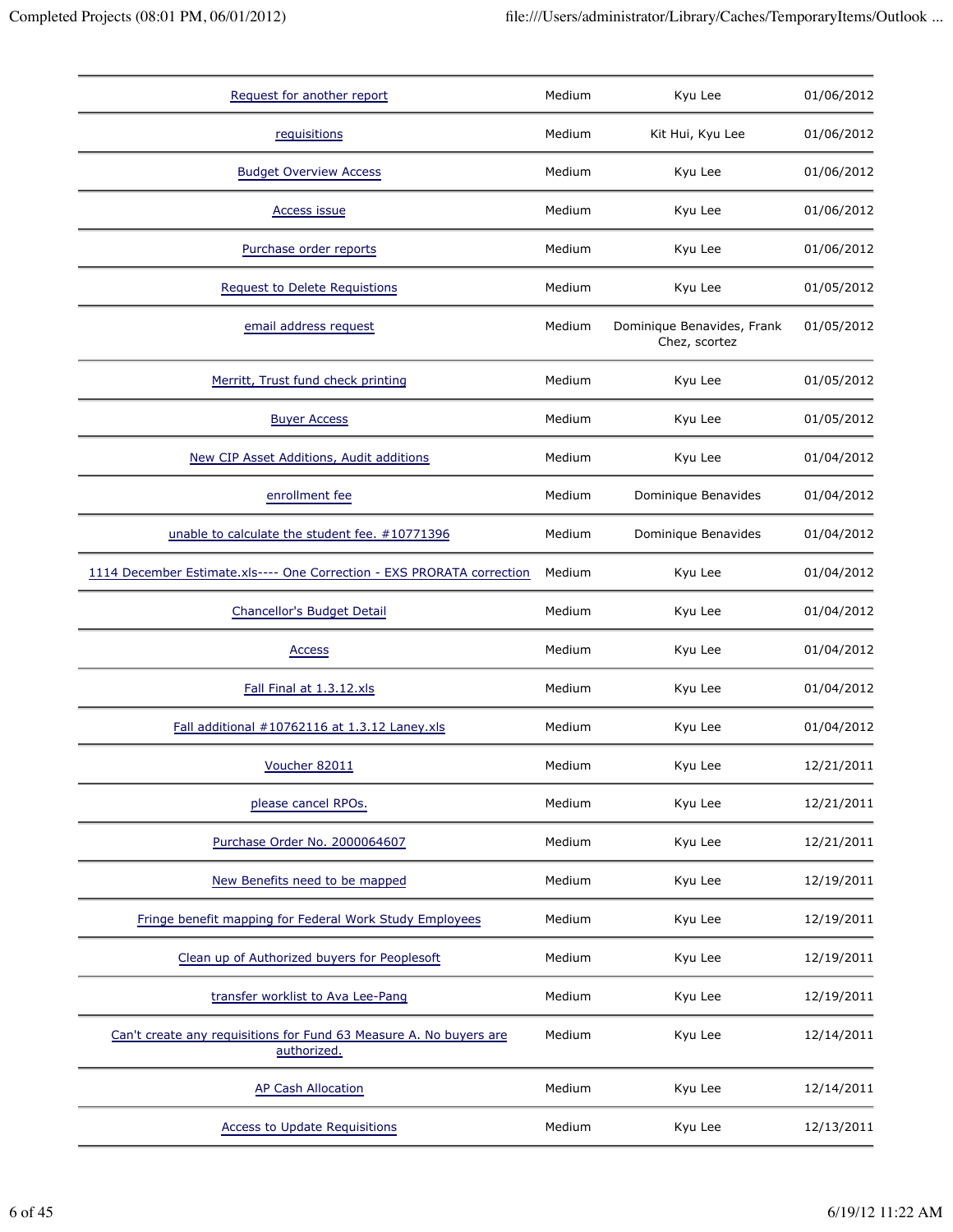| Please load check #'s and names to Nov PR GL detail                                                                      | Medium | Kyu Lee                             | 12/13/2011 |
|--------------------------------------------------------------------------------------------------------------------------|--------|-------------------------------------|------------|
| Social Security Number rejected in the system                                                                            | Medium | Kyu Lee                             | 12/09/2011 |
| OPEN ISSUE: Prorata - data review prior to EB5C test                                                                     | Medium | Raghuvir Goradia                    | 12/09/2011 |
| Posting Student Payroll Journals when payroll complete                                                                   | Medium | Raghuvir Goradia                    | 12/09/2011 |
| Delivery delays reported for March Direct Deposit statements                                                             | Medium | Raghuvir Goradia                    | 12/09/2011 |
| Reset 2011 calendars for PCT & PRC                                                                                       | Medium | Raghuvir Goradia                    | 12/09/2011 |
| Refresh of HRPROD & FSPROD on 7/14/11 for Provisional/Accrual entry<br>required for FY 2011                              | Medium | Raghuvir Goradia                    | 12/09/2011 |
| Rollback Payroll calendars in HS TST                                                                                     | Medium | Raghuvir Goradia                    | 12/09/2011 |
| <b>STRSDB FIle</b>                                                                                                       | Medium | Raghuvir Goradia                    | 12/09/2011 |
| Req                                                                                                                      | Medium | Kyu Lee                             | 12/08/2011 |
| Name does not populate in Requester field                                                                                | Medium | Kyu Lee                             | 12/08/2011 |
| <b>Full Time Faculty Step Increase</b>                                                                                   | Medium | Raghuvir Goradia                    | 12/08/2011 |
| Requisitions in que for approval but Dr Ikahro can not see them                                                          | Medium | Kyu Lee                             | 12/08/2011 |
| <b>Employer Portion Benefit Contributions - rolled over to Suspense Account</b><br>Codes on PSPPFUND and PAYGL02 process | Medium | Raghuvir Goradia                    | 12/08/2011 |
| PCA does not post                                                                                                        | Medium | Raghuvir Goradia                    | 12/08/2011 |
| Request Manager's Data in Excel Spreadsheet                                                                              | Medium | Raghuvir Goradia                    | 12/08/2011 |
| Correct combination codes in KK, for November 2011 payroll                                                               | Medium | Kyu Lee                             | 12/07/2011 |
| Inactivated codes causes Payroll posting error                                                                           | Medium | Kyu Lee                             | 12/07/2011 |
| Requisition 53517 PO 49481                                                                                               | Medium | Kyu Lee                             | 12/07/2011 |
| Budget Development Module (Discretionary, Non-Discretionary)                                                             | Low    | Kyu Lee                             | 12/05/2011 |
| Reg # 63764                                                                                                              | Medium | Kyu Lee                             | 12/05/2011 |
| <b>Access issue</b>                                                                                                      | Medium | Kyu Lee                             | 12/05/2011 |
| Student Refund Vouchers are not ready                                                                                    | Medium | Kyu Lee                             | 12/05/2011 |
| req #2000063336                                                                                                          | Medium | Kyu Lee                             | 12/05/2011 |
| Reg#2-63746 did not source to PO                                                                                         | Medium | Kyu Lee                             | 12/05/2011 |
| HR Benefit Program (10,11) employee list for fiscal year 2010-2011<br>$(7/1/2010 - 6/30/2011)$                           | Urgent | Gopaal Chandra, Raghuvir<br>Goradia | 12/05/2011 |
| requisition pending since 11/21. Not moved to VPI worklist                                                               | Medium | Kyu Lee                             | 12/02/2011 |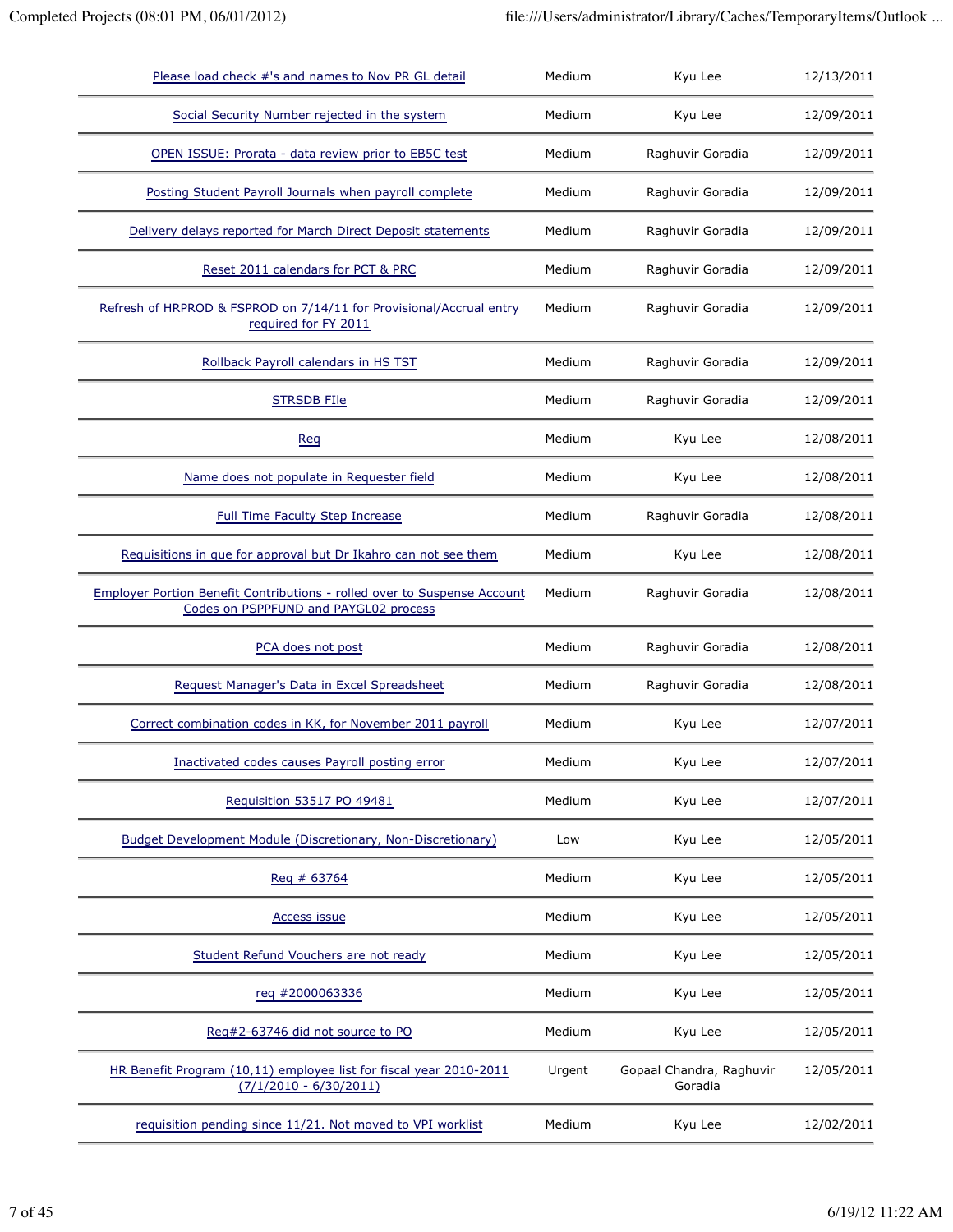| need to schedule training                                                           | Medium | Kyu Lee | 12/02/2011 |
|-------------------------------------------------------------------------------------|--------|---------|------------|
| project 0685                                                                        | Medium | Kyu Lee | 12/02/2011 |
| Req                                                                                 | Medium | Kyu Lee | 11/29/2011 |
| PCC_NBR_CHKS_ADVICES_BY_PYGRP issue                                                 | Medium | Kyu Lee | 11/29/2011 |
| PO Reports from PROMT                                                               | Medium | Kyu Lee | 11/29/2011 |
| Prorata Paygroup update, Elliott                                                    | Medium | Kyu Lee | 11/22/2011 |
| Prorata Ern code update                                                             | Medium | Kyu Lee | 11/21/2011 |
| RFI regarding Member salaries and Health coverage                                   | Medium | Kyu Lee | 11/21/2011 |
| <b>Employee Reporting Information in PeopleSoft</b>                                 | Medium | Kyu Lee | 11/21/2011 |
| Prorata Data Update                                                                 | Medium | Kyu Lee | 11/21/2011 |
| 1114 Nov Final.xls Class 44656                                                      | Medium | Kyu Lee | 11/21/2011 |
| req#63694, 63419, can you please approve them                                       | Medium | Kyu Lee | 11/18/2011 |
| Please source req # 2000063882 to a PO ASAP                                         | Medium | Kyu Lee | 11/18/2011 |
| Please delete code 611653-23521672700-191000, it was created incorrectly            | Medium | Kyu Lee | 11/18/2011 |
| Prorata, Ganding Update                                                             | Medium | Kyu Lee | 11/18/2011 |
| <b>Budget Transfer</b>                                                              | Medium | Kyu Lee | 11/17/2011 |
| Requisition with CF error                                                           | Medium | Kyu Lee | 11/17/2011 |
| PeopleSoft                                                                          | Medium | Kyu Lee | 11/16/2011 |
| <b>Report for General Services</b>                                                  | Medium | Kyu Lee | 11/16/2011 |
| HR Benefit Report for Benefit Plan 10,11 for Fiscal Year 7/1/10 to 6/30/11          | Medium | Kyu Lee | 11/16/2011 |
| <b>Fixed Asset Additions</b>                                                        | Medium | Kyu Lee | 11/15/2011 |
| Upload from Excel to PeopleSoft                                                     | Medium | Kyu Lee | 11/15/2011 |
| 2 Queries                                                                           | Medium | Kyu Lee | 11/15/2011 |
| <b>Approval Changes</b>                                                             | Medium | Kyu Lee | 11/15/2011 |
| Business Manager access and approvals                                               | Medium | Kyu Lee | 11/15/2011 |
| PD_PAYROLL_BY_ACCOUNT modification in FSPROD                                        | Medium | Kyu Lee | 11/15/2011 |
| Query request - 'Permanent' Benefit Eligible employees from July 2008 to<br>current | Medium | Kyu Lee | 11/15/2011 |
| Table updates. Payroll processing is contingent on this data to ensure              | Medium | Kyu Lee | 11/15/2011 |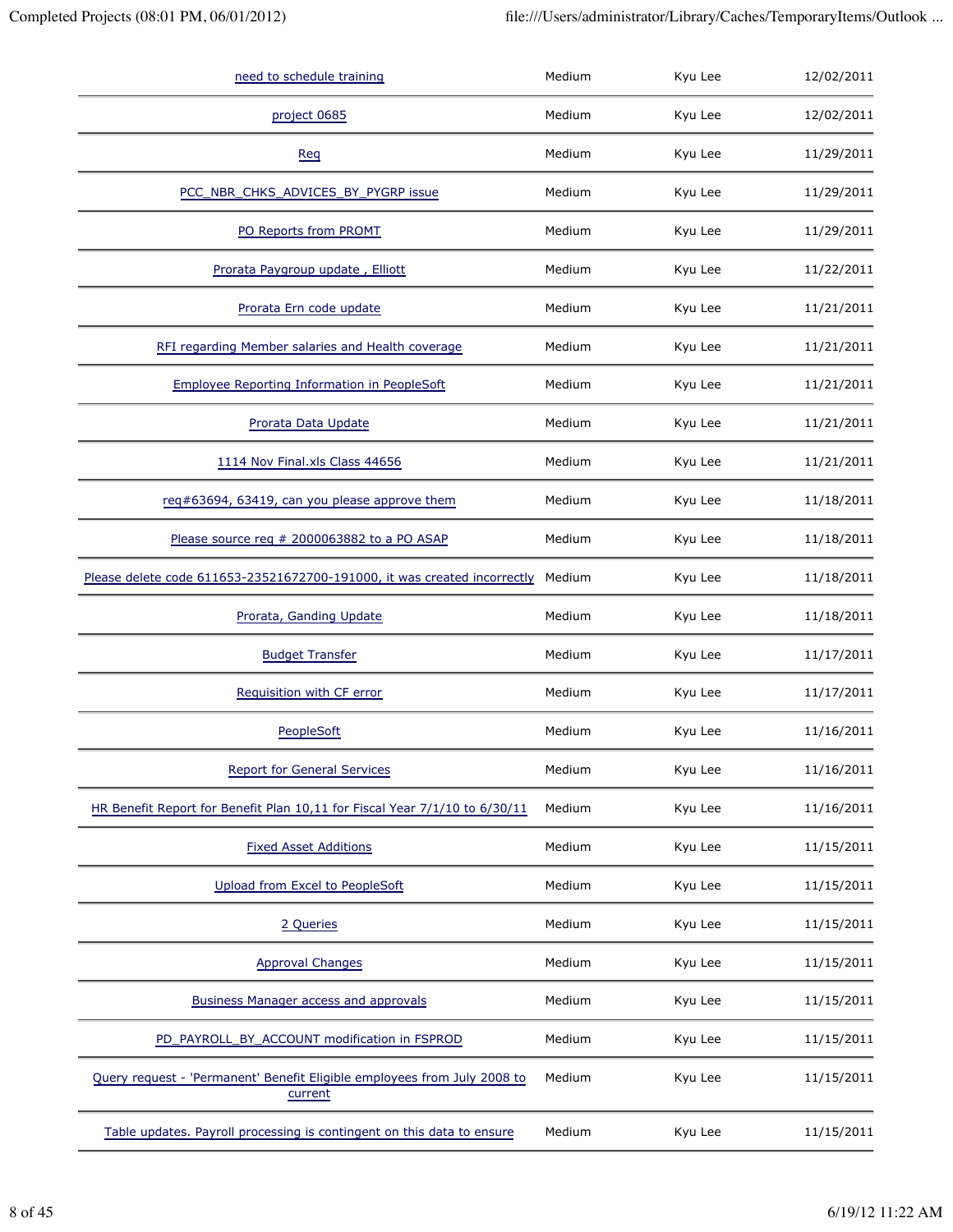| Process to sync 2 combo code table fails again                                                                  | Medium | Kyu Lee                                                                                      | 11/15/2011 |
|-----------------------------------------------------------------------------------------------------------------|--------|----------------------------------------------------------------------------------------------|------------|
| Information request                                                                                             | Medium | Kyu Lee                                                                                      | 11/14/2011 |
| New Query (AP_PAYTO_TIMELINE)                                                                                   | Medium | Kyu Lee                                                                                      | 11/14/2011 |
| Please populate Payroll ID, Name, Group & End Date on HRPAY26317                                                | Medium | Kyu Lee                                                                                      | 11/14/2011 |
| <b>EMPLOYEE MIS EJ SUBMISSION</b>                                                                               |        | Medium Gopaal Chandra, Jesus Chanlatte 11/14/2011                                            |            |
| Combo code errors, activity missing one digit                                                                   | Medium | Kyu Lee                                                                                      | 11/14/2011 |
| SAFE to GL                                                                                                      | High   | Kyu Lee                                                                                      | 11/14/2011 |
| <b>Active Employees Salary and Benefit list</b>                                                                 | High   | Applications: Ramarao Anumula, 11/14/2011<br>Gopaal Chandra. Individual Users:<br>Frank Chez |            |
| Passport error                                                                                                  | Medium | Ramarao Anumula                                                                              | 11/10/2011 |
| Student directed to a website that may have stolen his access to Passport and Medium<br>demographic information |        | Applications. Individual Users:<br>Ramarao Anumula                                           | 11/10/2011 |
| PROMT-Passport/Faculty Self-Service                                                                             | Medium | Ramarao Anumula                                                                              | 11/10/2011 |
| Missing Attendance roster                                                                                       | Medium | Ramarao Anumula                                                                              | 11/10/2011 |
| CCFFS320 Detailed Report for P-3                                                                                | Medium | Ramarao Anumula                                                                              | 11/10/2011 |
| <b>PROMPT</b>                                                                                                   | Medium | Applications. Individual Users:<br>Ramarao Anumula                                           | 11/10/2011 |
| Need Access to College of Alameda Student Transcripts ASAP                                                      | Medium | Applications. Individual Users:<br>Ramarao Anumula                                           | 11/10/2011 |
| Counselors report problem running student transcript                                                            | Medium | Ramarao Anumula                                                                              | 11/10/2011 |
| <b>Can't Access Transcrips</b>                                                                                  | Medium | Ramarao Anumula                                                                              | 11/10/2011 |
| error in passport logon                                                                                         | Medium | Ramarao Anumula                                                                              | 11/10/2011 |
| I can not go into the Student Aministration area of Peoplesoft to get student<br>records, transcripts etc.      | Medium | Ramarao Anumula                                                                              | 11/10/2011 |
| PCC_SF_TCALC                                                                                                    | Medium | Ramarao Anumula                                                                              | 11/10/2011 |
| people soft enrollment/transcript not working                                                                   | Medium | Ramarao Anumula                                                                              | 11/10/2011 |
| Student Administration issue                                                                                    | Medium | Ramarao Anumula                                                                              | 11/10/2011 |
| <b>Issues with Requisition Approvals</b>                                                                        | Medium | Ramarao Anumula                                                                              | 11/10/2011 |
| Request for Cancellation of Requisition                                                                         | Medium | Ramarao Anumula                                                                              | 11/10/2011 |
| <b>Requisitions</b>                                                                                             | Medium | Ramarao Anumula                                                                              | 11/10/2011 |
| Promt System Error                                                                                              | Medium | Ramarao Anumula                                                                              | 11/10/2011 |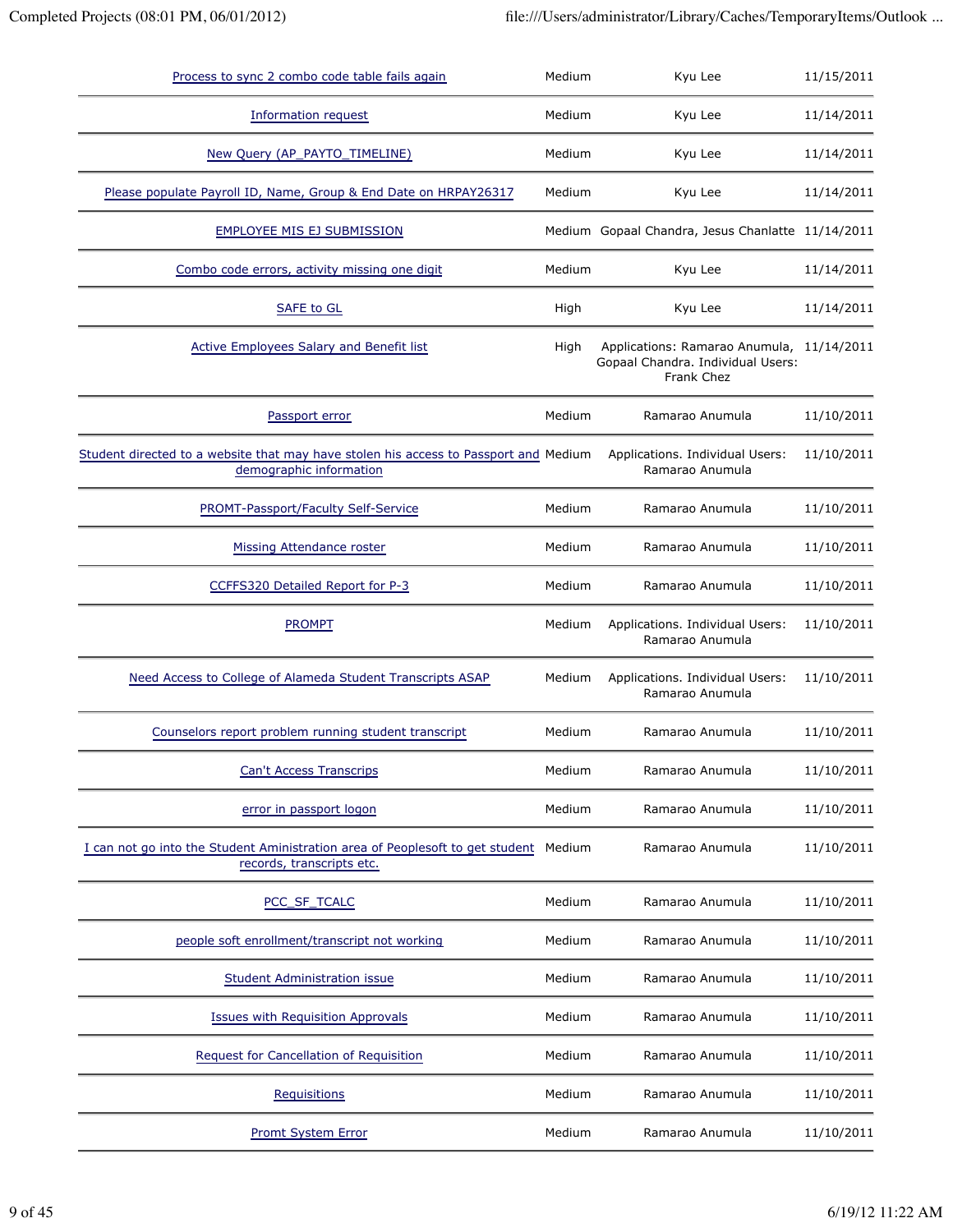| need assistance with error in cashiering                                                                                                         | Medium | Ramarao Anumula                                       | 11/10/2011 |
|--------------------------------------------------------------------------------------------------------------------------------------------------|--------|-------------------------------------------------------|------------|
| no matching buffer error for studnt                                                                                                              | Medium | Ramarao Anumula                                       | 11/10/2011 |
| REQ # 2000057421                                                                                                                                 | Medium | Ramarao Anumula                                       | 11/10/2011 |
| REQ # 2000057421                                                                                                                                 | Medium | Ramarao Anumula                                       | 11/10/2011 |
| Student transcript link dead                                                                                                                     | Medium | Ramarao Anumula                                       | 11/10/2011 |
| Display all rows of academic standing status on academic tab of<br>student/faculty center (Request submitted for Vice Chancellor of Ed Services) | Medium | Ramarao Anumula                                       | 11/10/2011 |
| Request EOPS Rollover Process                                                                                                                    | Medium | Ramarao Anumula                                       | 11/10/2011 |
| <b>Report for Auditors</b>                                                                                                                       | Medium | Kyu Lee                                               | 11/10/2011 |
| <b>Revenue Report for Auditor</b>                                                                                                                | Medium | Kyu Lee                                               | 11/10/2011 |
| Changes for the supplemental payroll                                                                                                             | Medium | Kyu Lee                                               | 11/10/2011 |
| Degree Audit Support                                                                                                                             | High   | Ramarao Anumula, Gopaal<br>Chandra, Kit Hui, Minh Lam | 11/10/2011 |
| <b>EARN_CREDIT</b>                                                                                                                               | High   | Ramarao Anumula                                       | 11/10/2011 |
| sd form??                                                                                                                                        | High   | Ramarao Anumula, Gopaal<br>Chandra                    | 11/10/2011 |
| Quiry for flex plan participants                                                                                                                 | High   | Ramarao Anumula                                       | 11/10/2011 |
| Cancelation of Requisition                                                                                                                       | Medium | Kyu Lee                                               | 11/09/2011 |
| Access to the My Personal section in Promt/PeopleSoft                                                                                            | Medium | Raghuvir Goradia                                      | 11/09/2011 |
| W/C calc for Jul- Sep 2010 for JE entry                                                                                                          | Medium | Raghuvir Goradia                                      | 11/08/2011 |
| swing shift automatic payment calculations                                                                                                       | Medium | Raghuvir Goradia                                      | 11/08/2011 |
| PCT paygroup calendar issue encountered during PSPPFUND process                                                                                  | Medium | Raghuvir Goradia                                      | 11/08/2011 |
| Please delete combo code 811851-14562601400-105101 because of typo                                                                               | Medium | Raghuvir Goradia                                      | 11/08/2011 |
| Salary Placement for faculty for the period Fall 2010                                                                                            | Medium | Raghuvir Goradia                                      | 11/08/2011 |
| pct code reassignment                                                                                                                            | Medium | Raghuvir Goradia                                      | 11/08/2011 |
| requisition problem                                                                                                                              | Medium | Kyu Lee                                               | 11/07/2011 |
| error in Jrn Set ChartFields link                                                                                                                | Medium | Kyu Lee                                               | 11/07/2011 |
| Itc census.xlsx                                                                                                                                  | Medium | Ramarao Anumula, Gopaal<br>Chandra                    | 11/07/2011 |
| Please update 511543-23521672700-071100                                                                                                          | Medium | Kyu Lee                                               | 11/03/2011 |
| <b>Vendor Information access</b>                                                                                                                 | Medium | Kyu Lee                                               | 11/03/2011 |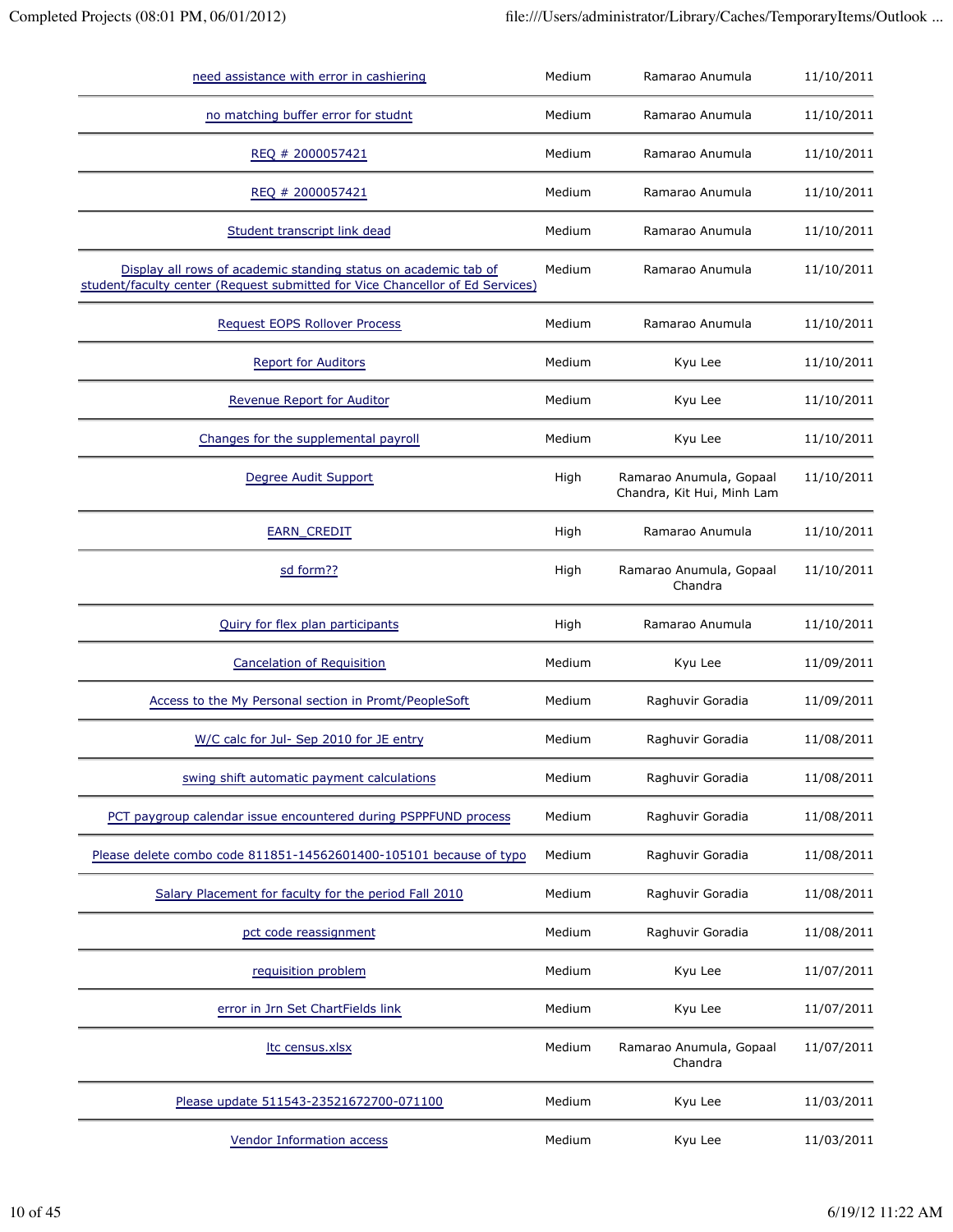| <b>PSPPFUND in HSUAT</b>                                                          | Medium | Kyu Lee                      | 11/03/2011 |
|-----------------------------------------------------------------------------------|--------|------------------------------|------------|
| Expense report, auditors                                                          | Medium | Kyu Lee                      | 11/03/2011 |
| Source REQ # 2000063524 ASAP                                                      | Medium | Kyu Lee                      | 11/03/2011 |
| Vendor #505719                                                                    | Medium | Kyu Lee                      | 11/02/2011 |
| <b>Census for Modeling</b>                                                        | Medium | Kyu Lee                      | 11/02/2011 |
| Add criteria to queries                                                           | Medium | Kyu Lee                      | 11/02/2011 |
| Update new budget codes                                                           | Medium | Kyu Lee                      | 11/02/2011 |
| please push reg from Elnora Webb's worklist                                       | Medium | Kyu Lee                      | 10/27/2011 |
| Lost requistions                                                                  | Medium | Kyu Lee                      | 10/27/2011 |
| missing voucher no.                                                               | Medium | Kyu Lee                      | 10/25/2011 |
| reg 63338                                                                         | Medium | Kyu Lee                      | 10/25/2011 |
| Combo Code has SETID error                                                        | Medium | Kyu Lee                      | 10/25/2011 |
| Source REq # 2000062837                                                           | Medium | Kyu Lee                      | 10/24/2011 |
| Cancelation of Requisition #2000062602                                            | Medium | Kyu Lee                      | 10/21/2011 |
| Please update 511543-14534631100-112300 in Account Code Table                     | Medium | Kyu Lee                      | 10/21/2011 |
| Change Combination code table template                                            | Medium | Kyu Lee                      | 10/21/2011 |
| <b>Fixed Asset Implementation</b>                                                 | Medium | Kyu Lee                      | 10/20/2011 |
| Voucher/PO matching rule                                                          | Medium | Kyu Lee                      | 10/20/2011 |
| Petty Cash POs -- auto-dispatch?                                                  | Medium | Kyu Lee                      | 10/20/2011 |
| missing student voucher                                                           | Medium | Dominique Benavides          | 10/19/2011 |
| Problem with my query: PCC_PYMNT_BY_FUND_OBJ                                      | Medium | Kyu Lee                      | 10/19/2011 |
| schedule SF_AP_INTFC to run nightly                                               | Medium | Dominique Benavides, Kyu Lee | 10/19/2011 |
| refund reversal                                                                   | Medium | Dominique Benavides, Kyu Lee | 10/19/2011 |
| Budget Overview Financial Data needed from Fiscal Year 05/06 through 07/08 Medium |        | Kyu Lee                      | 10/19/2011 |
| <b>Cash Allocation for September</b>                                              | Medium | Kyu Lee                      | 10/19/2011 |
| <b>Query Manager Access</b>                                                       | Medium | Kyu Lee                      | 10/19/2011 |
| Requisitions for Cost Center 121 and 126                                          | Medium | Kyu Lee                      | 10/19/2011 |
| automate swing and shift differential pay                                         | Medium | Kyu Lee                      | 10/18/2011 |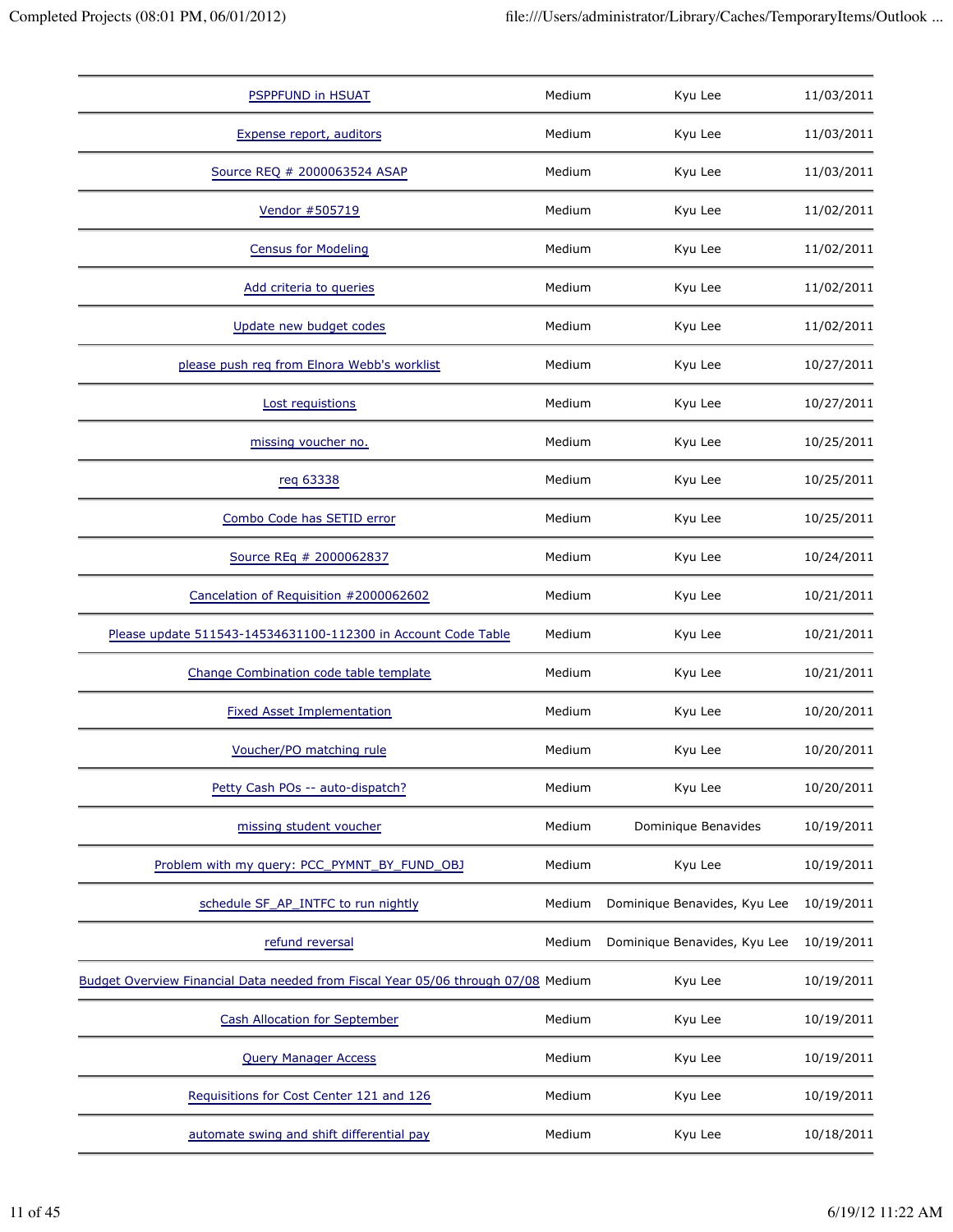| <b>Grant Access to Reports</b>                                                                                                                                           | Medium | Kyu Lee          | 10/18/2011 |
|--------------------------------------------------------------------------------------------------------------------------------------------------------------------------|--------|------------------|------------|
| Remove MacArthur and Amany from Auto PS New Hire Workflow notification<br>email list                                                                                     | Medium | Kyu Lee          | 10/18/2011 |
| <b>Fixed Asset Implementation</b>                                                                                                                                        | Urgent | Kyu Lee          | 10/18/2011 |
| New AP county file layout, Positive payment                                                                                                                              | Medium | Kyu Lee          | 10/17/2011 |
| Please add Harizon Odembo to PS Workflow Notification for New Hires & Pay<br><b>Group Transfer</b>                                                                       | Medium | Kyu Lee          | 10/17/2011 |
| Problem with requisition budget check                                                                                                                                    | Medium | Kyu Lee          | 10/17/2011 |
| missing voucher                                                                                                                                                          | Medium | Kyu Lee          | 10/14/2011 |
| Load Name ID GROUP data to GL please                                                                                                                                     | Medium | Kyu Lee          | 10/14/2011 |
| SF JOURNAL GENERATION                                                                                                                                                    | Medium | Kyu Lee          | 10/14/2011 |
| Requisition is not moving                                                                                                                                                | Medium | Kyu Lee          | 10/14/2011 |
| Reg# 2-62566                                                                                                                                                             | Medium | Kyu Lee          | 10/06/2011 |
| <b>Budget Error</b>                                                                                                                                                      | Medium | Kyu Lee          | 10/06/2011 |
| New Account to ACCT CD table                                                                                                                                             | Medium | Kyu Lee          | 10/06/2011 |
| voucher#00080133                                                                                                                                                         | Medium | Kyu Lee          | 10/06/2011 |
| <b>Master Project 16</b><br><b>Fixed Asset Implementation</b>                                                                                                            | Medium | Kyu Lee          | 10/05/2011 |
| <b>Subtasks of Master Project 16</b><br><b>Setup Test environments</b>                                                                                                   | Medium | Kyu Lee          | 08/11/2011 |
| <b>Additional Access</b>                                                                                                                                                 | Medium | Kyu Lee          | 08/22/2011 |
| Could you please establish the following two additional directories in parallel<br>with the ProRata Project directory so that team members can access and<br>share data. | Medium | Kit Hui, Kyu Lee | 08/15/2011 |
| 2tier access and PS HOME access for Lucky Narayan                                                                                                                        | Medium | Kyu Lee          | 08/30/2011 |
| Create an Object code, 6700                                                                                                                                              | Medium | Kyu Lee          | 08/30/2011 |
| Create Location 9, solely used for Fixed Asset                                                                                                                           | Medium | Kyu Lee          | 10/05/2011 |
| Employees not populated to Review Actuals                                                                                                                                | Medium | Kyu Lee          | 10/05/2011 |
| Refund checks at BCC                                                                                                                                                     | Medium | Kyu Lee          | 10/05/2011 |
| missing voucher ID - student refund                                                                                                                                      | Medium | Kyu Lee          | 10/05/2011 |
| Requisition is not sourced to a PO                                                                                                                                       | Medium | Kyu Lee          | 10/05/2011 |
| ENTERPRISE_SETUP message stuck in HRPROD                                                                                                                                 | Medium | Kyu Lee          | 10/04/2011 |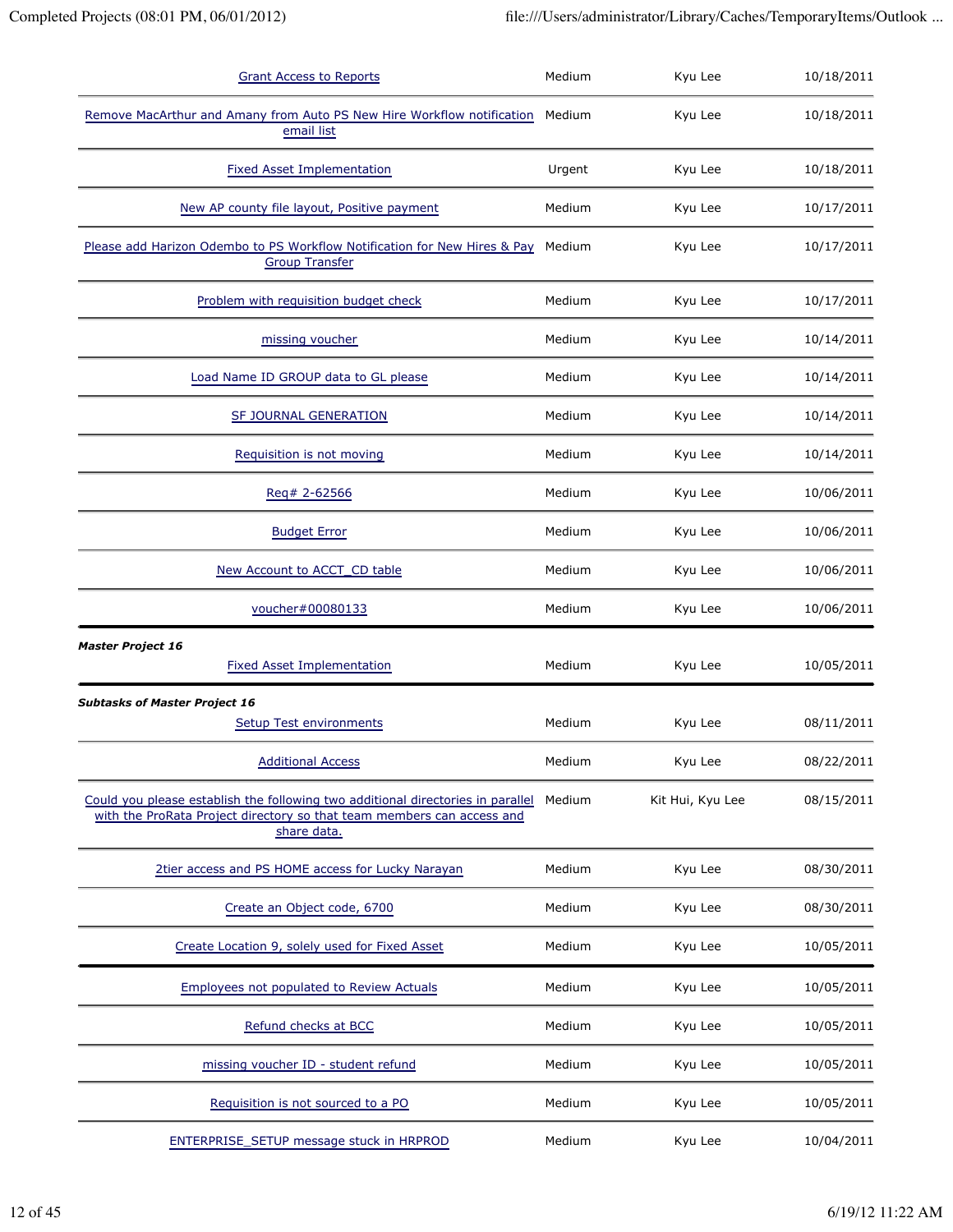| <b>Cancel Requisitions</b>                                                                                | Medium | Kyu Lee                      | 09/30/2011 |
|-----------------------------------------------------------------------------------------------------------|--------|------------------------------|------------|
| Requisition id#2000062332                                                                                 | Medium | Kyu Lee                      | 09/30/2011 |
| Merritt Regs in my worklist                                                                               | Medium | Kyu Lee                      | 09/29/2011 |
| Please update 10002269's deductions and taxes                                                             | Medium | Kyu Lee                      | 09/26/2011 |
| Requisition 2000062659- Your Approval Required                                                            | Medium | Kyu Lee                      | 09/23/2011 |
| Requisition 2000062654- Your Approval Required                                                            | Medium | Kyu Lee                      | 09/23/2011 |
| Requisition 2000062653- Your Approval Required                                                            | Medium | Kyu Lee                      | 09/23/2011 |
| Requisition 2000062651- Your Approval Required                                                            | Medium | Kyu Lee                      | 09/23/2011 |
| Requisition 2000062650- Your Approval Required                                                            | Medium | Kyu Lee                      | 09/23/2011 |
| Requisition 2000062594                                                                                    | Medium | Kyu Lee                      | 09/23/2011 |
| Vouchers posted to FY 12 in GL, but FY 11 in KK                                                           | Medium | Kyu Lee                      | 09/22/2011 |
| Update Deductions and Taxes August 2011                                                                   | Medium | Kyu Lee                      | 09/22/2011 |
| Please add 2 new combo codes to the the table                                                             | Medium | Kyu Lee                      | 09/22/2011 |
| Adding a new department ID                                                                                | Medium | Kyu Lee                      | 09/22/2011 |
| Refund Check did not print                                                                                | Medium | Kyu Lee                      | 09/21/2011 |
| Having a problem with PeopleSoft Job Data                                                                 | Medium | Kyu Lee                      | 09/21/2011 |
| Missing Employment Record ID 10001430                                                                     | Medium | Kyu Lee                      | 09/21/2011 |
| <b>Review Actuals Issues</b>                                                                              | Medium | Kyu Lee                      | 09/21/2011 |
| Vendor Not showing in HR                                                                                  | Medium | Kyu Lee                      | 09/21/2011 |
| Voucher (73386) did not produce check                                                                     | Medium | Kyu Lee                      | 09/20/2011 |
| Requisitions                                                                                              | Medium | Kyu Lee                      | 09/20/2011 |
| worklist doesn't work                                                                                     | Medium | Kyu Lee                      | 09/20/2011 |
| request for additional access for staff in business office - Hoa Nguyen                                   | Medium | Kyu Lee                      | 09/20/2011 |
| MIS XB11 Data issue.                                                                                      | Medium | Gopaal Chandra               | 09/19/2011 |
| Payroll adjustment has "no success" error                                                                 | Medium | Kyu Lee                      | 09/19/2011 |
| Peralta Custom Page (Payroll Pre-Audit)                                                                   | Medium | Kyu Lee                      | 09/19/2011 |
| <b>Student Center Links Malfunction</b>                                                                   | Medium | Applications: Gopaal Chandra | 09/16/2011 |
| have not been able to access the student's transcript which I previously had<br>authorization to utilize. | Medium | Gopaal Chandra               | 09/16/2011 |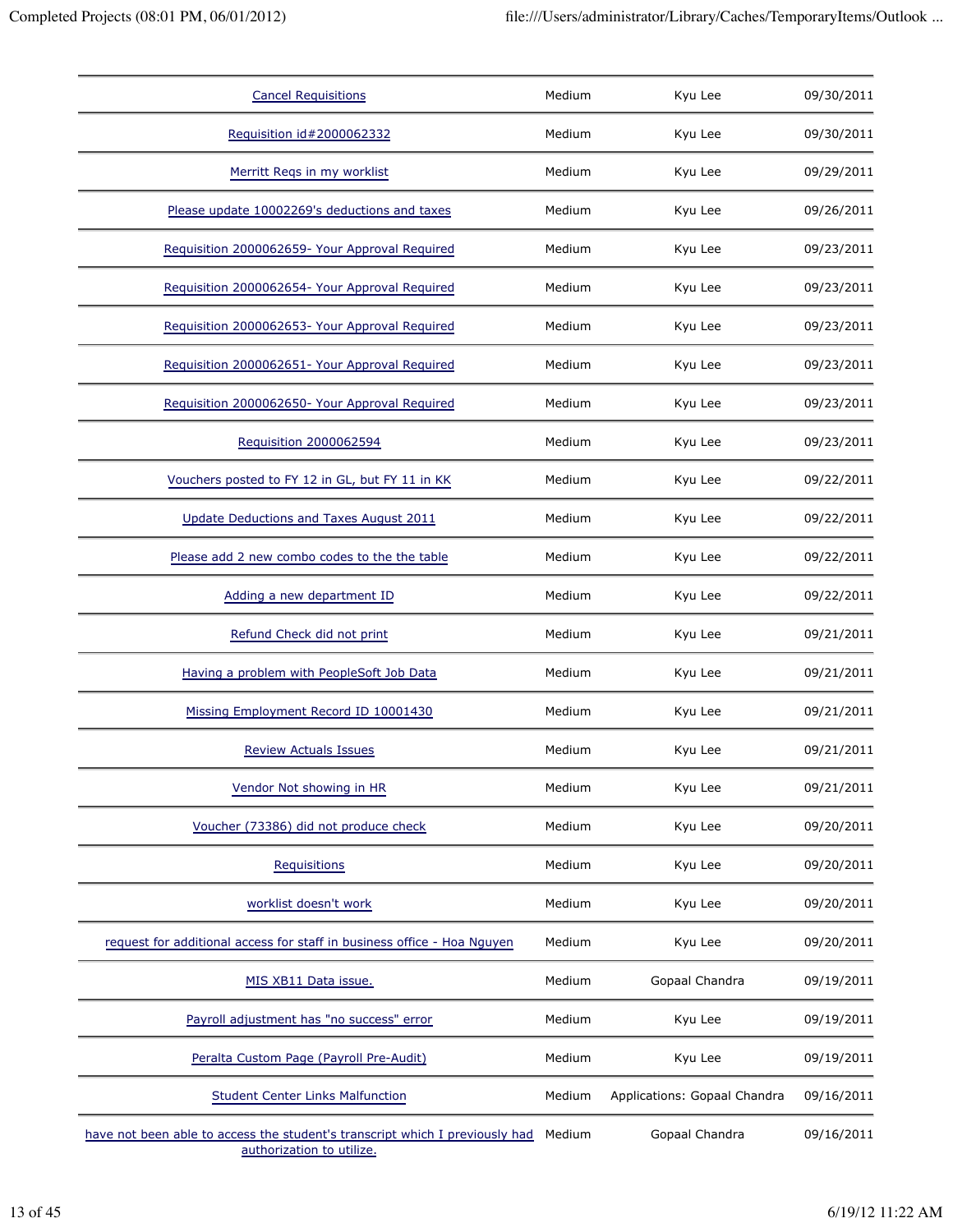| <b>Official Transcript Link</b>                                       | Medium | Gopaal Chandra                                    | 09/16/2011 |
|-----------------------------------------------------------------------|--------|---------------------------------------------------|------------|
| 2011 Year End Closing                                                 | Medium | Kyu Lee                                           | 09/15/2011 |
| Combo Code with wrong detail                                          | Medium | Kyu Lee                                           | 09/15/2011 |
| Requisition 2000062395- Your Approval Required enail                  | Medium | Kyu Lee                                           | 09/15/2011 |
| Need Assistance with Requisition Approval                             | Medium | Kyu Lee                                           | 09/15/2011 |
| Work list function                                                    | Medium | Kyu Lee                                           | 09/13/2011 |
| Unable to Approve Requisitions for Dr. Betty Inclan, President of BCC | Medium | Kyu Lee                                           | 09/13/2011 |
| People who change department ID                                       | Medium | Kyu Lee                                           | 09/13/2011 |
| <b>Promt Access</b>                                                   | Medium | Kyu Lee                                           | 09/13/2011 |
| Measure A report                                                      | Medium | Kyu Lee                                           | 09/13/2011 |
| 00000355 can't be added in Position management can't be added         | Medium | Kyu Lee                                           | 09/13/2011 |
| attempting to approve requisition 2-62378.                            | Medium | Kyu Lee                                           | 09/13/2011 |
| Report of hourly paid on 8/30/11                                      | Medium | Applications: Gopaal Chandra                      | 09/09/2011 |
| <b>LAR Report</b>                                                     | Medium | Kyu Lee                                           | 09/09/2011 |
| Payroll posted into incorrect FY and Period                           | Medium | Kyu Lee                                           | 09/09/2011 |
| Stale dated checks not cancelled properly                             | Medium | Kyu Lee                                           | 09/09/2011 |
| KK and GL out of balance                                              | Medium | Kyu Lee                                           | 09/09/2011 |
| AP Year End Process/ Year End Cash Allocation                         | Medium | Kyu Lee                                           | 09/09/2011 |
| AP payment                                                            | Medium | Kyu Lee                                           | 09/09/2011 |
| Student Refund checks did not print                                   | Medium | Kyu Lee                                           | 09/09/2011 |
| Student Refund check not printed                                      | Medium | Kyu Lee                                           | 09/09/2011 |
| Summer 11 MIS SV data file new field SV10                             | High   | Applications: Gopaal Chandra                      | 09/09/2011 |
| SUmmer 11 MIS SX data file new field SX06                             | Urgent | Gopaal Chandra                                    | 09/09/2011 |
| Summer 11 SB data file two new fields SB31 and SB32.                  | Urgent | Gopaal Chandra                                    | 09/09/2011 |
| <b>Travel Check</b>                                                   | Medium | Kyu Lee                                           | 09/08/2011 |
| <b>General Counsel Wrong Budget Code</b>                              | Medium | Kyu Lee                                           | 09/08/2011 |
| access to Quickbooks Pro on pc                                        |        | Medium Dominique Benavides, Frank Chez 09/08/2011 |            |
| set up department 124 in hr/payroll processing                        | Medium | Kyu Lee                                           | 09/07/2011 |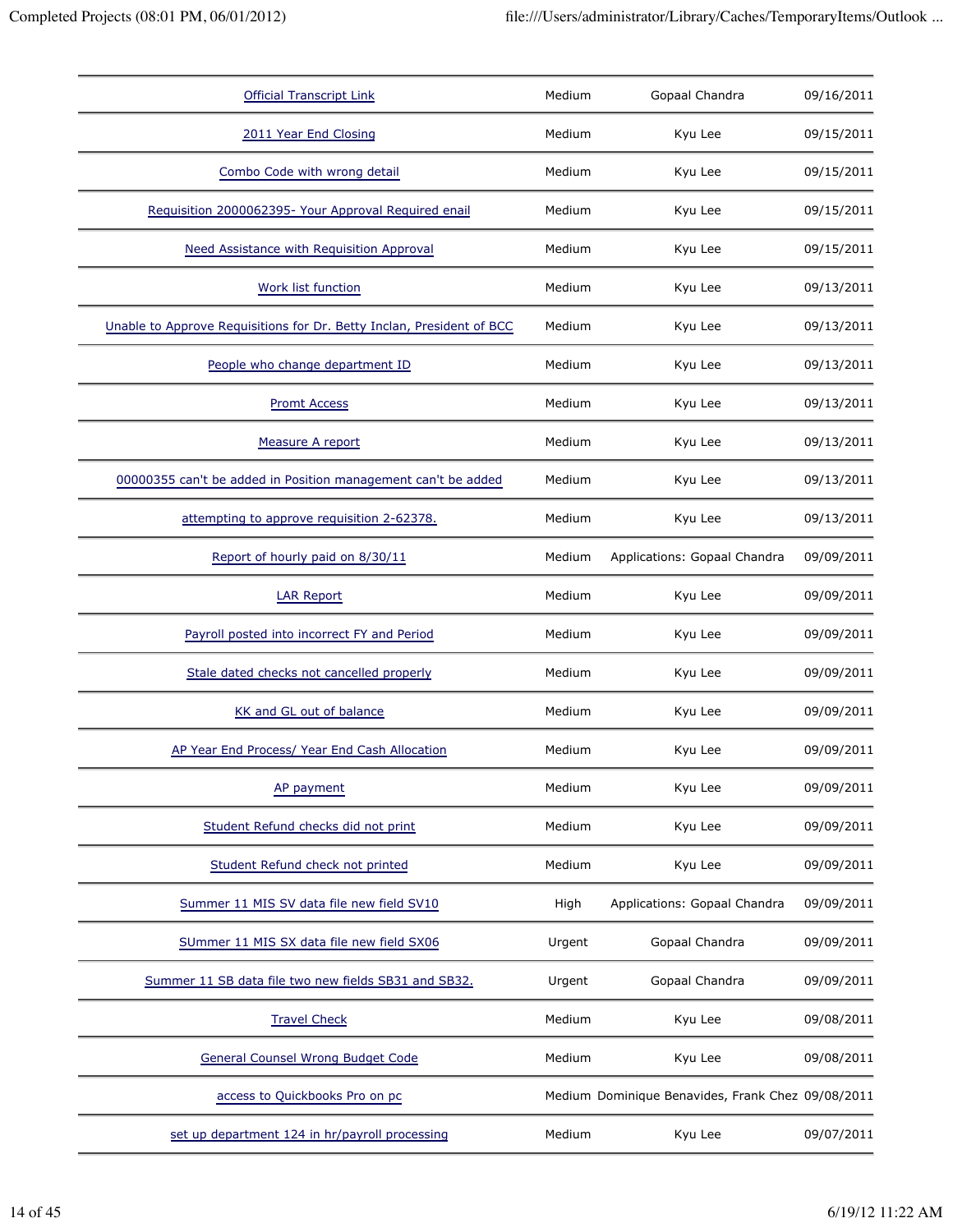| <b>International Student Refund</b>                                                                       | Medium | Dominique Benavides, Kyu Lee | 09/07/2011 |
|-----------------------------------------------------------------------------------------------------------|--------|------------------------------|------------|
| cost center 252                                                                                           | Medium | Kyu Lee                      | 09/02/2011 |
| Student refund check schedule date is Net 30                                                              | Medium | Kyu Lee                      | 09/02/2011 |
| The CATALOG_NBR field has some bad data values - Problem                                                  | Medium | Gopaal Chandra               | 09/01/2011 |
| Create MIS Term Data submission (IT) Document                                                             | Medium | Gopaal Chandra               | 09/01/2011 |
| Report of hourly paid on 8/30/11                                                                          | Medium | Gopaal Chandra               | 09/01/2011 |
| <b>Requisition Approvals</b>                                                                              | Medium | Kyu Lee                      | 09/01/2011 |
| Budget Error Problems - Fund 63                                                                           | Medium | Kyu Lee                      | 09/01/2011 |
| voucher issue                                                                                             | Medium | Kyu Lee                      | 09/01/2011 |
| MIS SPRING 11 DATA ERROR (XF07 Field)                                                                     | High   | Applications: Gopaal Chandra | 09/01/2011 |
| <b>Library Millennium Project</b>                                                                         | High   | Gopaal Chandra               | 09/01/2011 |
| EasyPass list of active passes                                                                            | High   | Gopaal Chandra               | 09/01/2011 |
| HR accounting Line employee update                                                                        | Medium | Applications: Kyu Lee        | 08/31/2011 |
| <b>Budget Overview Download not working</b>                                                               | Medium | Kyu Lee                      | 08/30/2011 |
| access                                                                                                    | Medium | Kyu Lee                      | 08/30/2011 |
| Access to PO distribution schedule inquiry page                                                           | Medium | Kyu Lee                      | 08/30/2011 |
| Budget Overview - measure A                                                                               | Medium | Kyu Lee                      | 08/29/2011 |
| List of Requesters, First Level & Second Level Approvers                                                  | Medium | Kyu Lee                      | 08/29/2011 |
| <b>Requisition Cancellation</b>                                                                           | Medium | Kyu Lee                      | 08/29/2011 |
| FUND 00 posted to FY 2011 Period 12                                                                       | Medium | Applications: Kyu Lee        | 08/23/2011 |
| Financial Aid budget/requisition access for Gary Nicholes                                                 | Medium | Kyu Lee                      | 08/22/2011 |
| can't pull up reqs now                                                                                    | Medium | Kyu Lee                      | 08/22/2011 |
| hsuat not working since refreshing the data last nightand you weren't<br>supposed to refresh the database | Medium | Kyu Lee                      | 08/22/2011 |
| List of payments paid in FY 2012 period 1 and posted to FY 2011 period 12                                 | Medium | Kyu Lee                      | 08/22/2011 |
| need reg moved to my queue                                                                                | Medium | Kyu Lee                      | 08/22/2011 |
| Regs not sourcing to a PO.                                                                                | Medium | Kyu Lee                      | 08/22/2011 |
| req 61646 should be in VC Budd's queue                                                                    | Medium | Kyu Lee                      | 08/22/2011 |
| Counselor problems at BCC                                                                                 | Medium | Ramarao Anumula              | 08/17/2011 |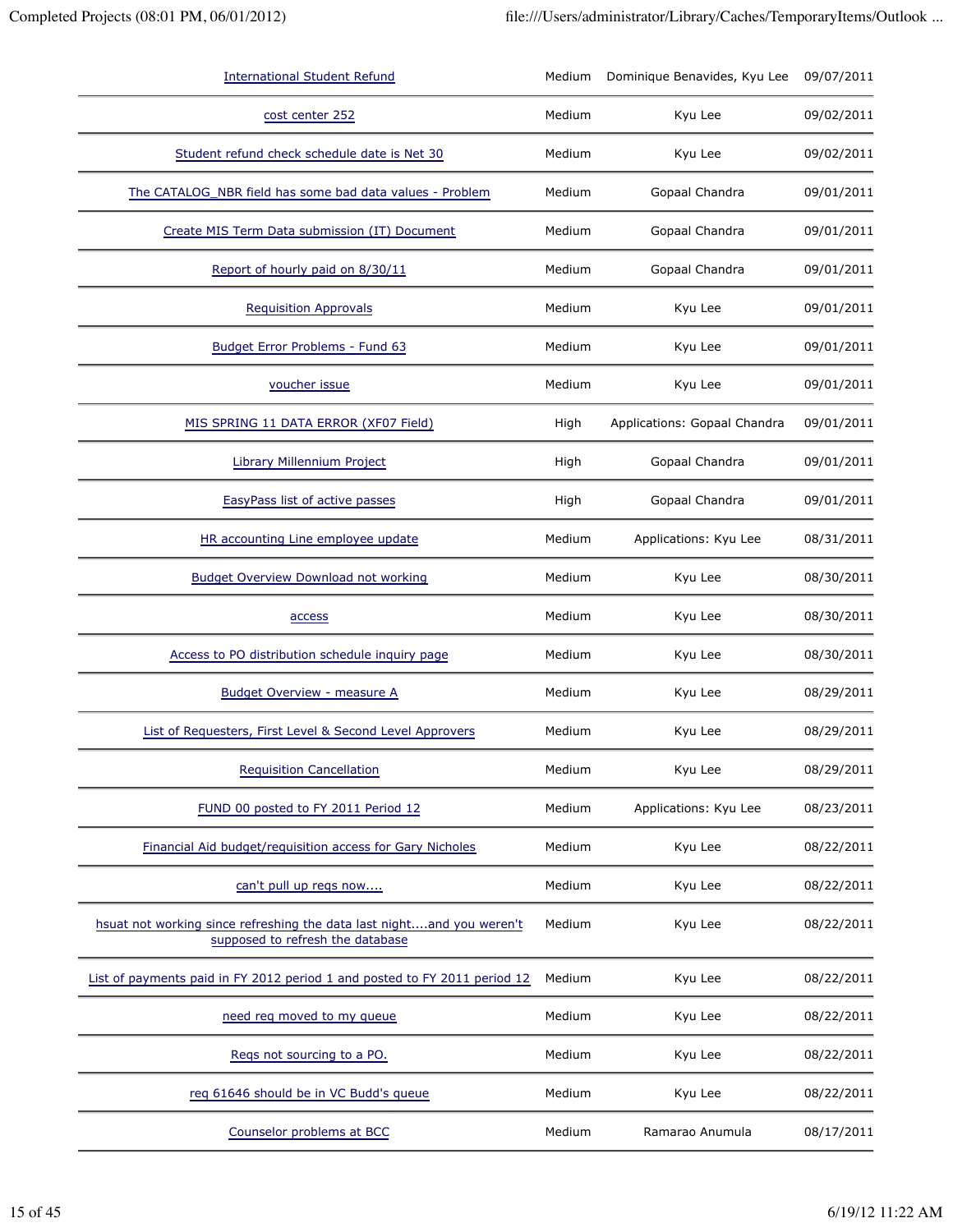| ledger period comparison form                                                                                                           | Medium | Kyu Lee               | 08/16/2011 |
|-----------------------------------------------------------------------------------------------------------------------------------------|--------|-----------------------|------------|
| PCS - Antoinette Richardson error                                                                                                       | Medium | Kyu Lee               | 08/15/2011 |
| DD#114717 did not post to GL May 2011                                                                                                   | Medium | Kyu Lee               | 08/15/2011 |
| <b>Commitment Control Budget Check</b>                                                                                                  | Medium | Kyu Lee               | 08/15/2011 |
| missing check                                                                                                                           | Medium | Kyu Lee               | 08/11/2011 |
| Report IA004 Erroring out for Laney 1113-DOE                                                                                            | Medium | Gopaal Chandra        | 08/11/2011 |
| journal generate template for HR journals                                                                                               | Medium | Kyu Lee               | 08/10/2011 |
| hrpay journals - changes                                                                                                                | Medium | Kyu Lee               | 08/10/2011 |
| <b>Interim Audit</b>                                                                                                                    | Medium | Kyu Lee               | 08/10/2011 |
| A mainframe printer added for BCC                                                                                                       | Medium | Kyu Lee               | 08/10/2011 |
| messed up combo code set up                                                                                                             | Medium | Applications: Kyu Lee | 08/10/2011 |
| <b>Student Refunds printer Destination</b>                                                                                              | Medium | Kyu Lee               | 08/10/2011 |
| Roll of POs for funds 63, 64, and 65                                                                                                    | Medium | Kyu Lee               | 08/09/2011 |
| Fix negative pre-encumbrances and encumbrances                                                                                          | Medium | Applications: Kyu Lee | 08/09/2011 |
| <b>Negative Expenses</b>                                                                                                                | Medium | Applications: Kyu Lee | 08/09/2011 |
| forward reqs to AVC Orkin's que                                                                                                         | Medium | Kyu Lee               | 08/09/2011 |
| <b>Manual Sourcing</b>                                                                                                                  | Medium | Kyu Lee               | 08/09/2011 |
| budget status report does not match commitment control                                                                                  | Medium | Kyu Lee               | 08/09/2011 |
| Access to PCC_CY_DATA_DTL_FND_LOC                                                                                                       | Medium | Kyu Lee               | 08/09/2011 |
| Special run process in order for timesheet reporters be paid 2x in July -<br>resulting in an accrual of 7/14 (for hours worked in FY11) | Medium | Kyu Lee               | 08/08/2011 |
| regs for cost center 531 not showing in current worklist                                                                                | Medium | Kyu Lee               | 08/05/2011 |
| PCC_PAY_CHECK_DETAILS_MK                                                                                                                | Medium | Kyu Lee               | 08/05/2011 |
| initiating budget transfers or journals                                                                                                 | Medium | Kyu Lee               | 08/05/2011 |
| Promt                                                                                                                                   | Medium | Kyu Lee               | 08/05/2011 |
| <b>PROMT Issues in Purchasing/Finance</b>                                                                                               | Medium | Kyu Lee               | 08/05/2011 |
| AP cash allocation, 2011 payments made in 2012                                                                                          | Medium | Applications: Kyu Lee | 08/04/2011 |
| Spring 2011 and Fall 2011 Enrollment Figures for AC Transit                                                                             | Medium | Gopaal Chandra        | 08/04/2011 |
| MIS SX data extract program has a bug                                                                                                   | Medium | Gopaal Chandra        | 08/04/2011 |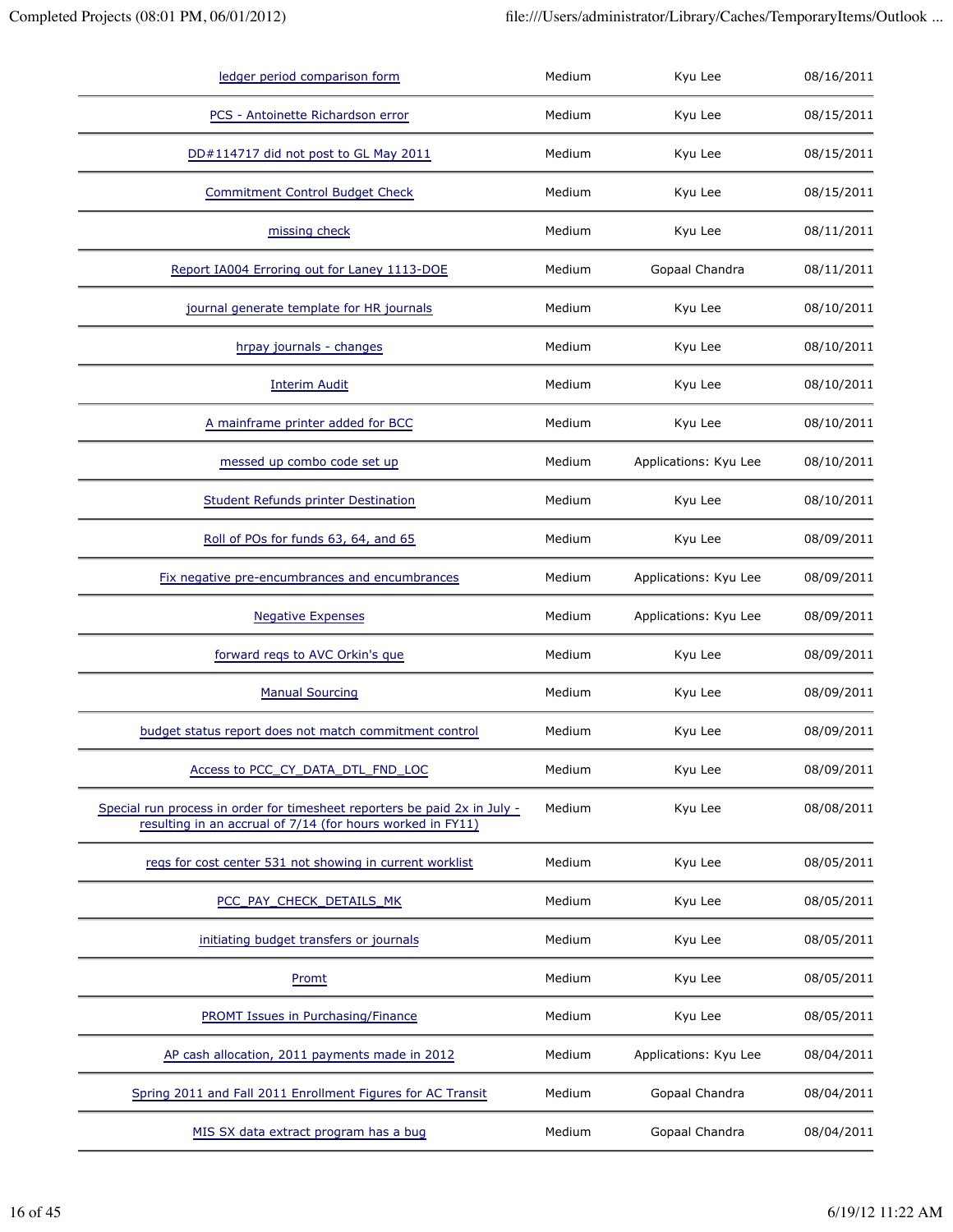| MIS SM data extract Fix                                                                                      | Medium | Applications: Gopaal Chandra       | 08/04/2011 |
|--------------------------------------------------------------------------------------------------------------|--------|------------------------------------|------------|
| Created a cost center, need to include in work flow                                                          | Medium | Kyu Lee                            | 08/04/2011 |
| Wrong email address attached to Recipient search in Promt                                                    | Medium | Kyu Lee                            | 08/04/2011 |
| Req. 2-60639                                                                                                 | Medium | Kyu Lee                            | 08/04/2011 |
| Please delete 202251-14563602000-000000, has fund 01 in detail, correct<br>code is 201251-14563602000-000000 | Medium | Kyu Lee                            | 08/04/2011 |
| Urgent - Requisitions                                                                                        | Medium | Kyu Lee                            | 08/04/2011 |
| URGENT Re: Requisition id#2-61688 (Yvonne Carter)                                                            | Medium | Kyu Lee                            | 08/04/2011 |
| <b>Sourcing POs</b>                                                                                          | Medium | Kyu Lee                            | 08/04/2011 |
| <b>OPEN ENCUMBRANCES report</b>                                                                              | Medium | Kyu Lee                            | 08/04/2011 |
| Finance Security Access for Constance Koo                                                                    | Medium | Kyu Lee                            | 08/04/2011 |
| Place holds on all students who have past due balances                                                       | Urgent | Ramarao Anumula, Gopaal<br>Chandra | 08/04/2011 |
| can't Access to Test Results & Student Transcripts screens                                                   | High   | Ramarao Anumula, Kit Hui           | 08/01/2011 |
| Remove all x59s from combo code table and translate them to department<br>IDs in Top code Activity           | Medium | Kyu Lee                            | 07/28/2011 |
| Robert Dias Security Access to Finance                                                                       | Medium | Kyu Lee                            | 07/28/2011 |
| Negative encumbrance on voucher#00078602 (PO#3-56930)                                                        | Medium | Kyu Lee                            | 07/28/2011 |
| Regs for approval                                                                                            | Medium | Kyu Lee                            | 07/27/2011 |
| 3000056862 Dispatch problem                                                                                  | Medium | Kyu Lee                            | 07/27/2011 |
| restore HSUAR with HR data only                                                                              | Medium | Kyu Lee                            | 07/27/2011 |
| Dave Nguyen PS access                                                                                        | Medium | Kyu Lee                            | 07/27/2011 |
| <b>Master Project 2636</b><br>no journal generated for payroll                                               | Medium | Kyu Lee                            | 07/26/2011 |
| <b>Subtasks of Master Project 2636</b><br>Create queries to count HR_ACCTG_LINE                              | Medium | Kyu Lee                            | 06/06/2011 |
| Req. # 2000061145                                                                                            | Medium | Kyu Lee                            | 07/26/2011 |
| Approve Req $# 2-61626$                                                                                      | Medium | Kyu Lee                            | 07/26/2011 |
| <b>Create Direct Deposit Files</b>                                                                           | Medium | Raghuvir Goradia                   | 07/25/2011 |
| PO Rollover Request                                                                                          | Medium | Kyu Lee                            | 07/25/2011 |
| Laney requisitions                                                                                           | Medium | Kyu Lee                            | 07/25/2011 |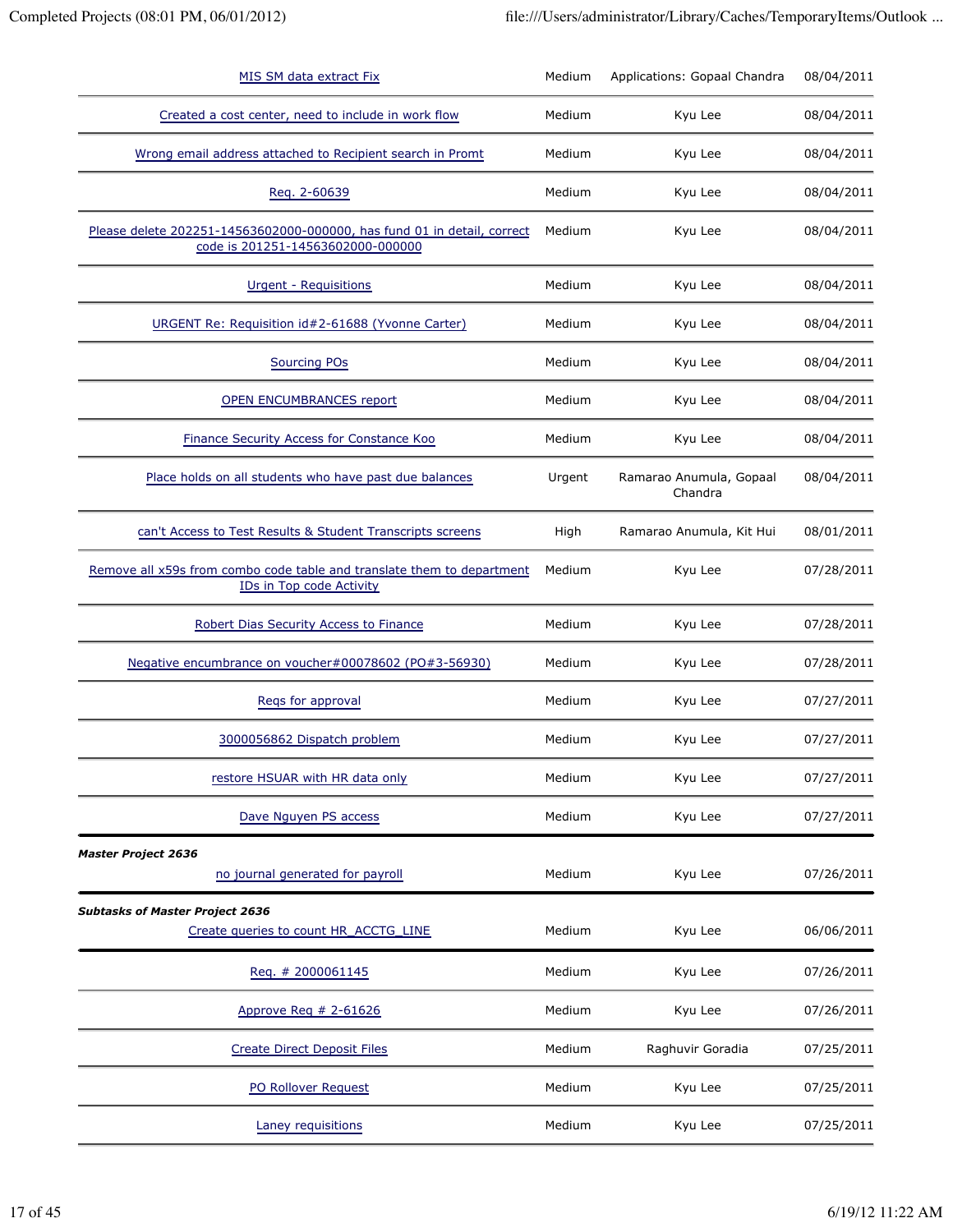| How is this check posted?                                                                        | Medium | Kyu Lee        | 07/21/2011 |
|--------------------------------------------------------------------------------------------------|--------|----------------|------------|
| clear 2010-11FY encumbrances                                                                     | Medium | Kyu Lee        | 07/21/2011 |
| New PERS file format effective with July 2011 contributions                                      | Medium | Kyu Lee        | 07/21/2011 |
| Can you fix PO 3000056645 because it won't let me budget check?                                  | Medium | Kyu Lee        | 07/21/2011 |
| move req in Linda Berry's absense                                                                | Medium | Kyu Lee        | 07/20/2011 |
| No student refund checks produced                                                                | Medium | Kyu Lee        | 07/19/2011 |
| process server blank?                                                                            | Medium | Kyu Lee        | 07/19/2011 |
| Budget check won't run for PO 3000056868                                                         | Medium | Kyu Lee        | 07/19/2011 |
| Reopen PO 3000048741                                                                             | Medium | Kyu Lee        | 07/19/2011 |
| <b>Express check</b>                                                                             | Medium | Kyu Lee        | 07/19/2011 |
| <b>EXPRESS CHECK from last FY 2011</b>                                                           | Medium | Kyu Lee        | 07/19/2011 |
| <b>Requisition Approval</b>                                                                      | Medium | Kyu Lee        | 07/19/2011 |
| <b>SARS PASSPORT INTERFACE</b>                                                                   | Urgent | Gopaal Chandra | 07/19/2011 |
| Constantly have "NO SUCCESS, NOT POSTED" error when doing payroll<br>adjustment                  | Medium | Kyu Lee        | 07/18/2011 |
| monthly reports                                                                                  | Medium | Kyu Lee        | 07/14/2011 |
| Urgent need to view Receipts (lines of invoices) and Posted amounts on<br><b>Document Status</b> | Medium | Kyu Lee        | 07/14/2011 |
| Release Pre-encumbrance                                                                          | Medium | Kyu Lee        | 07/14/2011 |
|                                                                                                  |        |                |            |
| REq 2-61523                                                                                      | Medium | Kyu Lee        | 07/14/2011 |
| REq 2-61517, Commitment Control Default Budget date Option                                       | Medium | Kyu Lee        | 07/14/2011 |
| Unable to budget check Sam Clar's PO 56545                                                       | Medium | Kyu Lee        | 07/14/2011 |
| need to cancel PO # 30000524592000056436                                                         | Medium | Kyu Lee        | 07/14/2011 |
| Work order Request: Change Po to FY 10-11                                                        | Medium | Kyu Lee        | 07/13/2011 |
| PO # 3000056879                                                                                  | Medium | Kyu Lee        | 07/13/2011 |
| PO 56745 / Budget Check                                                                          | Medium | Kyu Lee        | 07/12/2011 |
| Is a Load Gross/Fringe Data USA job still running?                                               | Medium | Kyu Lee        | 07/12/2011 |
| Reg 60805 / PO 56384 / Laura Lyons                                                               | Medium | Kyu Lee        | 07/12/2011 |
| P10 Earn Distrib Query PE 6.30.11.xls                                                            | Medium | Kyu Lee        | 07/12/2011 |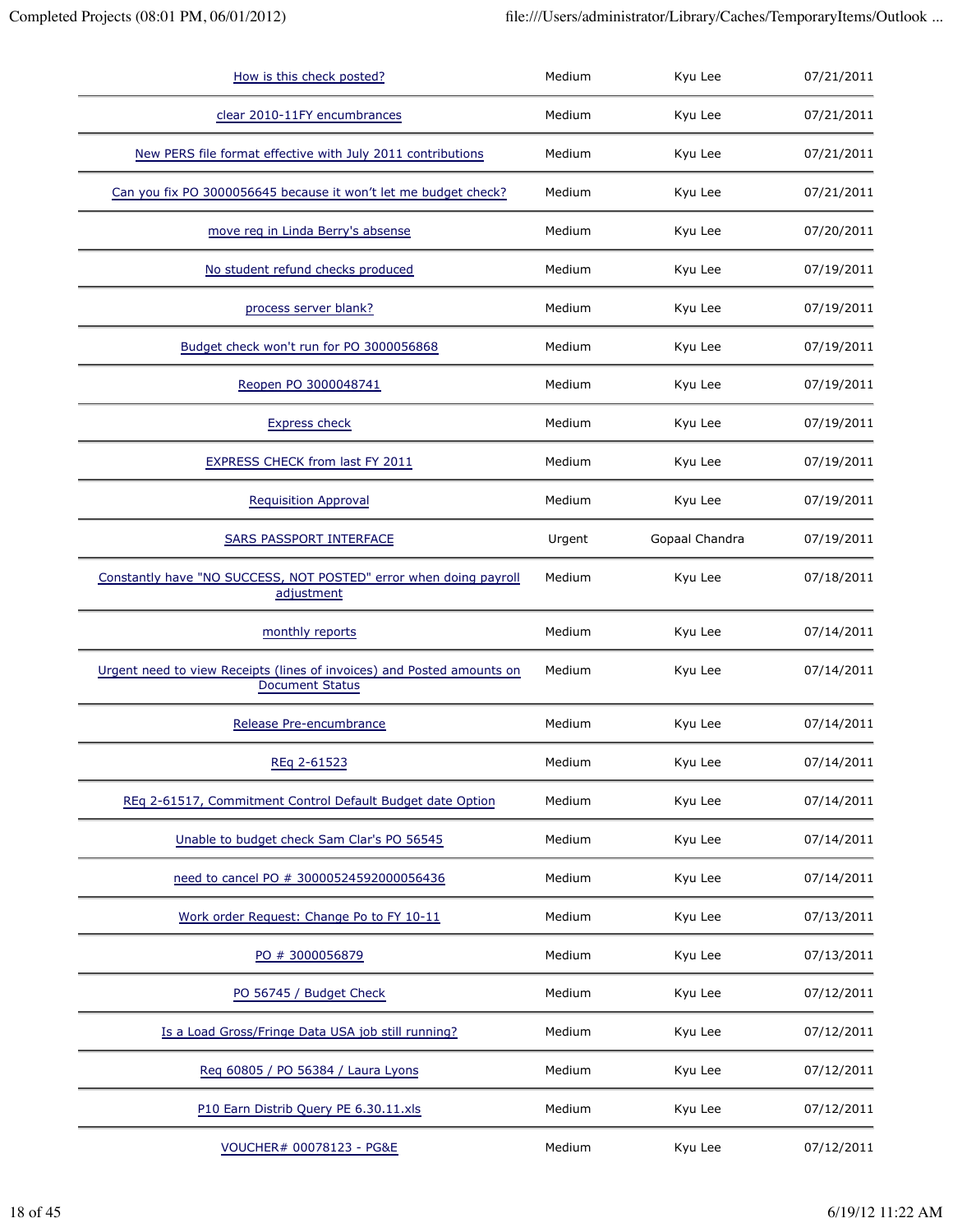| Processes are not posting                                                                       | Medium | Kyu Lee                            | 07/12/2011 |
|-------------------------------------------------------------------------------------------------|--------|------------------------------------|------------|
| Antoinette Richardson PCS #10757815 - April Payroll                                             | Medium | Kyu Lee                            | 07/12/2011 |
| PO # 3000056913 will not budget check                                                           | Medium | Kyu Lee                            | 07/12/2011 |
| Negative pre-encumbrance and encumbrance fix in FY2012                                          | Medium | Kyu Lee                            | 07/12/2011 |
| 2000061460 budget issue                                                                         | Medium | Kyu Lee                            | 07/12/2011 |
| <b>Waiting List Problem</b>                                                                     | Medium | Gopaal Chandra                     | 07/11/2011 |
| combo codes don't work in pre-audit                                                             | Medium | Kyu Lee                            | 07/11/2011 |
| <b>Waiting List Problem</b>                                                                     | Medium | Ramarao Anumula, Gopaal<br>Chandra | 07/11/2011 |
| FI Query Access for Michelle Lenh and Amany ElMasry                                             | Medium | Kyu Lee                            | 07/11/2011 |
| combo codes don't work in pre-audit                                                             | Medium | Kyu Lee                            | 07/11/2011 |
| combo code in table - I didn't just create but payroll pre-audit doesn't have in Medium<br>list |        | Kyu Lee                            | 07/11/2011 |
| employee not populating on review actuals                                                       | Medium | Kyu Lee                            | 07/11/2011 |
| CAN'T PAY THIS PO                                                                               | Medium | Kyu Lee                            | 07/11/2011 |
| Can't pay this PO                                                                               | Medium | Kyu Lee                            | 07/11/2011 |
| Can't run Laney student refund pay-cycle                                                        | Medium | Dominique Benavides, Kyu Lee       | 07/11/2011 |
| CCC Apply - Student Residence issue for student (XiuHua No Middle Zheng<br>626-63-4035)         | Medium | Applications: Gopaal Chandra       | 07/07/2011 |
| P.O. 3-56946, PO using previous year's budget                                                   | Medium | Kyu Lee                            | 07/07/2011 |
| Tax rate changed to 8.75                                                                        | Medium | Kyu Lee                            | 07/07/2011 |
| Close Budget in KK in Test                                                                      | Medium | Kyu Lee                            | 07/06/2011 |
| Roll of POs for funds 63, 64, and 65                                                            | Medium | Kyu Lee                            | 07/06/2011 |
| Cancel Reg #2-60463 - Thanks                                                                    | Medium | Kyu Lee                            | 07/06/2011 |
| Reverse Budget Journals imported for FY 2012                                                    | Medium | Kyu Lee                            | 07/06/2011 |
| VCHR_MTCH_WS3 - VENDOR_ID (124,64)                                                              | Medium | Kyu Lee                            | 07/06/2011 |
| changing routing                                                                                | Medium | Kyu Lee                            | 07/06/2011 |
| voucher 77732 PO 3-54560                                                                        | Medium | Kyu Lee                            | 07/06/2011 |
| Student refund check                                                                            | Medium | Kyu Lee                            | 07/06/2011 |
| Voucher 75121                                                                                   | Medium | Kyu Lee                            | 07/06/2011 |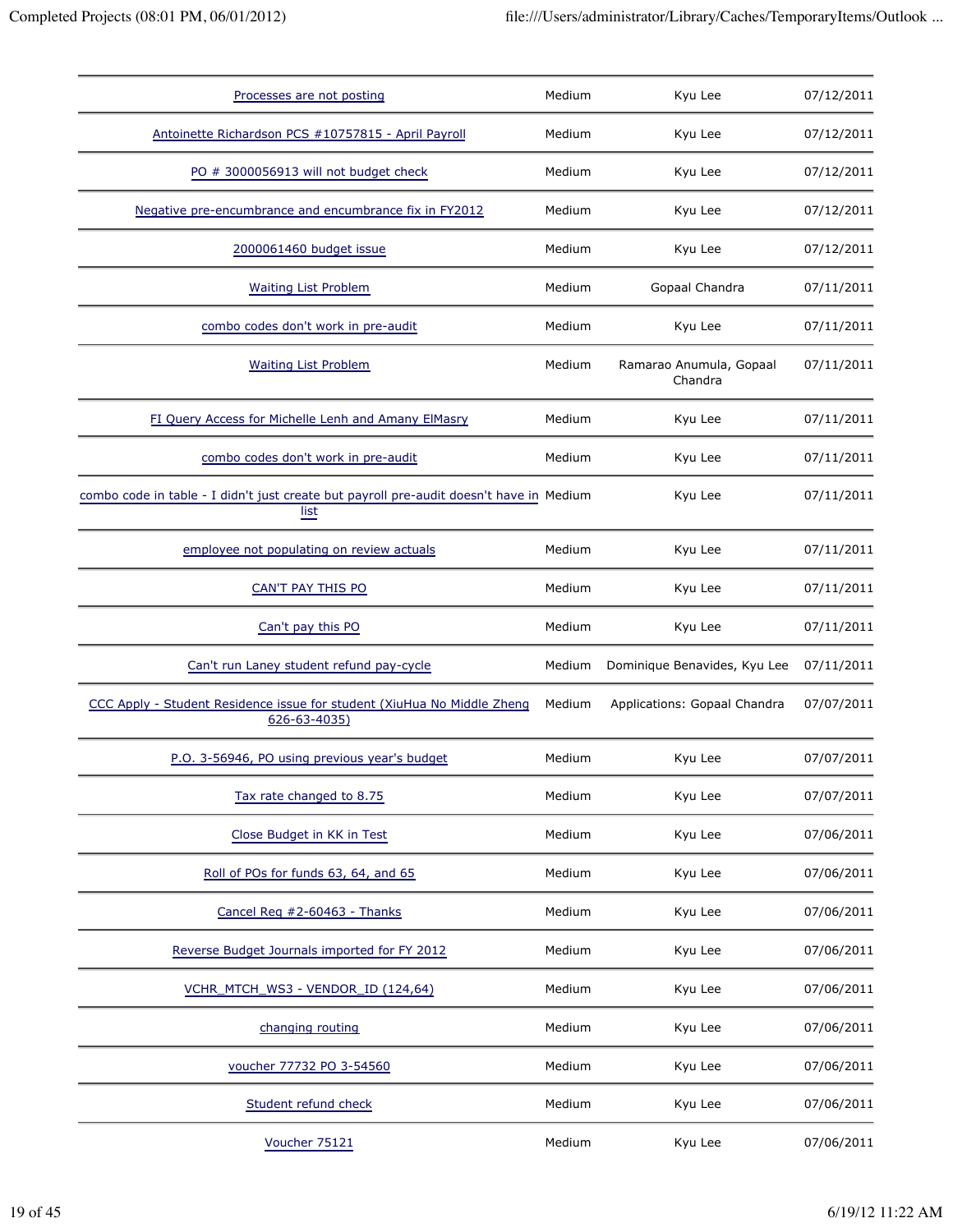| report repository                                                                          | Medium | Kyu Lee                                        | 07/06/2011 |
|--------------------------------------------------------------------------------------------|--------|------------------------------------------------|------------|
| request to budget check PO                                                                 | Medium | Kyu Lee                                        | 07/06/2011 |
| <b>Governet and Taskforce</b>                                                              | Medium | Kyu Lee                                        | 07/06/2011 |
| won't be able to complete the entry due to PO #3-56931 on budget status<br>says"NOT CHK'D" | Medium | Kyu Lee                                        | 07/06/2011 |
| Cannot log into PROMT                                                                      | Medium | Kyu Lee                                        | 07/05/2011 |
| oracle                                                                                     | Medium | Kyu Lee                                        | 06/30/2011 |
| Could not access Document status under purchace order                                      | Medium | Kyu Lee                                        | 06/30/2011 |
| salary and benefit file                                                                    | Medium | Kyu Lee                                        | 06/30/2011 |
| Please help make queries to extract deductions and taxes per employee                      | Medium | Kyu Lee                                        | 06/30/2011 |
| Tuition calculation problem resolution support                                             | Urgent | Ramarao Anumula, Dominique<br><b>Benavides</b> | 06/30/2011 |
| Student email                                                                              | Urgent | Ramarao Anumula, Kit Hui                       | 06/29/2011 |
| Transcript Request Screen is not working---please fix                                      | Medium | Ramarao Anumula, Kit Hui                       | 06/28/2011 |
| Journal entry - Combo code issue                                                           | Medium | Kyu Lee                                        | 06/28/2011 |
| Req problem                                                                                | Medium | Kyu Lee                                        | 06/28/2011 |
| 2012 POSITION ROLL                                                                         | Medium | Kyu Lee                                        | 06/28/2011 |
| did not cut checks on voucher#00077405 & 00077409                                          | Medium | Kyu Lee                                        | 06/28/2011 |
| Promt Permissions for 2 Employees                                                          | Medium | Kyu Lee                                        | 06/28/2011 |
| Cancel a req                                                                               | Medium | Kyu Lee                                        | 06/28/2011 |
| Student Enrollment/Waitlist List Summer 2011 for Laney College                             | Urgent | Applications: Gopaal Chandra                   | 06/27/2011 |
| Automated notification of imminent roster due dates for faculty                            | Low    | Gopaal Chandra                                 | 06/23/2011 |
| Requisition clears data when it's not saved before budget check                            | Medium | Kyu Lee                                        | 06/23/2011 |
| Remove Monthly Exp by Acct from Expense report                                             | Medium | Kyu Lee                                        | 06/22/2011 |
| Sequencial Journal ID for Allocation Journals                                              | Medium | Applications: Kyu Lee                          | 06/22/2011 |
| Expense, Salary, Revenue report                                                            | Medium | Kyu Lee                                        | 06/22/2011 |
| <b>Query Request</b>                                                                       | Medium | Kyu Lee                                        | 06/22/2011 |
| Do not allow users to enter Journal ID                                                     | Medium | Kyu Lee                                        | 06/22/2011 |
| AP cash allocation details                                                                 | Medium | Kyu Lee                                        | 06/22/2011 |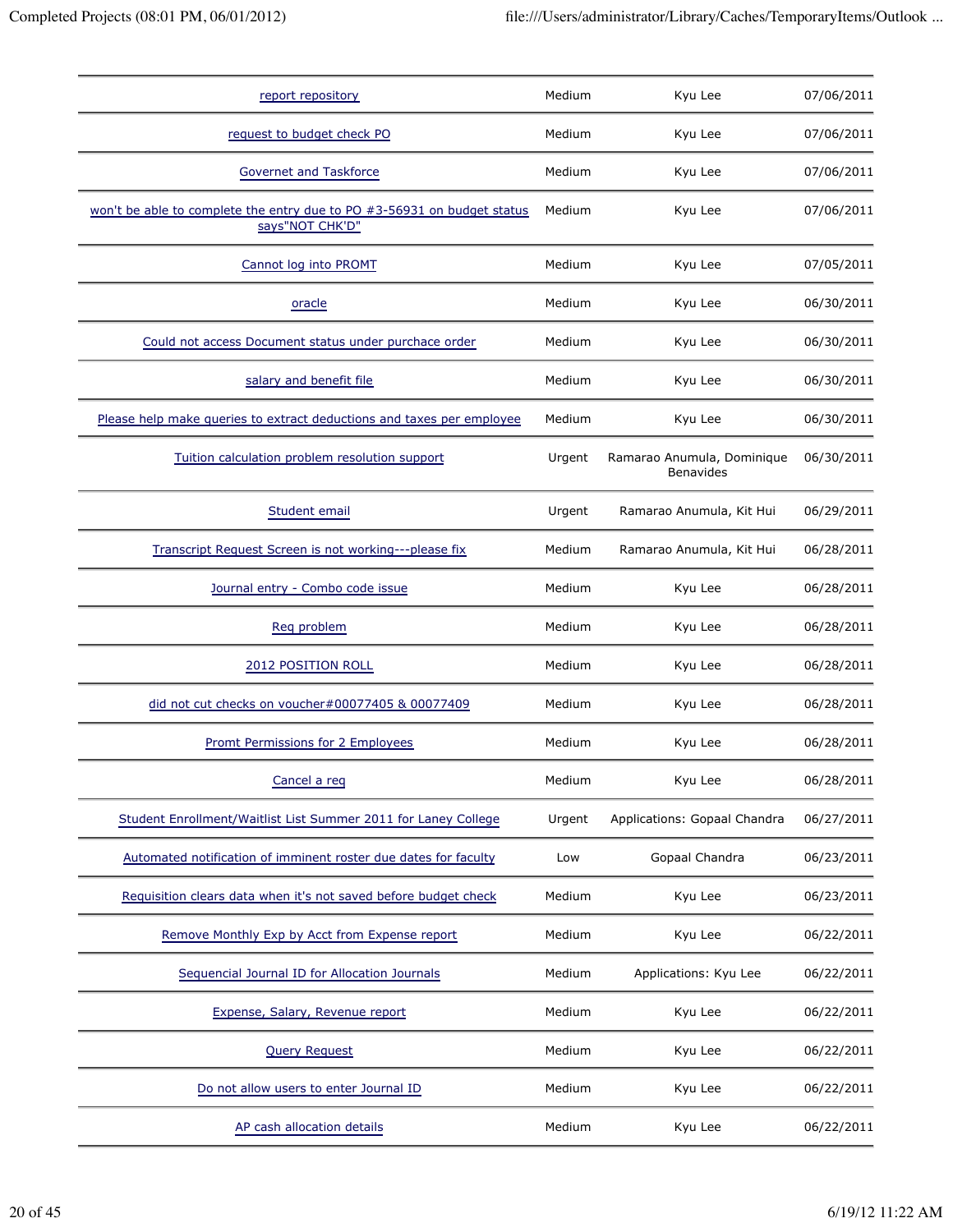| Combo Code mistake                                            | Medium | Kyu Lee                                        | 06/22/2011 |
|---------------------------------------------------------------|--------|------------------------------------------------|------------|
| Please add access to HSTST                                    | Medium | Kyu Lee                                        | 06/22/2011 |
| FW: Breakdown of Fund 07 on APCSH6001                         | Medium | Kyu Lee                                        | 06/22/2011 |
| REQ#57230                                                     | Medium | Kyu Lee                                        | 06/22/2011 |
| Refresh HSTST                                                 | Medium | Kyu Lee                                        | 06/22/2011 |
| HSTST - FI posting mystery                                    | Medium | Kyu Lee                                        | 06/22/2011 |
| Refresh HSTRN from HRPROD and export data from HSCFG to HSTRN | Medium | Hank Phan                                      | 06/21/2011 |
| API for McGraw Hill                                           | Medium | Anthony Hale                                   | 06/21/2011 |
| Passport Training Workshop for Early June                     | Medium | Anthony Hale                                   | 06/21/2011 |
| Need to post SF transactions to KK                            | Medium | Kyu Lee                                        | 06/21/2011 |
| Credit card processing                                        | Urgent | Dominique Benavides, Anthony<br>Hale, Minh Lam | 06/20/2011 |
| Re-export tables from HRPROD after tuition-calc process       | Medium | Hank Phan                                      | 06/19/2011 |
| Error running query to html or excel in HRPROD                | Medium | Hank Phan                                      | 06/19/2011 |
| Apply maintenance to HSHLD                                    | Medium | Hank Phan                                      | 06/19/2011 |
| Create HSHLD instance                                         | Medium | Hank Phan                                      | 06/19/2011 |
| Download fund                                                 | Medium | Kyu Lee                                        | 06/17/2011 |
| Requition # 2-52083 PO 3-48005                                | Medium | Kyu Lee                                        | 06/17/2011 |
| Canceling a PO Requisition                                    | Medium | Kyu Lee                                        | 06/17/2011 |
| reg 60402                                                     | Medium | Kyu Lee                                        | 06/17/2011 |
| Can Not Process Req Due to Error Messsage                     | Medium | Kyu Lee                                        | 06/17/2011 |
| SF journal generation                                         | High   | Kyu Lee                                        | 06/17/2011 |
| Cancel Register to County, Create voucher and cancel register | Medium | Kyu Lee                                        | 06/16/2011 |
| Moving data from HSCFG to HSTRN                               | Medium | Hank Phan                                      | 06/15/2011 |
| Export/Backup tables from HRPROD                              | Medium | Hank Phan                                      | 06/15/2011 |
| Reg #60855                                                    | Medium | Kyu Lee                                        | 06/15/2011 |
| Requisition approval to Michael Orkins'                       | Medium | Kyu Lee                                        | 06/15/2011 |
| <b>HSTST</b> refresh                                          | Medium | Hank Phan                                      | 06/14/2011 |
| Delete Journal 0000023901                                     | Medium | Applications: Kyu Lee                          | 06/14/2011 |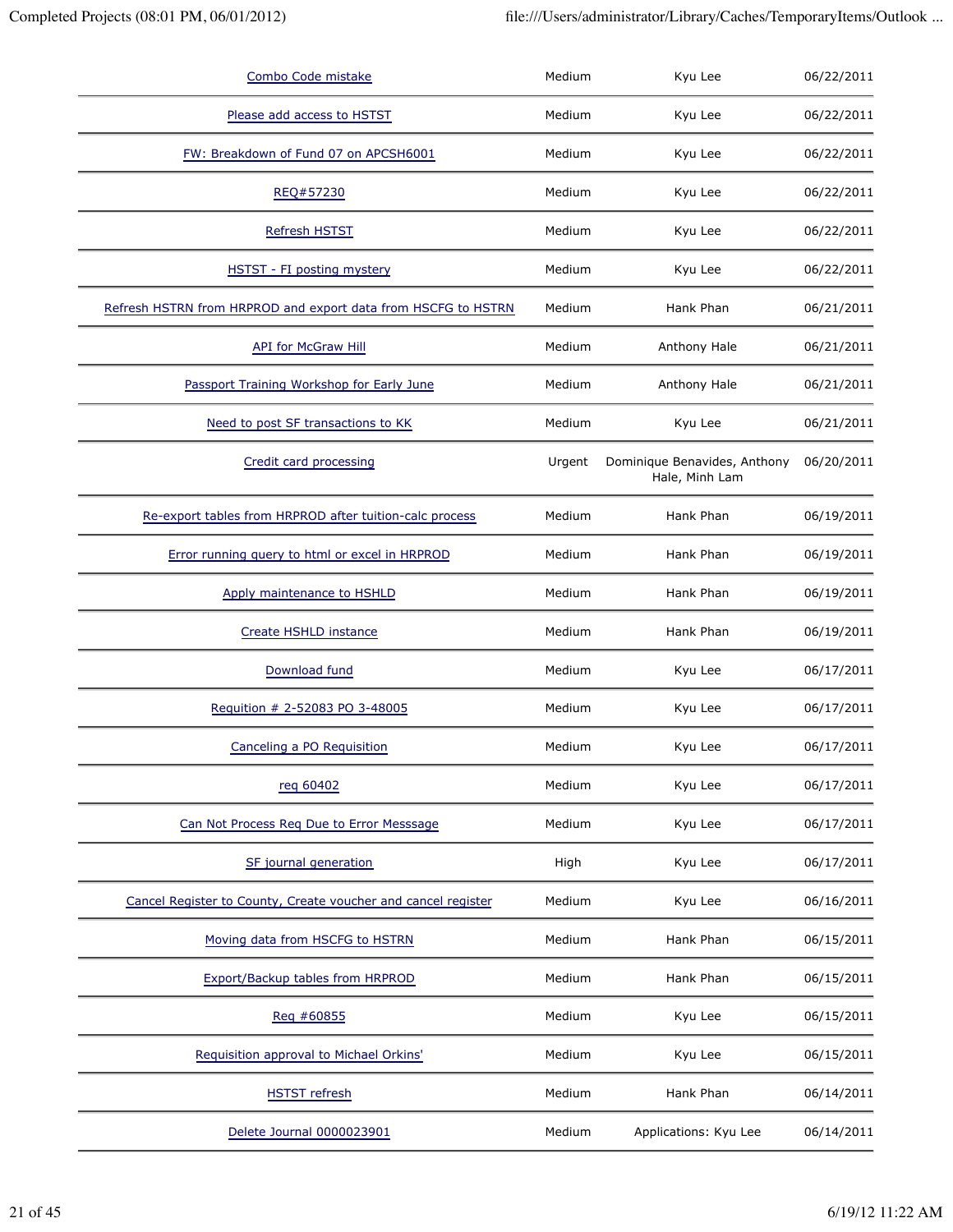| <b>Extend timeout for testing environments</b>                                               | Low    | Ashok Aggarwal, Hank Phan | 06/13/2011 |
|----------------------------------------------------------------------------------------------|--------|---------------------------|------------|
| Grant TRUNCATE priviledge in FSUAT & HSUAT for user: klee                                    | Medium | Hank Phan                 | 06/13/2011 |
| Grade 'FW'                                                                                   | Medium | Gopaal Chandra            | 06/13/2011 |
| Ronnie C ROberts Access to finance profiles-                                                 | Medium | Kyu Lee                   | 06/13/2011 |
| error on build combination rule                                                              | Medium | Kyu Lee                   | 06/13/2011 |
| Reg 59514 not budget chk'd                                                                   | Medium | Kyu Lee                   | 06/13/2011 |
| Please give Vu Ngyuen access to HSTST                                                        | Medium | Kyu Lee                   | 06/13/2011 |
| Can't cancel a req 200060301                                                                 | Medium | Kyu Lee                   | 06/13/2011 |
| <b>Budget Transfer access to Seraphine Nzomo</b>                                             | Medium | Kyu Lee                   | 06/13/2011 |
| Refresh HSUAT from HSPROD as soon as possible                                                | High   | Hank Phan                 | 06/13/2011 |
| <b>Code Migration Request</b>                                                                | Medium | Hank Phan                 | 06/10/2011 |
| Add "POSTED DATE" column to finance query PD_GL_LEDGER_RANGE                                 | Medium | Kyu Lee                   | 06/10/2011 |
| Can't save vouchers                                                                          | Medium | Kyu Lee                   | 06/10/2011 |
| File share security request for sqr.HSTRN                                                    | Low    | Hank Phan                 | 06/09/2011 |
| Database Read-Only Access Request: Gopaal Chandrasevkaran                                    | Low    | Ashok Aggarwal, Hank Phan | 06/09/2011 |
| MIS EB File error                                                                            | Medium | Gopaal Chandra            | 06/09/2011 |
| Process running in HSTRN for over 24 hours                                                   | Medium | Hank Phan                 | 06/09/2011 |
| Java unknown host exception when running in HSTRN and HSUAT: SCCACCCB Medium                 |        | Hank Phan                 | 06/09/2011 |
| Retreive cobol trace files for PI 816476 - Process: (SFPBCALC)                               | Medium | Hank Phan                 | 06/09/2011 |
| Report Repository showing up disabled on HSCFG                                               | Medium | Hank Phan                 | 06/09/2011 |
| Reports not posting in non prod envs                                                         | Medium | Hank Phan                 | 06/09/2011 |
| <b>Grant Access to Dom and Ram in HSTRN</b>                                                  | High   | Ashok Aggarwal, Hank Phan | 06/09/2011 |
| Unable to run jobs in Production, database transaction logs full                             | High   | Hank Phan                 | 06/09/2011 |
| PeopleSoft HR Access                                                                         | Medium | Kyu Lee                   | 06/07/2011 |
| Sam Clar Reg 53626 PO 50198 Voucher 68937                                                    | Medium | Kyu Lee                   | 06/07/2011 |
| Add to Auto Combo Code Email Distribution                                                    | Medium | Ramarao Anumula           | 06/07/2011 |
| <b>Master Project 2661</b><br>check messages!!! on psppfund                                  | Medium | Kyu Lee                   | 06/06/2011 |
| <b>Subtasks of Master Project 2661</b><br>Populate ACCT_CD_TBL for the new codes for Prorata | Medium | Kyu Lee                   | 06/06/2011 |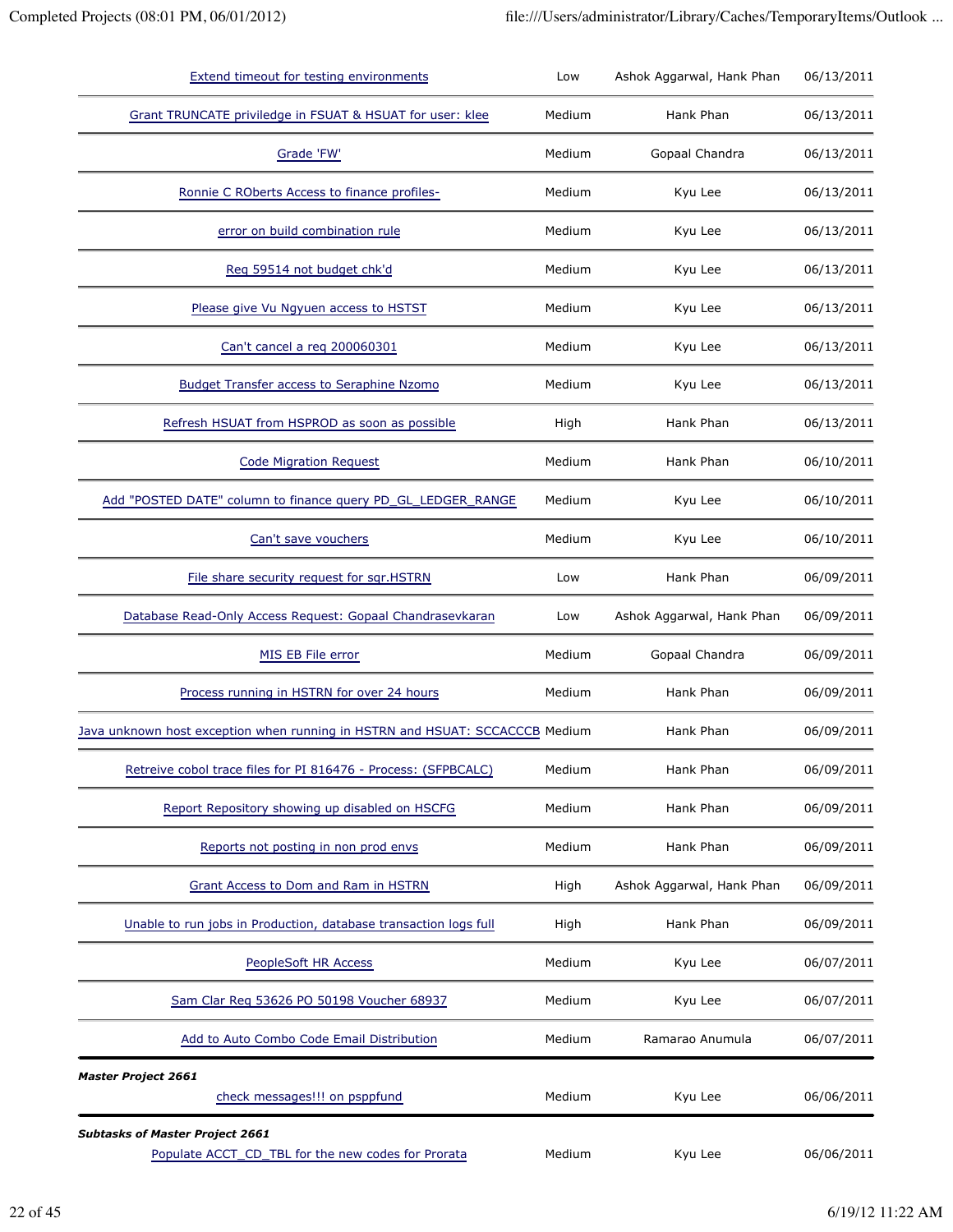| help finding journal entry in payroll                                             | Medium | Kyu Lee                       | 06/06/2011 |
|-----------------------------------------------------------------------------------|--------|-------------------------------|------------|
| Changing requistion dollar amount                                                 | Medium | Kyu Lee                       | 06/06/2011 |
| PROMT Finance Access for Lashawn Brumfield                                        | Medium | Kyu Lee                       | 06/06/2011 |
| reverse sf journals                                                               | Medium | Dominique Benavides, Kyu Lee  | 06/02/2011 |
| reverse Journal ID 0000021685                                                     | Medium | Kyu Lee                       | 06/02/2011 |
| Reg#2000060095-changing the amount                                                | Medium | Kyu Lee                       | 06/02/2011 |
| <b>Moodle Support</b>                                                             | Medium | Anthony Hale                  | 05/31/2011 |
| <b>Vendor List</b>                                                                | Medium | Kyu Lee                       | 05/31/2011 |
| <b>Budget Transfer Access</b>                                                     | Medium | Kyu Lee                       | 05/27/2011 |
| PeopleSoft Finance workshop                                                       | Medium | Kyu Lee                       | 05/26/2011 |
| <b>Archive Commitment Control Tables</b>                                          | Medium | Kyu Lee                       | 05/26/2011 |
| Reg # 59062                                                                       | Medium | Kyu Lee                       | 05/26/2011 |
| security to post budget transfers and budget journals                             | Medium | Kyu Lee                       | 05/25/2011 |
| Modifying the Student Payments Page                                               | Medium | Ramarao Anumula               | 05/24/2011 |
| refund check will not print                                                       | Medium | Dominique Benavides, Kyu Lee  | 05/24/2011 |
| Active Spring 2011 Laney College Student List                                     | Low    | Gopaal Chandra                | 05/23/2011 |
| <b>Transcript Summary Report for the students</b>                                 | Medium | Applications                  | 05/23/2011 |
| <b>Transcript Summary Report for the students</b>                                 | Medium | Ramarao Anumula               | 05/23/2011 |
| prompt problem with requisition                                                   | Medium | Kyu Lee                       | 05/23/2011 |
| 2012 Budget Load                                                                  | Medium | Kyu Lee                       | 05/23/2011 |
| JE#APCSH00001                                                                     | Medium | Kyu Lee                       | 05/23/2011 |
| Cancel the Reg # 2-58136                                                          | Medium | Kyu Lee                       | 05/23/2011 |
| <b>Mailing Labels</b>                                                             | High   | Applications: Ramarao Anumula | 05/23/2011 |
| <b>Mailing Labels</b>                                                             | High   | Ramarao Anumula               | 05/23/2011 |
| Revise Ethnicity Loading from CCCApply to account for new Ethnicity Scheme Medium |        | Anthony Hale                  | 05/16/2011 |
| <b>RCL OT code correction</b>                                                     | Medium | Raghuvir Goradia              | 05/13/2011 |
| change budget code for PCT - Location 5                                           | Medium | Raghuvir Goradia              | 05/13/2011 |
| need a query                                                                      | Medium | Raghuvir Goradia              | 05/13/2011 |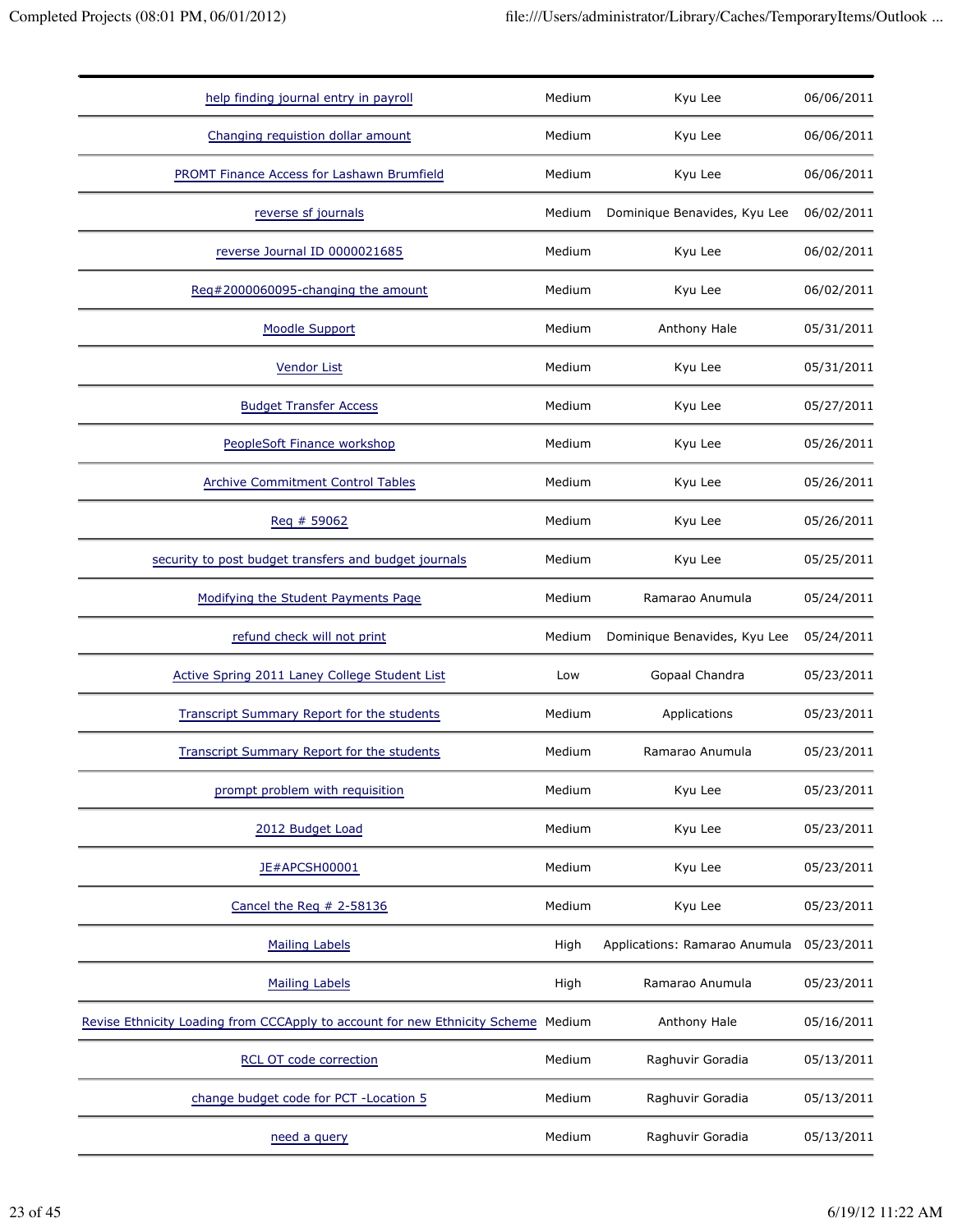| NO DOCUMENTS                                                         | Medium | Kyu Lee                                    | 05/13/2011 |
|----------------------------------------------------------------------|--------|--------------------------------------------|------------|
| Voucher delete requests                                              | Medium | Kyu Lee                                    | 05/13/2011 |
| Student Payroll ER STATE UI expense in error                         | Urgent | Raghuvir Goradia                           | 05/13/2011 |
| <b>Calculate Pay</b>                                                 | Medium | Raghuvir Goradia                           | 05/12/2011 |
| Tax shelter file conversion training                                 | Medium | Raghuvir Goradia                           | 05/12/2011 |
| <b>Bureau of Labor Statistics Report</b>                             | Medium | Raghuvir Goradia                           | 05/12/2011 |
| Garnishment Deduction subset set-up                                  | Medium | Raghuvir Goradia                           | 05/12/2011 |
| Garnishment Problem                                                  | Medium | Raghuvir Goradia                           | 05/12/2011 |
| Garnishment Set-up For Prorata Processing                            | Medium | Raghuvir Goradia                           | 05/12/2011 |
| PCS - STUDENT PAYROLL TO BE CONFIRMED on 5/11/11 - No UI tax please! | Medium | Raghuvir Goradia                           | 05/12/2011 |
| Payroll adjustment, no success error                                 | Medium | Raghuvir Goradia, Kyu Lee                  | 05/12/2011 |
| <b>Reverse Voucher</b>                                               | Medium | Kyu Lee                                    | 05/12/2011 |
| Delete Voucher                                                       | Medium | Applications: Kyu Lee                      | 05/12/2011 |
| PO ISSUE                                                             | Medium | Applications: Kyu Lee                      | 05/12/2011 |
| journal upload training                                              | Medium | Kyu Lee                                    | 05/12/2011 |
| help tracing a payroll expense                                       | Medium | Applications: Raghuvir Goradia,<br>Kyu Lee | 05/11/2011 |
| Problem with Promt                                                   | Medium | Kyu Lee                                    | 05/11/2011 |
| PeopleSoft Finance workshop                                          | Medium | Kyu Lee                                    | 05/10/2011 |
| Budget Overview drill down Max Rows Criteria                         | Medium | Kyu Lee                                    | 05/10/2011 |
| OPEN Encumbrance report add on                                       | Medium | Kyu Lee                                    | 05/10/2011 |
| <b>Transfer Journal load</b>                                         | Medium | Kyu Lee                                    | 05/10/2011 |
| refresh the secur resource for BCC                                   | Medium | Kyu Lee                                    | 05/10/2011 |
| Please set up my access to FSUAT                                     | Medium | Kyu Lee                                    | 05/10/2011 |
| Payroll Pre-audit module                                             | Urgent | Kyu Lee                                    | 05/10/2011 |
| Update Employee ID in HR_ACCTG_LINE                                  | Medium | Raghuvir Goradia, Kyu Lee                  | 05/09/2011 |
| Requisition 2000059885 Appears to be Stuck in the Que                | Medium | Kyu Lee                                    | 05/09/2011 |
| <b>Active Vendor list</b>                                            | Medium | Kyu Lee                                    | 05/09/2011 |
| Need a seurity access to reversal voucher and view approvers         | Medium | Kyu Lee                                    | 05/09/2011 |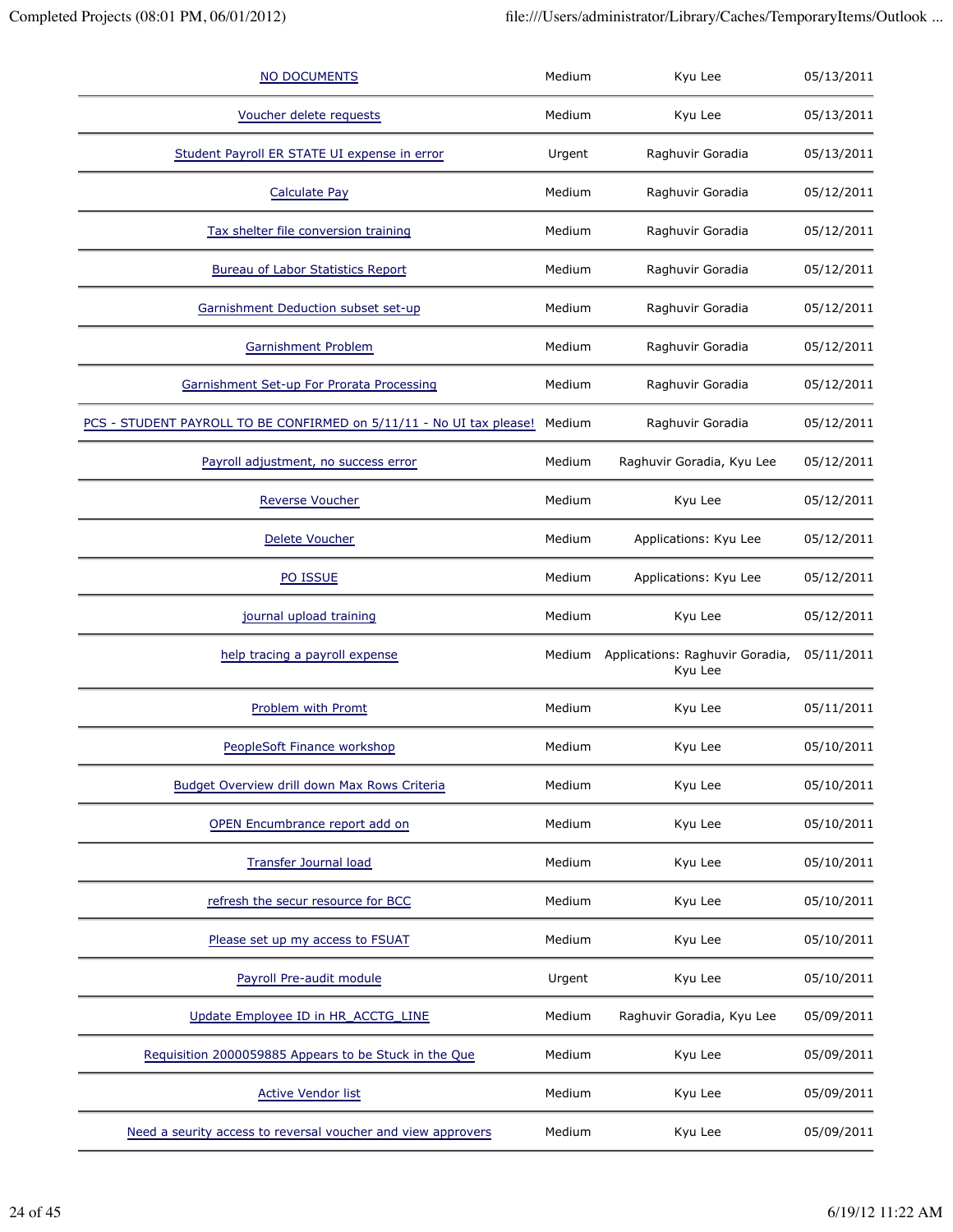| Mainframe check printing problem                                                                       | Medium | Kyu Lee                                 | 05/09/2011 |
|--------------------------------------------------------------------------------------------------------|--------|-----------------------------------------|------------|
| CleanDQ 2007 Version                                                                                   | Medium | Kyu Lee                                 | 05/04/2011 |
| Approvers on req 58442                                                                                 | Medium | Kyu Lee                                 | 05/04/2011 |
| Prorata Paysheet create - deductions from EE records?                                                  | Medium | Raghuvir Goradia                        | 05/04/2011 |
| Delete Voucher                                                                                         | Medium | Kyu Lee                                 | 05/04/2011 |
| See if payroll journals can be posted per paygroup, Different journal name for Medium<br>each paygroup |        | Kyu Lee                                 | 05/03/2011 |
| PeopleSoft Finance workshop                                                                            | Medium | Kyu Lee                                 | 05/03/2011 |
| Query for Deductions and Taxes details                                                                 | Medium | Kyu Lee                                 | 05/03/2011 |
| Student Payroll ER STATE UI expense in error                                                           | Medium | Raghuvir Goradia                        | 05/03/2011 |
| PeopleSoft                                                                                             | Medium | Ramarao Anumula                         | 05/03/2011 |
| Trust Fund check printing system in PS                                                                 | High   | Kyu Lee                                 | 05/03/2011 |
| Requisition can't be saved (Message popped up: The accounting date 2011<br>05-02 is not open)          | Medium | Kyu Lee                                 | 05/02/2011 |
| <b>Question regarding Prompt</b>                                                                       | Medium | Kyu Lee                                 | 05/02/2011 |
| invoice requisition                                                                                    | Medium | Kyu Lee                                 | 05/02/2011 |
| CCC Apply students (applied on 3/28/2011) not downloaded                                               | Urgent | Gopaal Chandra                          | 04/29/2011 |
| budget checking on benfitst                                                                            | Medium | Kyu Lee                                 | 04/28/2011 |
| student refund check did not print                                                                     | High   | Dominique Benavides, Kyu Lee            | 04/28/2011 |
| Close PO                                                                                               | Medium | Kyu Lee                                 | 04/26/2011 |
| PeopleSoft Finance workshop                                                                            | Medium | Kyu Lee                                 | 04/26/2011 |
| Shirley Willison report issue with student Financial                                                   | Urgent | Ramarao Anumula, Dominique<br>Benavides | 04/26/2011 |
| All Processing Suspended: Restart OPRID=VNGUYEN, RUNID=10007217,<br>$PI = 795006$                      | Medium | Kyu Lee                                 | 04/21/2011 |
| Requistions not forwarding to manager                                                                  | Medium | Kyu Lee                                 | 04/21/2011 |
| help with posting payroll adjustments                                                                  | Medium | Kyu Lee                                 | 04/21/2011 |
| Match Status: EXCEPTIONS Voucher# 00074949                                                             | Medium | Kyu Lee                                 | 04/21/2011 |
| Requisitons                                                                                            | Medium | Kyu Lee                                 | 04/21/2011 |
| PCA Benefit program error per Jennifer - Need help to Un-confirm ADM                                   | Medium | Raghuvir Goradia                        | 04/20/2011 |
| <b>Prompt Problem</b>                                                                                  | Medium | Raghuvir Goradia                        | 04/20/2011 |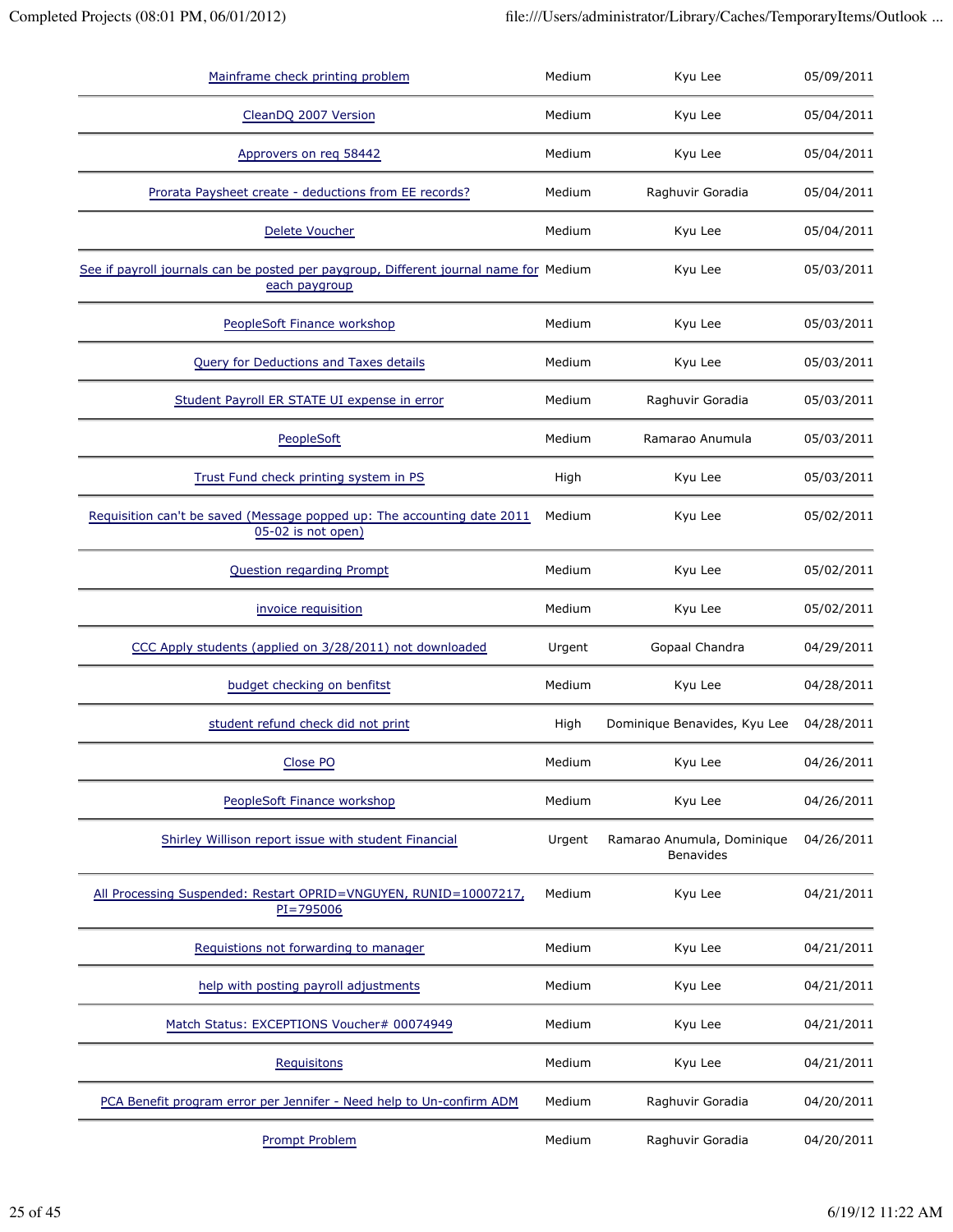| PeopleSoft/Oracle processing hangs                                                                        | Medium | Raghuvir Goradia                                            | 04/20/2011 |
|-----------------------------------------------------------------------------------------------------------|--------|-------------------------------------------------------------|------------|
| Server not reconized to run calc                                                                          | Medium | Raghuvir Goradia, Kyu Lee                                   | 04/20/2011 |
| LTD doesn't show on employee's paycheck                                                                   | Medium | Raghuvir Goradia                                            | 04/20/2011 |
| <b>Error Message</b>                                                                                      | Medium | Raghuvir Goradia                                            | 04/20/2011 |
| <b>Student Voter Verification List</b>                                                                    | High   | Gopaal Chandra                                              | 04/20/2011 |
| Student ID # 10056826                                                                                     | Medium | Dominique Benavides                                         | 04/19/2011 |
| unable to calculate tuition                                                                               | Medium | Dominique Benavides                                         | 04/19/2011 |
| <b>Student Financials-Contract Education</b>                                                              | Medium | Dominique Benavides                                         | 04/19/2011 |
| student account-merge request                                                                             | Medium | Dominique Benavides                                         | 04/19/2011 |
| Req. #2000059738                                                                                          | Medium | Kyu Lee                                                     | 04/19/2011 |
| Dropped Student breakdown with Campus and Ethniciy                                                        | High   | Applications: Ramarao Anumula, 04/19/2011<br>Gopaal Chandra |            |
| Measure A Expense report                                                                                  | Medium | Kyu Lee                                                     | 04/18/2011 |
| access to promt                                                                                           | Medium | Kyu Lee                                                     | 04/18/2011 |
| No Docs                                                                                                   | Medium | Kyu Lee                                                     | 04/15/2011 |
| Private Secure Drive for Payroll Staff files                                                              | Medium | Raghuvir Goradia                                            | 04/14/2011 |
| 403B/457 files                                                                                            | Medium | Raghuvir Goradia                                            | 04/14/2011 |
| Query Request for identifying the employees who pay into union dues, fees or<br>Rebate payers by Paygroup | High   | Raghuvir Goradia                                            | 04/14/2011 |
| PS/Oracle - VERRRRY SLOW                                                                                  | Urgent | Raghuvir Goradia, Kyu Lee                                   | 04/14/2011 |
| <b>SQR Comp Time Report</b>                                                                               | Medium | Applications: Raghuvir Goradia                              | 04/12/2011 |
| PCC Custom EDD Report for Benefit Audit Responses                                                         | Medium | Raghuvir Goradia                                            | 04/12/2011 |
| SQR's for Finance/Cashiering                                                                              | Medium | Ramarao Anumula, Dominique<br><b>Benavides</b>              | 04/12/2011 |
| requisition # 2000059612                                                                                  | Medium | Kyu Lee                                                     | 04/12/2011 |
| Req # 2000056524/ PO # 3000052589 Office Depot Issue                                                      | Medium | Kyu Lee                                                     | 04/11/2011 |
| PRR with benefit mapping in suspense 9918 - should be exempt from<br>program participation?               | Medium | Applications: Raghuvir Goradia                              | 04/11/2011 |
| DP 2 Party Taxable in A/C 9918                                                                            | Medium | Applications: Raghuvir Goradia                              | 04/11/2011 |
| Requisition Approval Problem                                                                              | Medium | Kyu Lee                                                     | 04/11/2011 |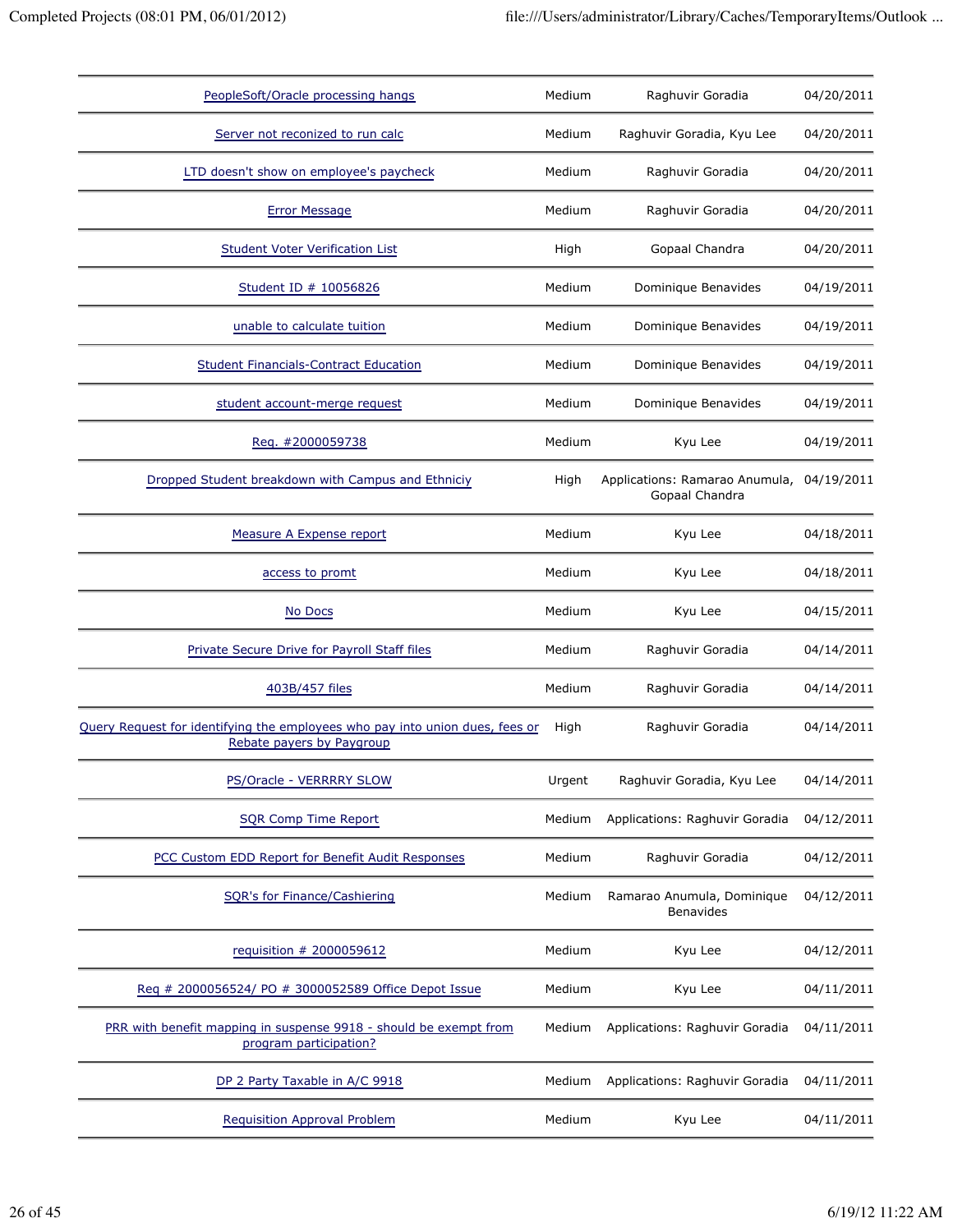| CARE Payroll adjustment - Project 1009 to 0909                                     | Medium | Kyu Lee                                            | 04/11/2011 |
|------------------------------------------------------------------------------------|--------|----------------------------------------------------|------------|
| Cancel requisition 2-59102                                                         | Medium | Kyu Lee                                            | 04/11/2011 |
| Pay Cycle Problem                                                                  | Medium | Kyu Lee                                            | 04/11/2011 |
| Fringe expense on split payroll expense                                            | High   | Kyu Lee                                            | 04/11/2011 |
| Update deductions and tax customization                                            | High   | Kyu Lee                                            | 04/11/2011 |
| Reg 2000057295                                                                     | Medium | Kyu Lee                                            | 04/08/2011 |
| APO#2-58545                                                                        | Medium | Kyu Lee                                            | 04/08/2011 |
| Delete all PO in old Buyer's queue                                                 | Medium | Kyu Lee                                            | 04/07/2011 |
| <b>SQL Fetch limit</b>                                                             | Medium | Kyu Lee                                            | 04/07/2011 |
| <b>EPOS OFFICIAL PAYMENT integration</b>                                           | Medium | Dominique Benavides, Raghuvir<br>Goradia, Minh Lam | 04/06/2011 |
| Passport Issue with adding classes                                                 | Medium | Raghuvir Goradia, Minh Lam                         | 04/06/2011 |
| Comp Time Report for Trudy Largent                                                 | Medium | Raghuvir Goradia                                   | 04/06/2011 |
| part of a payroll journal posted to general ledger twice                           | Medium | Kyu Lee                                            | 04/06/2011 |
| <b>Student Fee Aging Report</b>                                                    | Medium | Kyu Lee                                            | 04/05/2011 |
| access in PROMT                                                                    | Medium | Kyu Lee                                            | 04/01/2011 |
| <b>Requisition Problem</b>                                                         | Medium | Kyu Lee                                            | 04/01/2011 |
| Location change & Bursar's admin. access for Guang Chen                            | Medium | Kyu Lee                                            | 04/01/2011 |
| student refund check                                                               | Medium | Kyu Lee                                            | 03/31/2011 |
| Double notification for approval                                                   | Medium | Kyu Lee                                            | 03/31/2011 |
| QUESTION ON VOUCHER                                                                | Medium | Kyu Lee                                            | 03/31/2011 |
| Re: Requisition# 2000059381- Scott's Seafood                                       | Medium | Kyu Lee                                            | 03/31/2011 |
| Req #2000059395                                                                    | Medium | Kyu Lee                                            | 03/31/2011 |
| Delete all PO in old Buyer's queue                                                 | Medium | Kyu Lee                                            | 03/31/2011 |
| Open account payments -- multiple quantity / multiple invoice prices.              | Medium | Kyu Lee                                            | 03/31/2011 |
| Load Sick Balances for Adjuncts so their leave(s) are updated as of<br>12/31/2010. | Urgent | Applications: Raghuvir Goradia,<br>Kyu Lee         | 03/31/2011 |
| 1099 For Larry Chang Ven#727703 for \$23000.00                                     | Medium | Kyu Lee                                            | 03/29/2011 |
| Requisition 2000059289,                                                            | Medium | Kyu Lee                                            | 03/29/2011 |
| Electronic Benefit Reconcilitaion                                                  |        | Medium Raghuvir Goradia, Anthony Hale 03/28/2011   |            |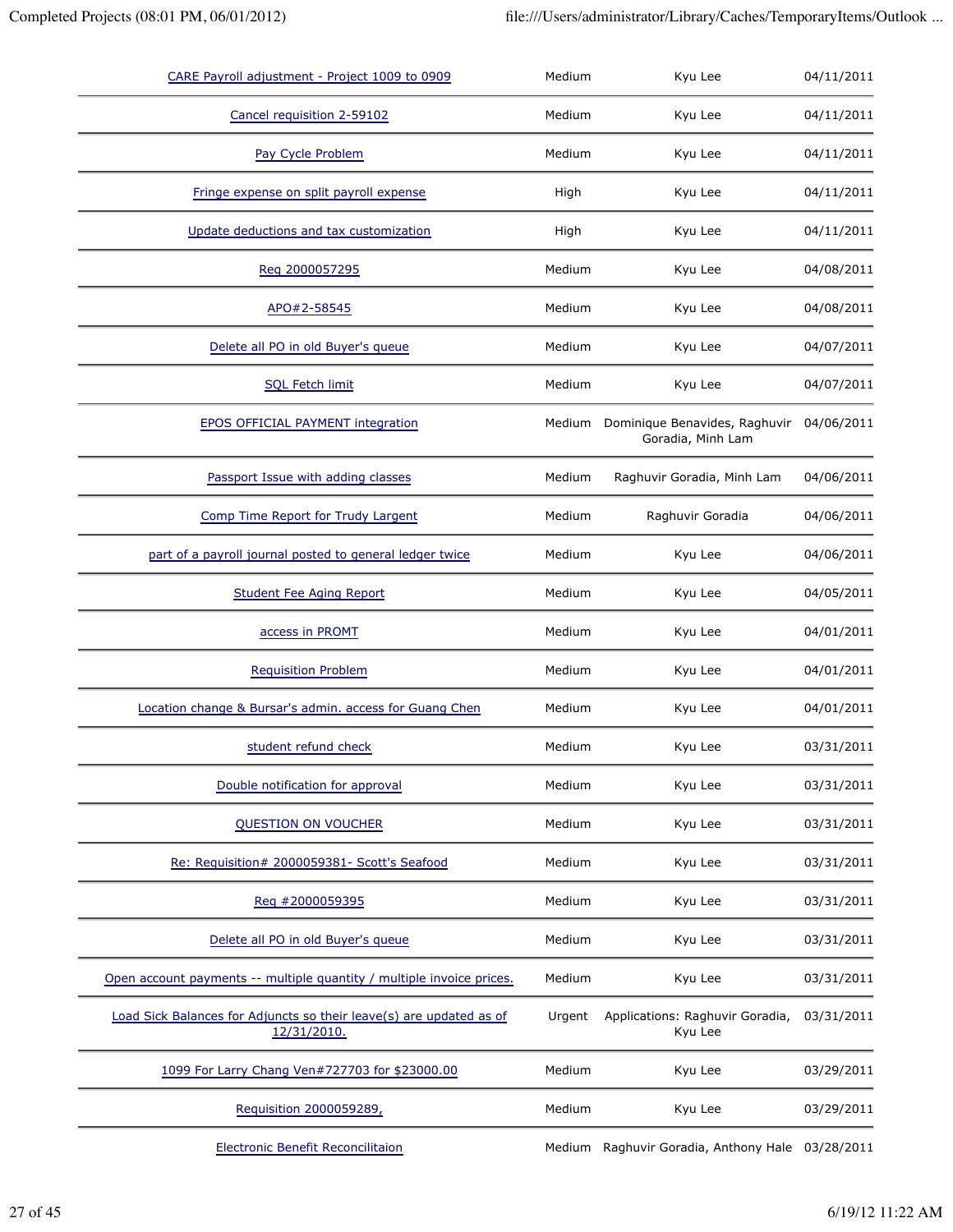| posting to g/l problem                                        | Medium | Kyu Lee                      | 03/28/2011 |
|---------------------------------------------------------------|--------|------------------------------|------------|
| Creation of PS Record for Retiree                             | Medium | Raghuvir Goradia             | 03/28/2011 |
| <b>Electronic Benefit Reconcilitaion</b>                      | Medium | Raghuvir Goradia             | 03/28/2011 |
| unencumbering of requisition funds                            | Medium | Kyu Lee                      | 03/28/2011 |
| Turn on Process failure notification                          | Medium | Kyu Lee                      | 03/25/2011 |
| Req. 58741 Cancellation                                       | Medium | Kyu Lee                      | 03/25/2011 |
| Requisitions with out Po numbers                              | Medium | Kyu Lee                      | 03/25/2011 |
| wrong encumberance                                            | Medium | Kyu Lee                      | 03/25/2011 |
| Re: Unable to cancel PO #3-53882                              | Medium | Kyu Lee                      | 03/25/2011 |
| Double notification for approval                              | Medium | Kyu Lee                      | 03/25/2011 |
| Payroll adjustment, 10002269,10002194                         | Medium | Kyu Lee                      | 03/25/2011 |
| Pcc open enc and Pcc open pre enc                             | Medium | Kyu Lee                      | 03/25/2011 |
| OPEN Encumbrance report add on                                | Medium | Kyu Lee                      | 03/25/2011 |
| Security Access List of users in Finance module               | Medium | Kyu Lee                      | 03/25/2011 |
| nVision Report turns to error status                          | Medium | Kyu Lee                      | 03/25/2011 |
| Remove Monthly Exp by Acct from Expense report                | Medium | Kyu Lee                      | 03/25/2011 |
| ledger period comparison form                                 | Medium | Kyu Lee                      | 03/25/2011 |
| Requisition clears data when it's saved and budget checked    | Medium | Kyu Lee                      | 03/25/2011 |
| Close Budget in KK in Test                                    | Medium | Kyu Lee                      | 03/25/2011 |
| CleanDQ 2007 Version                                          | Medium | Kyu Lee                      | 03/25/2011 |
| 2011 Feb Payroll Posting                                      | Medium | Kyu Lee                      | 03/25/2011 |
| Budget Overview drill down Max Rows Criteria                  | Medium | Kyu Lee                      | 03/25/2011 |
| 2011 Feb Payroll Posting                                      | Medium | Kyu Lee                      | 03/25/2011 |
| student refund check                                          | Medium | Dominique Benavides, Kyu Lee | 03/25/2011 |
| Laney ESL projector and Journalism printer part, 554 approval | Medium | Kyu Lee                      | 03/25/2011 |
| 2011 Feb Payroll Posting                                      | Medium | Kyu Lee                      | 03/25/2011 |
| posting to g/l problem                                        | Medium | Kyu Lee                      | 03/25/2011 |
| Reg/PO Origin switch                                          | Medium | Applications: Kyu Lee        | 03/25/2011 |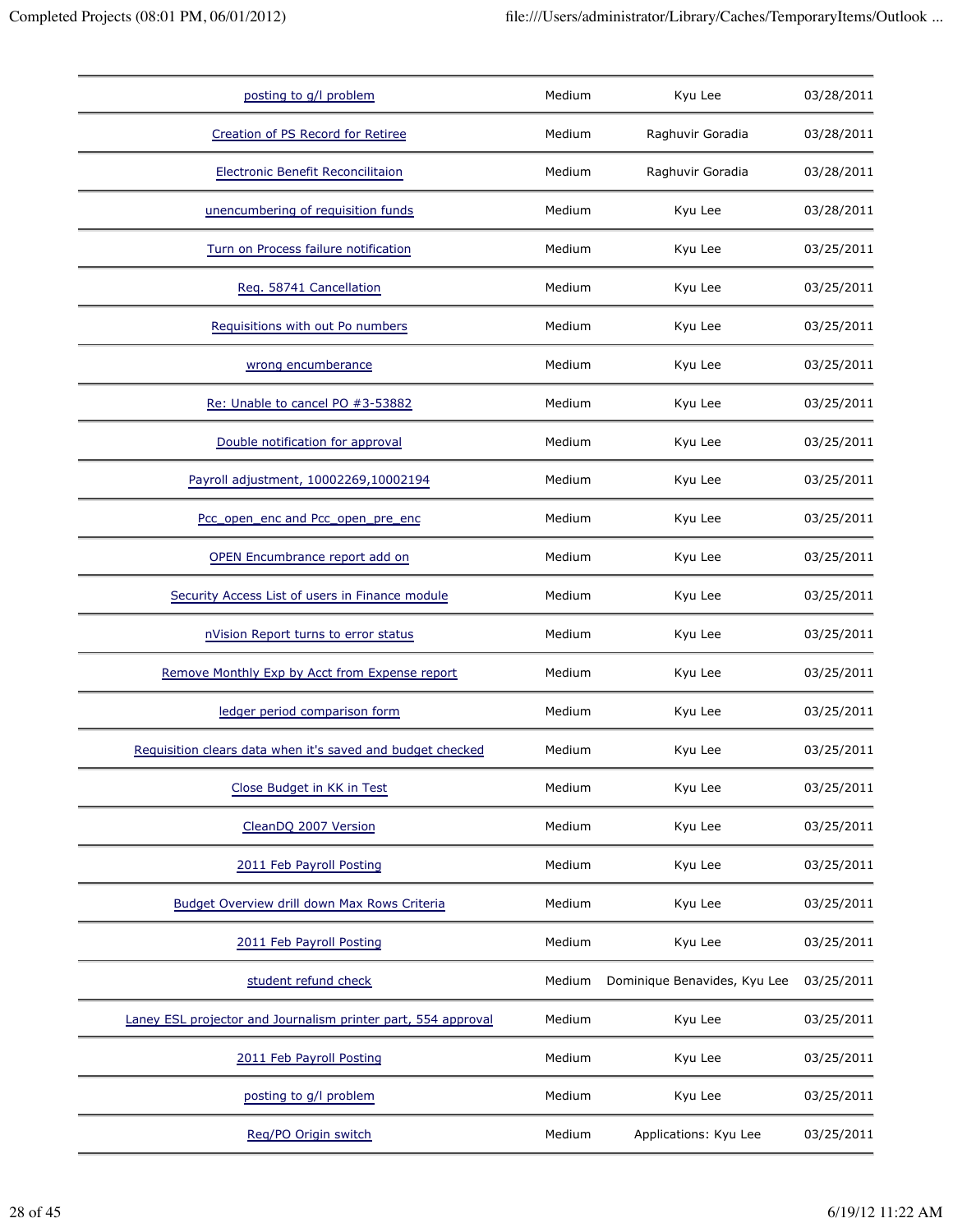| <b>Prompt Access</b>                                                                        | Medium | Kyu Lee                      | 03/25/2011 |
|---------------------------------------------------------------------------------------------|--------|------------------------------|------------|
| 1099 For Larry Chang Ven#727703 for \$23000.00                                              | Medium | Kyu Lee                      | 03/25/2011 |
| Trust Fund check printing system in PS                                                      | High   | Kyu Lee                      | 03/25/2011 |
| Update deductions and tax customization                                                     | High   | Kyu Lee                      | 03/25/2011 |
| 1099 for Larry Chang                                                                        | Medium | Kyu Lee                      | 03/24/2011 |
| Payroll Report of July-Sep '10 Calculated base for STRS (DB & CB), PERS &<br>$wc$           | Medium | Raghuvir Goradia             | 03/23/2011 |
| cannot update PO with new coding                                                            | Medium | Applications: Kyu Lee        | 03/22/2011 |
| <b>Budget Development Module (Discretionary, Non-Discretionary)</b>                         | High   | Kyu Lee                      | 03/22/2011 |
| Fringe expense on split payroll expense                                                     | High   | Raghuvir Goradia, Kyu Lee    | 03/22/2011 |
| <b>SAFE to GL</b>                                                                           | High   | Kyu Lee                      | 03/22/2011 |
| Payroll Pre-audit module                                                                    | Urgent | Kyu Lee                      | 03/22/2011 |
| MIS EB File error                                                                           | Medium | Gopaal Chandra               | 03/21/2011 |
| High School data issue: CDS Code & CEEB Code                                                | Medium | Gopaal Chandra               | 03/21/2011 |
| List of Active combo codes                                                                  | Medium | Kyu Lee                      | 03/21/2011 |
| Unable to cancel PO 3000053025                                                              | Medium | Kyu Lee                      | 03/21/2011 |
| Active Spring 2011 Laney College Student List                                               | High   | Gopaal Chandra               | 03/21/2011 |
| Missing PeopleSoft Record Mark N Fernandez #10171673                                        | Medium | Raghuvir Goradia             | 03/18/2011 |
| <b>HR PeopleSoft Promt is too slow</b>                                                      | Medium | Raghuvir Goradia             | 03/18/2011 |
| retro pay calculation due to reclassification; including a step increase and<br>swing shift | Medium | Raghuvir Goradia             | 03/18/2011 |
| complex pay calculation                                                                     | Medium | Raghuvir Goradia             | 03/18/2011 |
| Alameda Student Refunds                                                                     | Medium | Dominique Benavides, Kyu Lee | 03/18/2011 |
| PO / AP QUESTIONS                                                                           | Medium | Kyu Lee                      | 03/18/2011 |
| Urgent--requisition system is running slow                                                  | Medium | Kyu Lee                      | 03/18/2011 |
| No refund checks produced for Seung Lee & Gabriela Gonzales                                 | Medium | Kyu Lee                      | 03/18/2011 |
| missing vouchers                                                                            | Medium | Dominique Benavides, Kyu Lee | 03/18/2011 |
| $Req \# 52109$                                                                              | Medium | Kyu Lee                      | 03/17/2011 |
| <b>AP Cash Allocation</b>                                                                   | Medium | Kyu Lee                      | 03/16/2011 |
| Req. #58130                                                                                 | Medium | Kyu Lee                      | 03/16/2011 |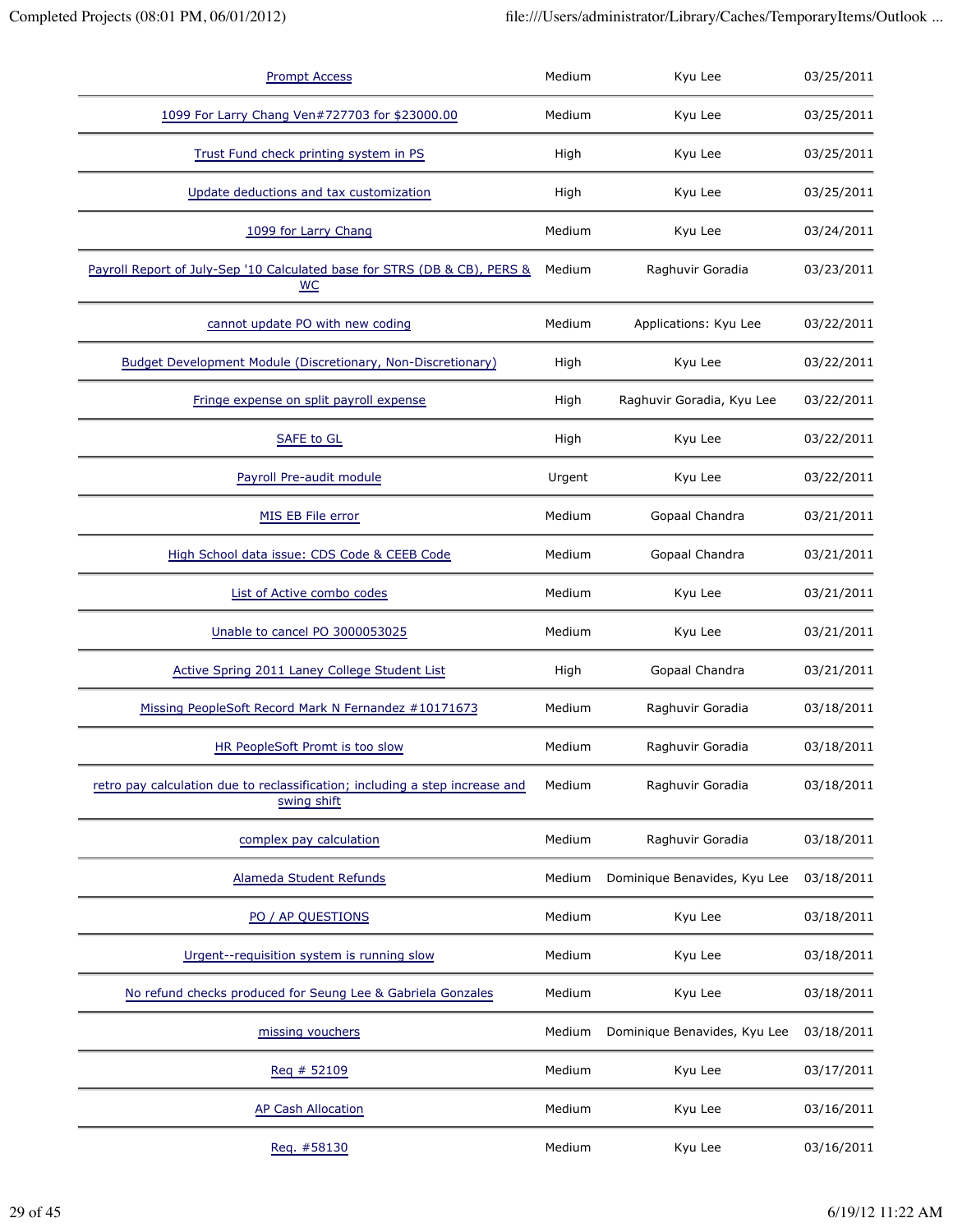| Requisition 2000057953 has been Denied.                                                                | Medium | Kyu Lee                                  | 03/16/2011 |
|--------------------------------------------------------------------------------------------------------|--------|------------------------------------------|------------|
| <b>Budget un-encumberance</b>                                                                          | Medium | Kyu Lee                                  | 03/16/2011 |
| Reg 2-58749                                                                                            | Medium | Kyu Lee                                  | 03/15/2011 |
| reg#54031, please cancel                                                                               | Medium | Kyu Lee                                  | 03/15/2011 |
| 2nd request re: Issue #2127                                                                            | Medium | Kyu Lee                                  | 03/15/2011 |
| 2nd request re: Issue #2127                                                                            | Medium | Kyu Lee                                  | 03/15/2011 |
| can't find requisition 2000058799 in Promt                                                             | Medium | Kyu Lee                                  | 03/15/2011 |
| Student Refund check didn't print                                                                      | Medium | Dominique Benavides, Kyu Lee             | 03/15/2011 |
| PCCSASAR.SQR program modification                                                                      | Urgent | Gopaal Chandra                           | 03/15/2011 |
| Make a crystal for MBPCC_BASIC_SAL                                                                     | Medium | Kyu Lee                                  | 03/14/2011 |
| PO # 3-53235                                                                                           | Medium | Kyu Lee                                  | 03/14/2011 |
| ASG PO for Peralta TV -po 3000053159                                                                   | Medium | Kyu Lee                                  | 03/14/2011 |
| IT Switch for Peralta TV PO has a budget error                                                         | Medium | Kyu Lee                                  | 03/14/2011 |
| MIS SX errors with no XB rows.                                                                         | Medium | Gopaal Chandra                           | 03/11/2011 |
| Payroll to GL error list report and Payroll Journal status report                                      | Medium | Kyu Lee                                  | 03/11/2011 |
| <b>Requisition Defaults</b>                                                                            | Medium | Kyu Lee                                  | 03/11/2011 |
| <b>Promt Finance Access</b>                                                                            | Medium | Kyu Lee                                  | 03/11/2011 |
| 2009-2010 payroll adjustments Need                                                                     | Medium | Kyu Lee                                  | 03/11/2011 |
| See to increase max number for queries                                                                 | Medium | Kyu Lee                                  | 03/11/2011 |
| Error message in Prompt                                                                                | Medium | Kyu Lee                                  | 03/11/2011 |
| Vendors not included in 1099 process                                                                   | Medium | Kyu Lee                                  | 03/11/2011 |
| Payroll journal list query                                                                             | Medium | Kyu Lee                                  | 03/11/2011 |
| Sylvia-- access to vendor list                                                                         | Medium | Kyu Lee                                  | 03/11/2011 |
| problem on creating a reversal voucher for a stale dated check<br>voucher#00061472                     | Medium | Kyu Lee                                  | 03/11/2011 |
| 9135 Direct Deposit Posting                                                                            | Medium | Kyu Lee                                  | 03/11/2011 |
| error in batch tuition calculation SFPBCALC                                                            | Medium | Dominique Benavides, Raghuvir<br>Goradia | 03/11/2011 |
| URGENT: Please Provide Requisition Access ASAP to Lin Marelick / Remove<br>Access to Lorraine Giordano | Urgent | Kyu Lee                                  | 03/11/2011 |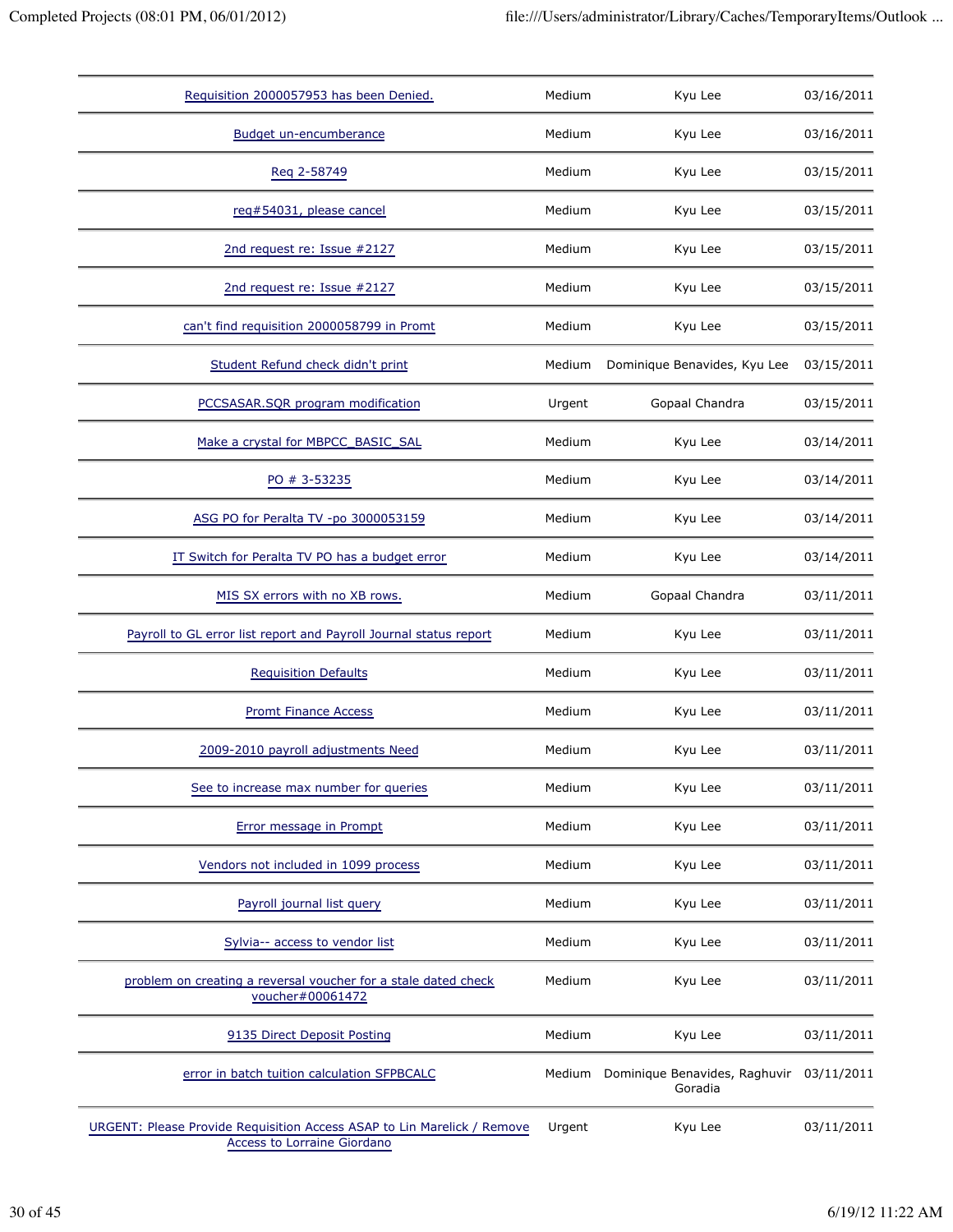| Requisition routing for approval, CC 165                                                     | Medium | Kyu Lee          | 03/10/2011 |
|----------------------------------------------------------------------------------------------|--------|------------------|------------|
| Requisition                                                                                  | Medium | Kyu Lee          | 03/10/2011 |
| Journal Header Search                                                                        | Medium | Kyu Lee          | 03/10/2011 |
| still getting requisition notices and now I can't review requisitions in<br>add/update regs  | Medium | Kyu Lee          | 03/10/2011 |
| Reg 2-56633                                                                                  | Medium | Kyu Lee          | 03/10/2011 |
| 2-57762 Req in limbo                                                                         | Medium | Kyu Lee          | 03/10/2011 |
| Voucher 69411 / PAR                                                                          | Medium | Kyu Lee          | 03/10/2011 |
| Problem with requisitions                                                                    | Medium | Kyu Lee          | 03/10/2011 |
| Access for Lin Marelick to Requisitions / Remove Access to Lorraine Giordano                 | Medium | Kyu Lee          | 03/10/2011 |
| approved req not yet sourced to a PO                                                         | Medium | Kyu Lee          | 03/10/2011 |
| Berkeley Student refunds pay cycle issue                                                     | Medium | Kyu Lee          | 03/10/2011 |
| requisition 2-57297                                                                          | Medium | Kyu Lee          | 03/09/2011 |
| 9XXX roll forward for 09-10                                                                  | Medium | Kyu Lee          | 03/09/2011 |
| something I noticed about audit vs review actuals                                            | Medium | Kyu Lee          | 03/09/2011 |
| The invisible budget code is back 801859-13514051400-000000                                  | Medium | Kyu Lee          | 03/09/2011 |
| script for payroll, 9000                                                                     | Medium | Kyu Lee          | 03/09/2011 |
| error on paygl02 EXS FEB 11                                                                  | Medium | Kyu Lee          | 03/09/2011 |
| error when running paygl02 for PCA                                                           | Medium | Kyu Lee          | 03/09/2011 |
| Training material for creating a journal                                                     | Medium | Kyu Lee          | 03/09/2011 |
| run query                                                                                    | Medium | Kyu Lee          | 03/09/2011 |
| Requisitions that need approval.                                                             | Medium | Kyu Lee          | 03/09/2011 |
| Receiving Budget Error/Funding available in account                                          | Medium | Kyu Lee          | 03/09/2011 |
| Receiving Budget Error/Funding available in account                                          | Medium | Kyu Lee          | 03/09/2011 |
| Parity Pay Custom Cal Report Process                                                         | Medium | Raghuvir Goradia | 03/09/2011 |
| Department Budget Table "How to add a new Effective Dated row in an<br>existing Fiscal year" | Medium | Raghuvir Goradia | 03/09/2011 |
| Query YPCC_DED_DIST_QRY                                                                      | Medium | Raghuvir Goradia | 03/09/2011 |
| Account 01-552-4301-1-130630-0000-00                                                         | Medium | Kyu Lee          | 03/09/2011 |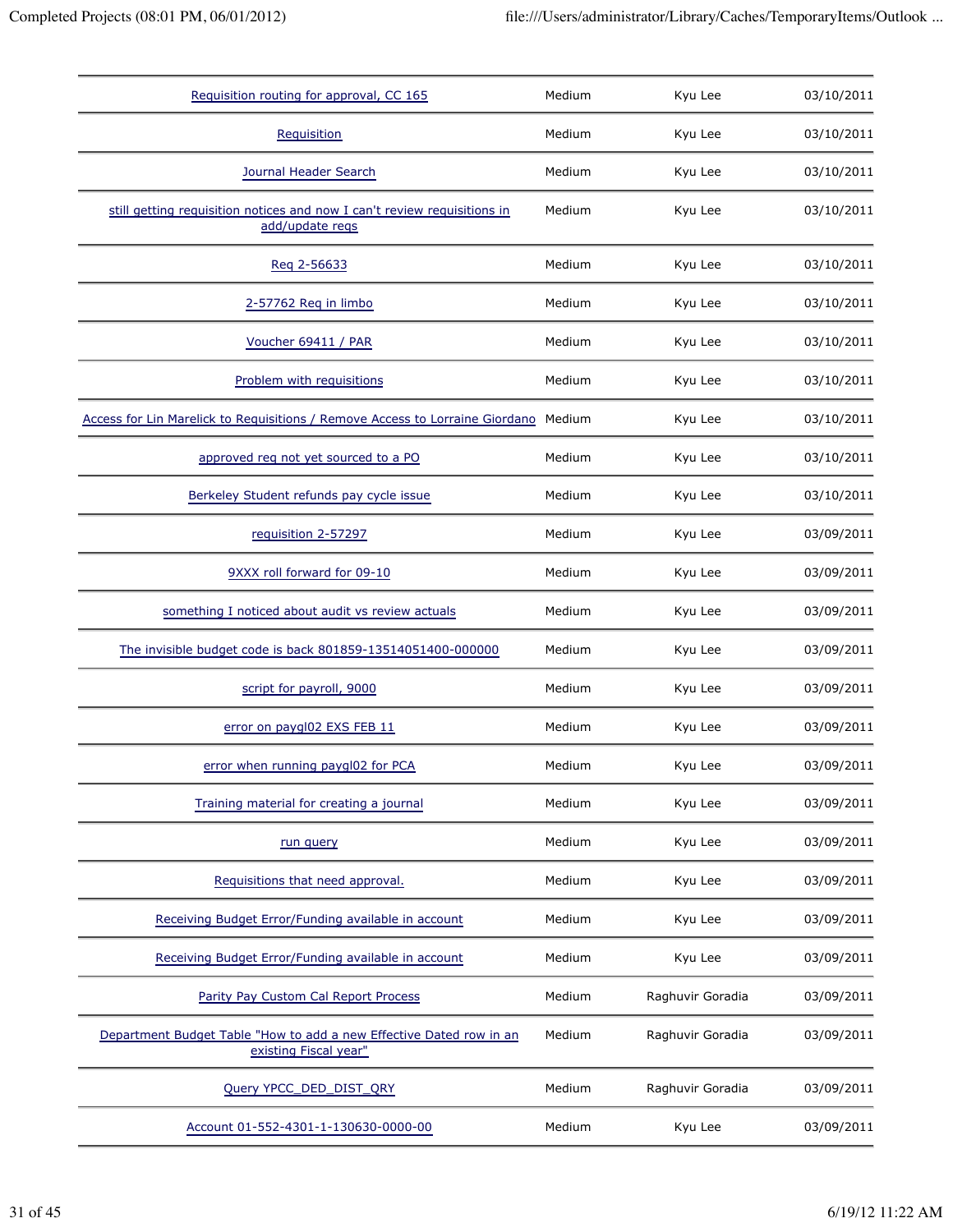| Query to extract Overtime by Check Issue date and PayGroup                           | High   | Raghuvir Goradia                                           | 03/09/2011 |
|--------------------------------------------------------------------------------------|--------|------------------------------------------------------------|------------|
| MIS SM file error fixing                                                             | High   | Gopaal Chandra                                             | 03/08/2011 |
| SCCACCCB.SQR modification in HRUAT                                                   | High   | Gopaal Chandra                                             | 03/08/2011 |
| MIS XB file extract program sccaccxb.sqr changes                                     | High   | Gopaal Chandra                                             | 03/08/2011 |
| cancelled regs - help?                                                               | Medium | Kyu Lee                                                    | 03/07/2011 |
| <b>SEIU Annual Bargaining reports</b>                                                | Medium | Raghuvir Goradia                                           | 03/06/2011 |
| <b>Query to Track LAR's</b>                                                          | Medium | Raghuvir Goradia                                           | 03/06/2011 |
| <b>Manager Query</b>                                                                 | Medium | Raghuvir Goradia                                           | 03/06/2011 |
| Re-Vamp the LAR Report                                                               | Medium | Raghuvir Goradia                                           | 03/06/2011 |
| <b>SETID Error Combo Codes</b>                                                       | Medium | Kyu Lee                                                    | 03/04/2011 |
| promt system is slow and gets stuck on "processing"                                  | Medium | Raghuvir Goradia                                           | 03/04/2011 |
| How to account for Stale dated checks in Payroll                                     | Medium | Raghuvir Goradia                                           | 03/04/2011 |
| <b>SDI Account Assigned</b>                                                          | Medium | Raghuvir Goradia                                           | 03/04/2011 |
| Combo code with SETID error                                                          | Medium | Kyu Lee                                                    | 03/04/2011 |
| Pst payroll off cycle 2/28/2011                                                      | Medium | Kyu Lee                                                    | 03/04/2011 |
| Report on reqs on each fund                                                          | Medium | Kyu Lee                                                    | 03/04/2011 |
| <b>PeopleSoft Access</b>                                                             | Medium | Kyu Lee                                                    | 03/03/2011 |
| 2000055813 approved before Merritt Business Manager                                  | Medium | Kyu Lee                                                    | 03/02/2011 |
| student refund checks not printed                                                    | Medium | Dominique Benavides, Kyu Lee                               | 03/02/2011 |
| exempt filing status employees report request                                        | Medium | Raghuvir Goradia                                           | 03/02/2011 |
| 2000057421 in pending cancellation                                                   | Medium | Kyu Lee                                                    | 03/02/2011 |
| Error Message-keeps repeating. I am unable to run my monthly reports and<br>queries. | Medium | Raghuvir Goradia                                           | 03/02/2011 |
| Deduction code report                                                                | Medium | Kyu Lee                                                    | 03/02/2011 |
| SR 3-2689553051: time out with sponsor refunds link                                  | Medium | Ramarao Anumula, Dominique<br>Benavides, Minh Lam, Kyu Lee | 03/02/2011 |
| View all doesn't show in Milan's Journal Line page                                   | Medium | Kyu Lee                                                    | 03/01/2011 |
| Prorata Paysheet create - deductions from EE records?                                | Medium | Raghuvir Goradia                                           | 02/23/2011 |
| Requisition                                                                          | Medium | Kyu Lee                                                    | 02/17/2011 |
| Push Req to Purchasing                                                               | Medium | Kyu Lee                                                    | 02/17/2011 |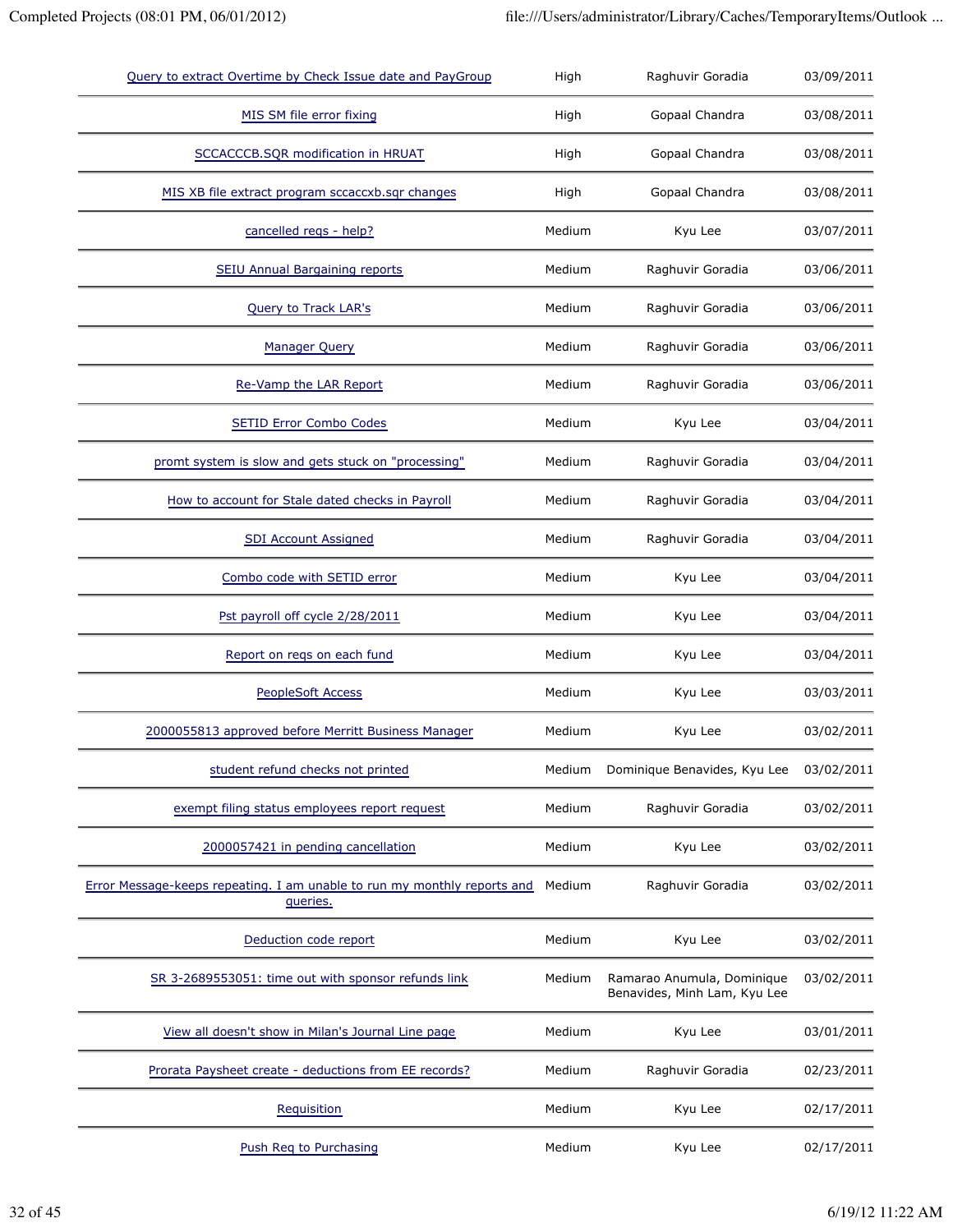| Requisition 2-57174                                              | Medium | Kyu Lee          | 02/17/2011 |
|------------------------------------------------------------------|--------|------------------|------------|
| disencumber funds                                                | Medium | Kyu Lee          | 02/17/2011 |
| disencumber funds                                                | Medium | Kyu Lee          | 02/17/2011 |
| cancel encombrance                                               | Medium | Kyu Lee          | 02/17/2011 |
| Requisition 2-57174 issue=1911                                   | Medium | Kyu Lee          | 02/17/2011 |
| help with report running in promt                                | High   | Kyu Lee          | 02/17/2011 |
| REP for Feb 2011 is showing FHL RCL OCT 10                       | Medium | Raghuvir Goradia | 02/16/2011 |
| <b>FT Instructors</b>                                            | Medium | Raghuvir Goradia | 02/16/2011 |
| Report - YTD hours worked by hourly employees for all paid in PS | Medium | Raghuvir Goradia | 02/16/2011 |
| *** URGENT *** PRA Request CA Public Records Law                 | Medium | Raghuvir Goradia | 02/16/2011 |
| <b>ERROR</b>                                                     | Medium | Kyu Lee          | 02/15/2011 |
| Reg ID 2000056687                                                | Medium | Kyu Lee          | 02/15/2011 |
| Please cancel requisition!                                       | Medium | Kyu Lee          | 02/15/2011 |
| <b>APPMNT Journal break down</b>                                 | Medium | Kyu Lee          | 02/11/2011 |
| Cancel rpo                                                       | Medium | Kyu Lee          | 02/11/2011 |
| <b>PROMPT</b> acess                                              | Medium | Kyu Lee          | 02/10/2011 |
| Req. to canc.                                                    | Medium | Kyu Lee          | 02/10/2011 |
| access to copy journal to Judy H. Yu                             | Medium | Kyu Lee          | 02/10/2011 |
| REQ 2000056287 not forwarding to manager's worklist              | Medium | Kyu Lee          | 02/10/2011 |
| Regs Not Forwarding to Manager's Worklist                        | Medium | Kyu Lee          | 02/09/2011 |
| <b>Budget Code Error</b>                                         | Medium | Kyu Lee          | 02/09/2011 |
| need help with a requisition error.                              | Medium | Kyu Lee          | 02/09/2011 |
| TAX960FD.sqr processes to Error                                  | High   | Raghuvir Goradia | 02/09/2011 |
| <b>BCC's cashier's office</b>                                    | Medium | Raghuvir Goradia | 02/08/2011 |
| Employee doesn't show up on Reitree Report                       | Medium | Raghuvir Goradia | 02/08/2011 |
| 2000056170 cancel request                                        | Medium | Kyu Lee          | 02/07/2011 |
| SF Journal Schedule                                              | Medium | Kyu Lee          | 02/07/2011 |
| need more access to review paycheck                              | Medium | Kyu Lee          | 02/07/2011 |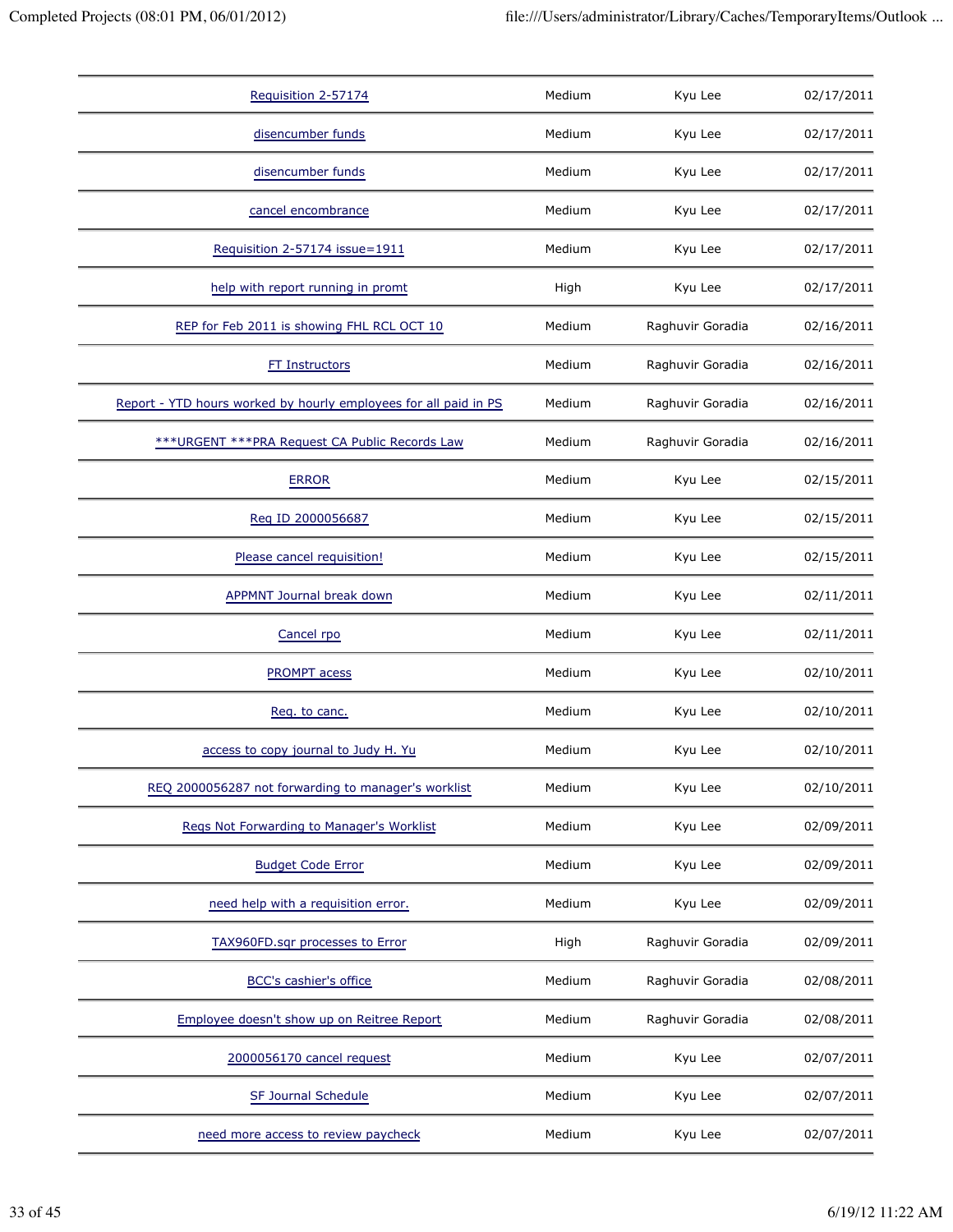| PO 3000052228 Budget Error                                                          | Medium | Kyu Lee                      | 02/07/2011 |
|-------------------------------------------------------------------------------------|--------|------------------------------|------------|
| Please print Employer copies 2010 W2 forms                                          | Medium | Raghuvir Goradia             | 02/07/2011 |
| Rapid Entry Paysheet (REP)                                                          | Medium | Raghuvir Goradia             | 02/07/2011 |
| problem with view log/ trace - PS                                                   | Medium | Raghuvir Goradia             | 02/07/2011 |
| Deduction Balances for an Employee                                                  | Medium | Raghuvir Goradia             | 02/07/2011 |
| Delete old REP for ADM 2006                                                         | Medium | Raghuvir Goradia             | 02/07/2011 |
| December Payroll Post                                                               | Medium | Kyu Lee                      | 01/31/2011 |
| worklist notices                                                                    | Medium | Kyu Lee                      | 01/31/2011 |
| need query written if there isn't already one - rush                                | Medium | Kyu Lee                      | 01/31/2011 |
| 2010 1098T                                                                          | High   | Dominique Benavides, Kyu Lee | 01/31/2011 |
| 2010 1099 Process                                                                   | High   | Kyu Lee                      | 01/31/2011 |
| Fringe benefit Mapping                                                              | Urgent | Kyu Lee                      | 01/31/2011 |
| Object codes needing set up for requisitions                                        | Medium | Kyu Lee                      | 01/28/2011 |
| Requisition 2000056114 not sourced                                                  | Medium | Kyu Lee                      | 01/28/2011 |
| Kyu Lee: request to change a project line from 0000 to 2379 on a requisition Medium |        | Kyu Lee                      | 01/28/2011 |
| I continue to get notices of requisitions to process                                | Medium | Kyu Lee                      | 01/28/2011 |
| Cancel PO #3000051277                                                               | Medium | Kyu Lee                      | 01/27/2011 |
| Please cancel PO 3000051626                                                         | Medium | Kyu Lee                      | 01/27/2011 |
| SF 26936, 26940, and 26935 not printed                                              | Medium | Dominique Benavides, Kyu Lee | 01/26/2011 |
| <b>PeopleSoft Tables</b>                                                            | Medium | Kyu Lee                      | 01/24/2011 |
| <b>Access to Prompt</b>                                                             | Medium | Kyu Lee                      | 01/24/2011 |
| Cancellation of Requisition & P.O.                                                  | Medium | Kyu Lee                      | 01/24/2011 |
| Research how to populate Budget amount in Dept Budget Earnings                      | High   | Kyu Lee                      | 01/24/2011 |
| Student Aging report                                                                | High   | Dominique Benavides, Kyu Lee | 01/21/2011 |
| Requisition workflow from Merritt                                                   | Medium | Kyu Lee                      | 01/20/2011 |
| <b>Requisition Workflow from Merritt</b>                                            | Medium | Kyu Lee                      | 01/20/2011 |
| error in processing aging report                                                    | Medium | Kyu Lee                      | 01/20/2011 |
| BATCH REFUND SWEEP - TO CLEAN UP INELIGIBLE CREDITS                                 | Medium | Kyu Lee                      | 01/20/2011 |
| 2011-01-19, BATCH REFUND SWEEP                                                      | Medium | Dominique Benavides, Kyu Lee | 01/20/2011 |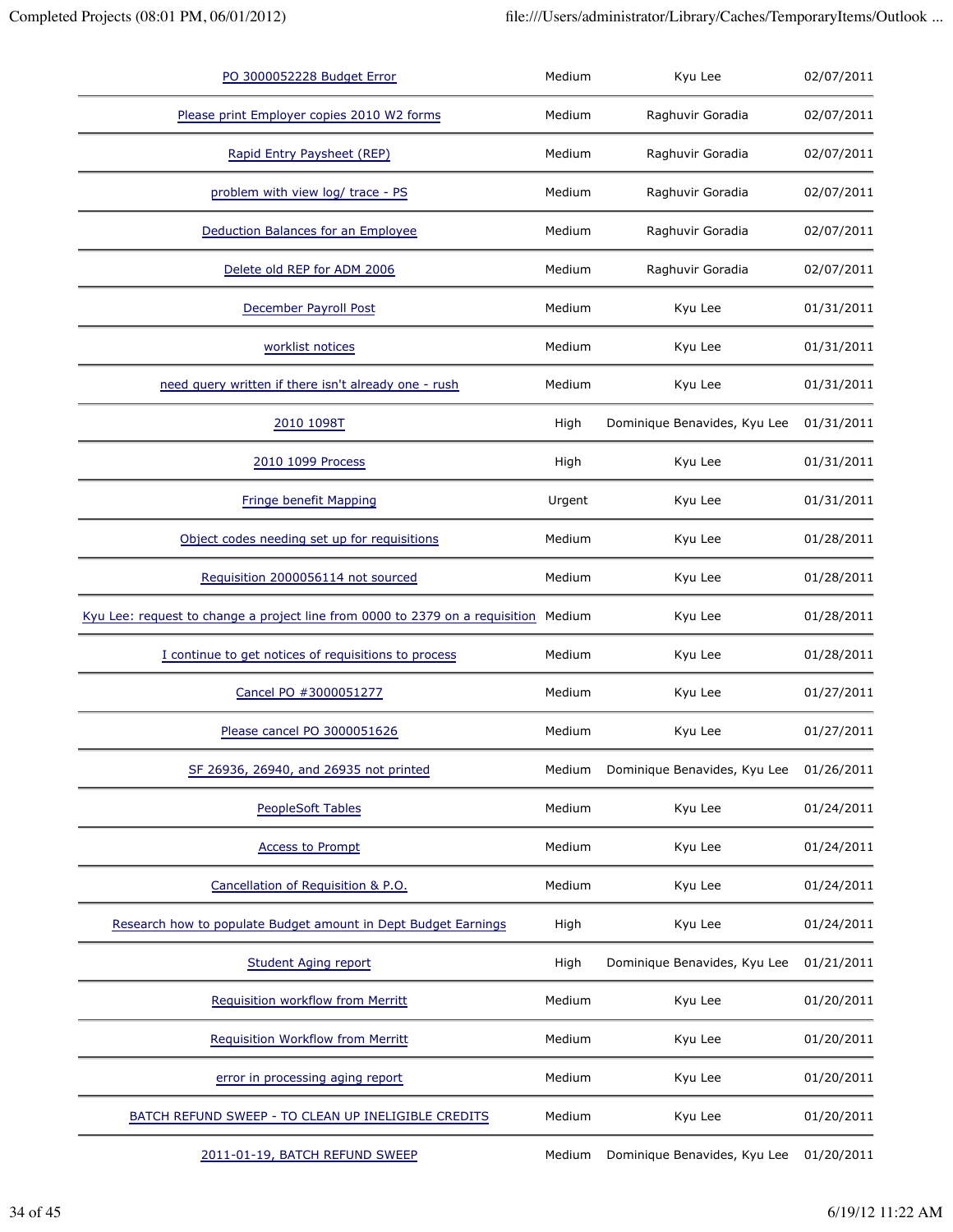| <b>Federal Compliance Testing-Audit</b>                            | Medium | Kyu Lee | 01/19/2011 |
|--------------------------------------------------------------------|--------|---------|------------|
| Payroll combination code rule violation for December 2010 Payroll  | Medium | Kyu Lee | 01/19/2011 |
| Locate report FIN0037                                              | Medium | Kyu Lee | 01/18/2011 |
| Error message on PROMPT when cancelling stale dated checks         | Medium | Kyu Lee | 01/18/2011 |
| <b>Chartfields Reports</b>                                         | Medium | Kyu Lee | 01/18/2011 |
| October Payroll Post                                               | Urgent | Kyu Lee | 01/18/2011 |
| VEN#725250, reissue 1099. Request to change vendor status- Wansley | Medium | Kyu Lee | 01/14/2011 |
| requisition                                                        | Medium | Kyu Lee | 01/14/2011 |
| <b>Requisition Split coding</b>                                    | Medium | Kyu Lee | 01/14/2011 |
| CANCEL VOUCHER 71310                                               | Medium | Kyu Lee | 01/13/2011 |
| 2000056529 budget error                                            | Medium | Kyu Lee | 01/13/2011 |
| reg's needing po's                                                 | Medium | Kyu Lee | 01/13/2011 |
| Requisition                                                        | Medium | Kyu Lee | 01/13/2011 |
| req# 2000056477 is not sourced                                     | Medium | Kyu Lee | 01/12/2011 |
| Purchase Order Details Report                                      | Medium | Kyu Lee | 01/12/2011 |
| <b>Requisition for Business Card</b>                               | Medium | Kyu Lee | 01/12/2011 |
| <b>November Payroll Post</b>                                       | Medium | Kyu Lee | 01/12/2011 |
| Trying to cancel 3000051192                                        | Medium | Kyu Lee | 01/12/2011 |
| Prompt access                                                      | Medium | Kyu Lee | 01/11/2011 |
| Sourcing Regs to PO                                                | Medium | Kyu Lee | 01/11/2011 |
| PO# 3-41248                                                        | Medium | Kyu Lee | 01/11/2011 |
| Urgent!!!! PO 3000050647 One Work Place has a budget error         | Medium | Kyu Lee | 01/11/2011 |
| <b>Requsition Help</b>                                             | Medium | Kyu Lee | 01/06/2011 |
| Requisition                                                        | Medium | Kyu Lee | 01/06/2011 |
| REQUISITION#2-5699                                                 | Medium | Kyu Lee | 01/06/2011 |
| PO# 3-52106                                                        | Medium | Kyu Lee | 01/06/2011 |
| Year End Process                                                   | Medium | Kyu Lee | 01/06/2011 |
| 1st Level Approval for Req# 2-56514                                | Medium | Kyu Lee | 01/05/2011 |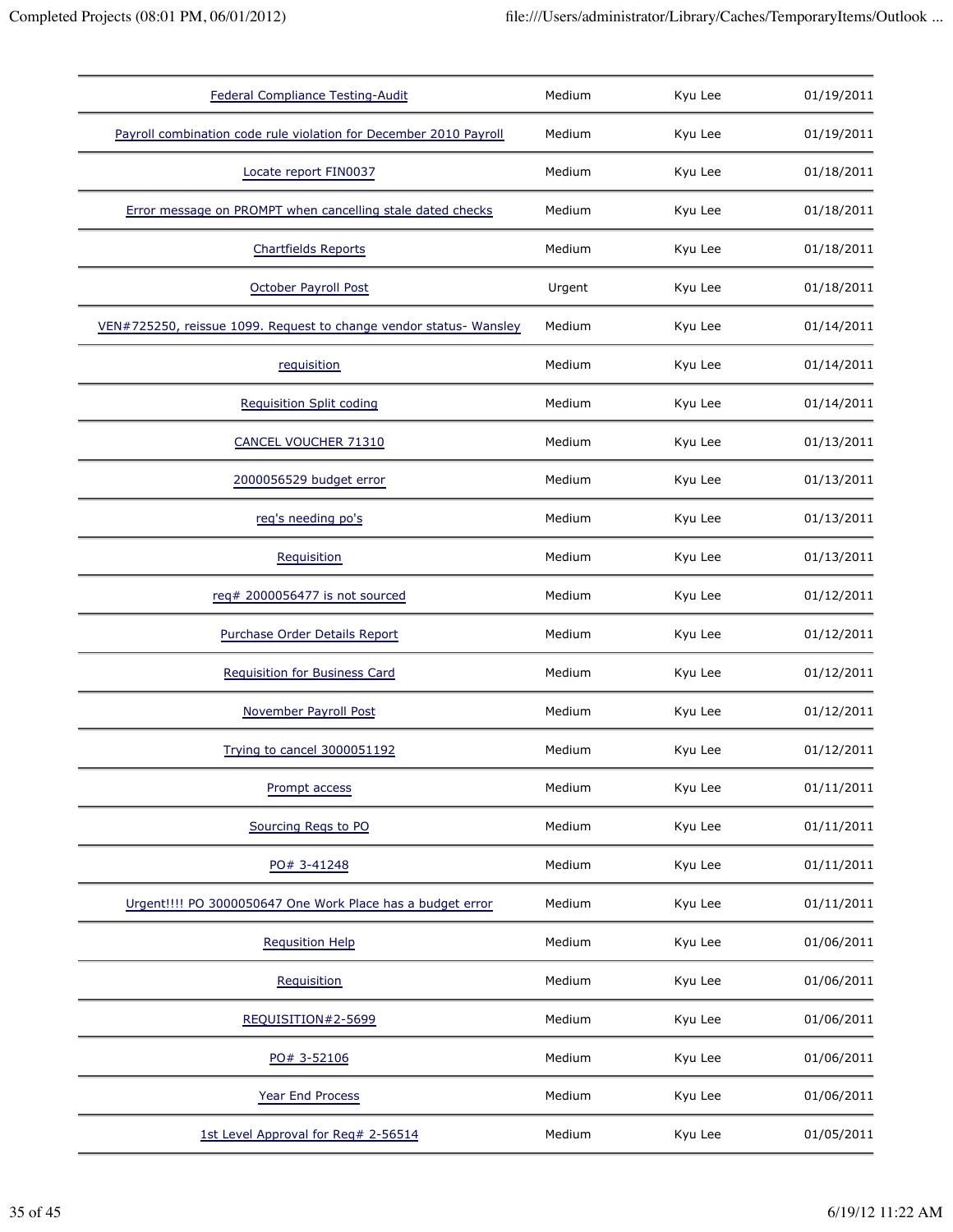| <b>Promt-Finance Access</b>                                                           | Medium | Kyu Lee                   | 01/04/2011 |
|---------------------------------------------------------------------------------------|--------|---------------------------|------------|
| equisition 2000054222.                                                                | Medium | Kyu Lee                   | 01/04/2011 |
| Cancel Req 2000056171                                                                 | Medium | Kyu Lee                   | 01/04/2011 |
| req #55930, Source PO                                                                 | Urgent | Kyu Lee                   | 12/16/2010 |
| Vendor 604147 prints with duplicated address                                          | Medium | Kyu Lee                   | 12/14/2010 |
| Voucher 70297 / PO 50386                                                              | Medium | Kyu Lee                   | 12/14/2010 |
| Issues with saving information in Promt, Budget Process times out.                    | Medium | Kyu Lee                   | 12/14/2010 |
| My PROMT account for preparing requisitions                                           | Medium | Kyu Lee                   | 12/13/2010 |
| I am constantly receiving this error message when trying to save requisitions. Medium |        | Kyu Lee                   | 12/13/2010 |
| Purchasing redicament                                                                 | Medium | Kyu Lee                   | 12/13/2010 |
| Reg 55985                                                                             | Medium | Kyu Lee                   | 12/13/2010 |
| PO 3000050665                                                                         | Medium | Kyu Lee                   | 12/13/2010 |
| payroll journal entry                                                                 | Medium | Kyu Lee                   | 12/09/2010 |
| URGENT- # 55287                                                                       | Medium | Kyu Lee                   | 12/09/2010 |
| <b>HRPAY Detail report</b>                                                            | Medium | Kyu Lee                   | 12/08/2010 |
| access upgrades for Marie Kobase & MaryBeth Benvenutti                                | Medium | Kyu Lee                   | 12/08/2010 |
| <b>APVCHR</b> journal breakdown                                                       | Medium | Kyu Lee                   | 12/06/2010 |
| <b>PROMT</b>                                                                          | Medium | Kyu Lee                   | 12/06/2010 |
| Cancelled Req. #2-55607                                                               | Medium | Kyu Lee                   | 12/02/2010 |
| Hotel Shattcuk's invoice - REq#2-55808                                                | Medium | Kyu Lee                   | 12/02/2010 |
| <b>Access For Prom</b>                                                                | Medium | Kyu Lee                   | 12/02/2010 |
| Load benefit journal                                                                  | Medium | Kyu Lee                   | 12/01/2010 |
| Run PCC_PY_DATA_ACCT_NO_ENC                                                           | Medium | Kyu Lee                   | 12/01/2010 |
| missing prompt data from 11/05/10                                                     | Medium | Raghuvir Goradia          | 11/30/2010 |
| <b>PeopleSoft Payroll Processing Accomodations</b>                                    | Medium | Raghuvir Goradia          | 11/30/2010 |
| PeopleSoft Access - priority for Michelle Lenh                                        | Medium | Raghuvir Goradia, Kit Hui | 11/30/2010 |
| POs don't budget check                                                                | Medium | Kyu Lee                   | 11/29/2010 |
| Mike Lenehan's notification issue                                                     | Medium | Kyu Lee                   | 11/23/2010 |
| budget upload                                                                         | Medium | Kyu Lee                   | 11/22/2010 |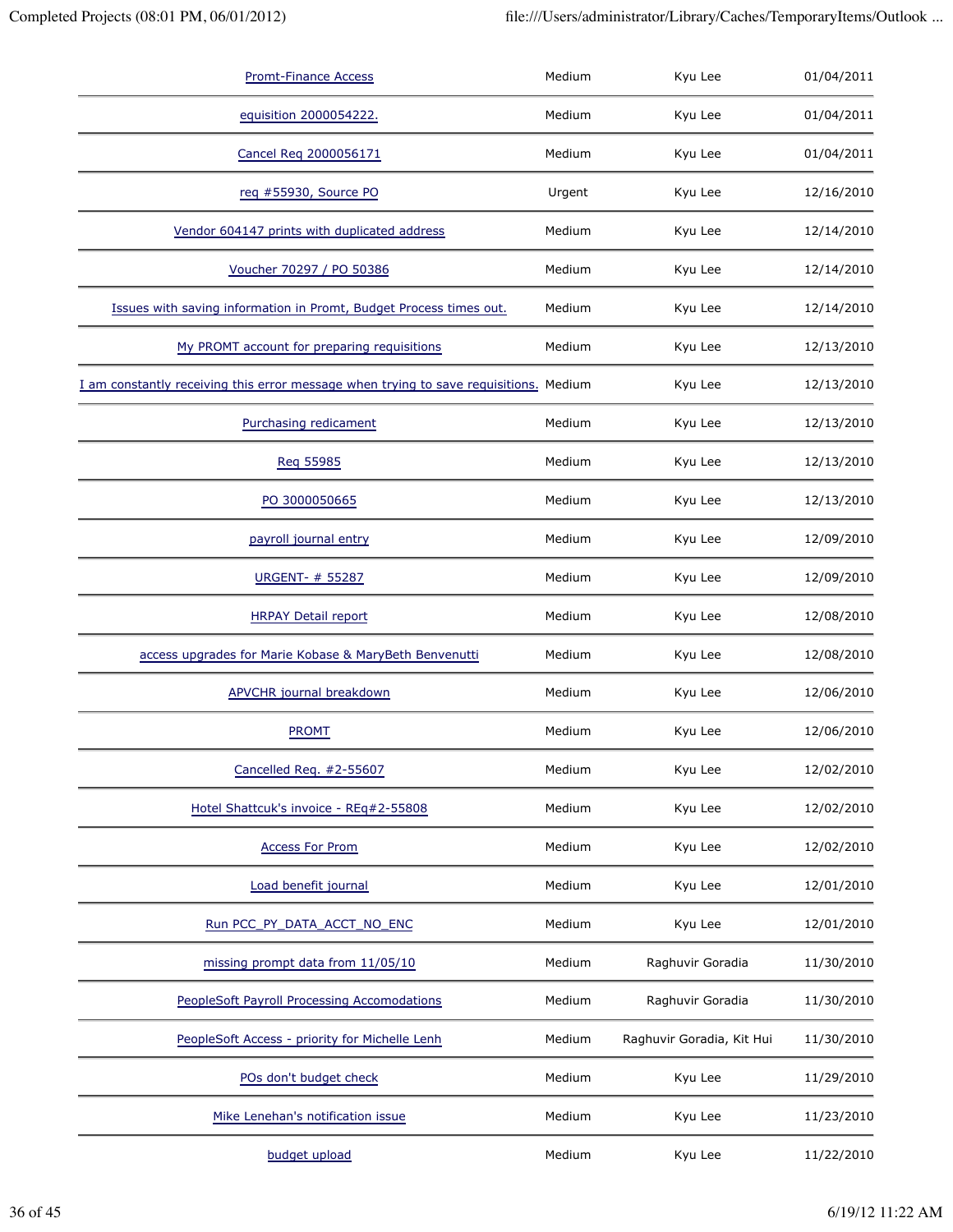| Requisition 2000055309, KK sync                                                                        | Medium | Kyu Lee          | 11/22/2010 |
|--------------------------------------------------------------------------------------------------------|--------|------------------|------------|
| Unable to save requisitions in PROMT                                                                   | Medium | Kyu Lee          | 11/22/2010 |
| Reg#2-54275                                                                                            | Medium | Kyu Lee          | 11/22/2010 |
| Voucher 69570                                                                                          | Medium | Kyu Lee          | 11/16/2010 |
| 1099 correction                                                                                        | Medium | Kyu Lee          | 11/16/2010 |
| <b>Department Chair Access</b>                                                                         | Medium | Kyu Lee          | 11/05/2010 |
| <b>UPLOAD BUDGET JOURNAL</b>                                                                           | Medium | Kyu Lee          | 11/04/2010 |
| Reg#2-54629                                                                                            | Medium | Kyu Lee          | 11/02/2010 |
| FW: Budget error Req # 2000051880/ PO # 3000050585                                                     | Medium | Kyu Lee          | 11/02/2010 |
| payroll adjustments                                                                                    | Medium | Kyu Lee          | 11/02/2010 |
| teach us how to upload journal entries - Kyu needs someone one else to do it Medium                    |        | Kyu Lee          | 11/02/2010 |
| Reversal voucher access                                                                                | Medium | Kyu Lee          | 11/02/2010 |
| The Assignment process doesn't show DSPS and EOPS Students to be<br>scheduled for Appointments process | Urgent | Raghuvir Goradia | 10/28/2010 |
| new codings                                                                                            | Medium | Kyu Lee          | 10/27/2010 |
| Payment Information drill down access for Kanika Paris                                                 | Medium | Kyu Lee          | 10/27/2010 |
| Budget Error for Measure A Form #710 for PO 3000049199                                                 | Medium | Kyu Lee          | 10/27/2010 |
| Software Analyst hiring committee meeting                                                              | Medium | Kyu Lee          | 10/27/2010 |
| <b>Chair Person Access</b>                                                                             | Medium | Kit Hui, Kyu Lee | 10/27/2010 |
| Past Due June, July, Aug and Sept pmt Bay Area News Group Acct #2053193                                | Medium | Kyu Lee          | 10/27/2010 |
| prelim ProRata, combo pre-audit                                                                        | Medium | Kyu Lee          | 10/27/2010 |
| expense data for Brandon                                                                               | Medium | Kyu Lee          | 10/27/2010 |
| Payroll Combo error                                                                                    | Medium | Kyu Lee          | 10/27/2010 |
| Develop an App engine to update code for taxes in payroll                                              | Urgent | Kyu Lee          | 10/27/2010 |
| Combo Code error                                                                                       | Medium | Kyu Lee          | 10/26/2010 |
| run a query for me                                                                                     | Medium | Kyu Lee          | 10/26/2010 |
| journals where I clicked bypass budget check                                                           | Medium | Kyu Lee          | 10/26/2010 |
| Requisition #54995                                                                                     | Medium | Kyu Lee          | 10/26/2010 |
| 2000053177, Pre-encumbrance                                                                            | Medium | Kyu Lee          | 10/26/2010 |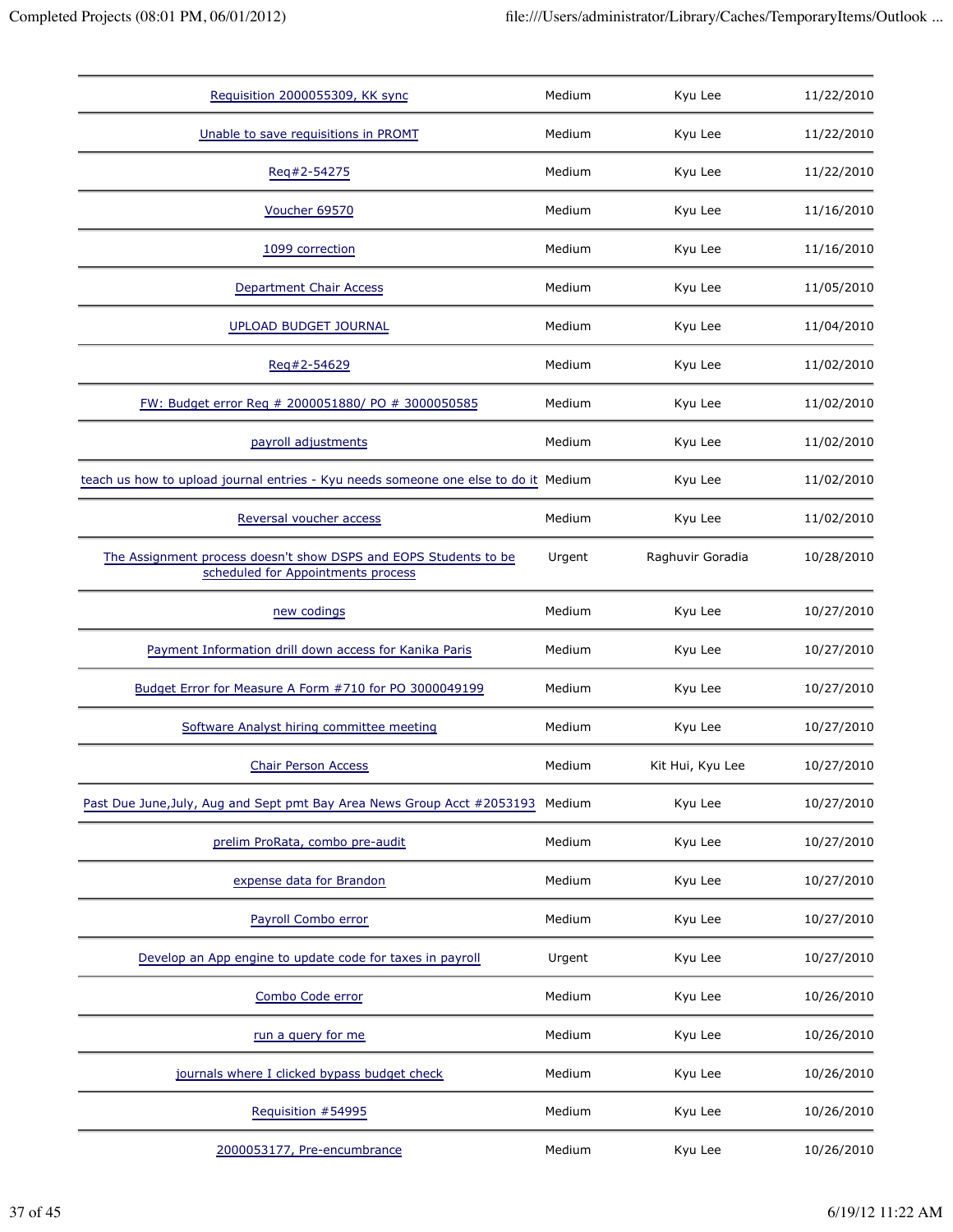| <b>Security Clearance Clarification</b>                                 | Medium | Kyu Lee                      | 10/21/2010 |
|-------------------------------------------------------------------------|--------|------------------------------|------------|
| Journal List                                                            | Medium | Kyu Lee                      | 10/21/2010 |
| Voucher# 00067508                                                       | Medium | Kyu Lee                      | 10/21/2010 |
| upgrade Sui Song's finance access                                       | Medium | Kyu Lee                      | 10/21/2010 |
| <b>GL</b> interface                                                     | Medium | Dominique Benavides, Kyu Lee | 10/21/2010 |
| Combo code error                                                        | Medium | Kyu Lee                      | 10/21/2010 |
| Un-Encumber Funds                                                       | Medium | Kyu Lee                      | 10/21/2010 |
| <b>Procurement Reconciliation</b>                                       | Medium | Kyu Lee                      | 10/21/2010 |
| <b>BTR</b> approvals                                                    | Medium | Kyu Lee                      | 10/21/2010 |
| Chartfield combination error on project 2358                            | Medium | Kyu Lee                      | 10/20/2010 |
| PO 50198 / Req 53626 / Sam Clar                                         | Medium | Kyu Lee                      | 10/20/2010 |
| access to data warehouse                                                | Medium | Kyu Lee                      | 10/20/2010 |
| <b>Access to Run Query</b>                                              | Medium | Kyu Lee                      | 10/19/2010 |
| <b>Reg Cancelation</b>                                                  | Medium | Kyu Lee                      | 10/19/2010 |
| Pls Cancel Regs. 51607 and 52918 in my queue                            | Medium | Kyu Lee                      | 10/19/2010 |
| 2000053842 budget issue                                                 | Medium | Kyu Lee                      | 10/19/2010 |
| department budget changes                                               | Medium | Kyu Lee                      | 10/19/2010 |
| access journals for Dominique Benavides                                 | Medium | Kyu Lee                      | 10/18/2010 |
| Report Request from Vincent Koo                                         | Medium | Kyu Lee                      | 10/18/2010 |
| Ed Services/ IT Staff Meeting                                           | Medium | Kyu Lee                      | 10/15/2010 |
| nVision mod for Susan Rinne                                             | Medium | Kyu Lee                      | 10/15/2010 |
| <b>Budget Transfer access to David Betts</b>                            | Medium | Kyu Lee                      | 10/11/2010 |
| Query Results - COE Upload vs HRPAY Revised 9.22.2010                   | Medium | Kyu Lee                      | 10/11/2010 |
| invalid chartfield                                                      | Medium | Kyu Lee                      | 10/11/2010 |
| <b>Requisition Problem</b>                                              | Medium | Kyu Lee                      | 10/11/2010 |
| 2009-2010 payroll adjustments Need                                      | Medium | Kyu Lee                      | 10/11/2010 |
| Remove Budget Transfer from all but Ron Gerhard and Marybeth Benvenutti | Medium | Kyu Lee                      | 10/05/2010 |
| <b>Budget Transfer report link</b>                                      | Medium | Kyu Lee                      | 10/05/2010 |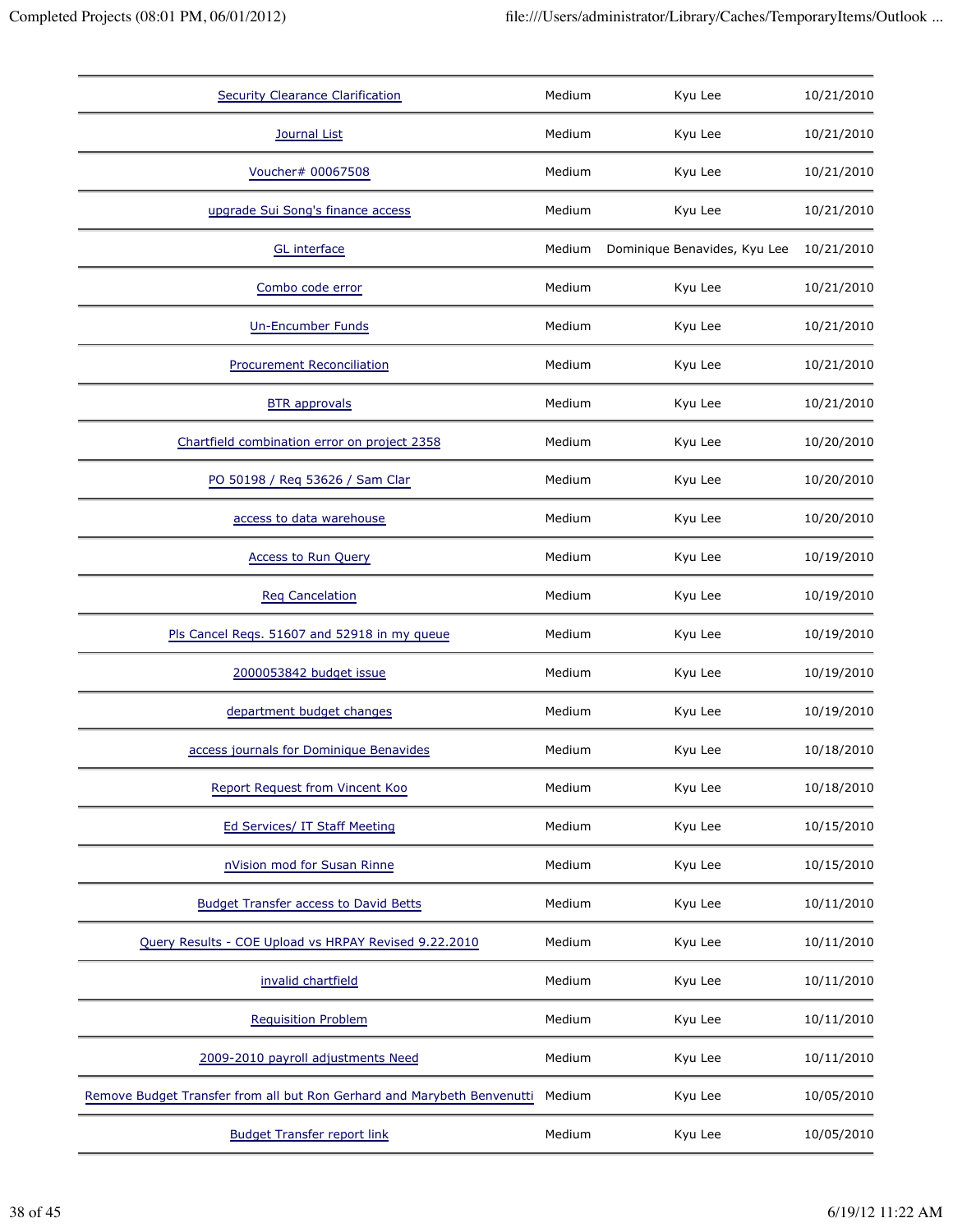| <b>Budget Overview Access</b>                     | Medium | Kyu Lee                      | 10/04/2010 |
|---------------------------------------------------|--------|------------------------------|------------|
| REQ 200054477                                     | Medium | Kyu Lee                      | 10/04/2010 |
| over charge tuition \$12,815.60 (fall 2009)       | Medium | Dominique Benavides          | 10/04/2010 |
| RCL employee paycheck                             | Medium | Raghuvir Goradia             | 09/30/2010 |
| PCT 10009496 Payroll adjustment                   | Medium | Kyu Lee                      | 09/27/2010 |
| new obj code/string- Journal won't post 20991     | Medium | Kyu Lee                      | 09/24/2010 |
| Printer near copy machine                         | Medium | Kyu Lee                      | 09/24/2010 |
| journal entry 20679                               | Medium | Kyu Lee                      | 09/24/2010 |
| <b>Credit Card Transaction report</b>             | Medium | Kyu Lee                      | 09/24/2010 |
| Chartfield combination error on project 2358      | Medium | Kyu Lee                      | 09/24/2010 |
| Req. #2000053427 - Status Unknown                 | Medium | Kyu Lee                      | 09/24/2010 |
| <b>Open Accounts</b>                              | Medium | Kyu Lee                      | 09/24/2010 |
| <b>IMPORTANT FW: cancelling requisitions</b>      | Medium | Kyu Lee                      | 09/23/2010 |
| Payment details for FCMAT                         | Medium | Kyu Lee                      | 09/23/2010 |
| Fringe Allocation break down by fund              | Medium | Kyu Lee                      | 09/22/2010 |
| PD_PAYROLL_BY_ACCOUNT, query issue                | Medium | Kyu Lee                      | 09/21/2010 |
| <b>PROMT Training</b>                             | Medium | Raghuvir Goradia, Kyu Lee    | 09/20/2010 |
| Berkeley studetn refund                           | Medium | Dominique Benavides, Kyu Lee | 09/20/2010 |
| Account code SETID issue                          | High   | Kyu Lee                      | 09/20/2010 |
| <b>Budget upload in Finance</b>                   | High   | Kyu Lee                      | 09/20/2010 |
| Which codes to Use                                | Medium | Raghuvir Goradia             | 09/17/2010 |
| <b>PERS Reporting</b>                             | Medium | Raghuvir Goradia             | 09/17/2010 |
| Positive Pay Report                               | Medium | Raghuvir Goradia             | 09/17/2010 |
| cannot save a requisition                         | Medium | Kyu Lee                      | 09/17/2010 |
| FY budget expenditure report, by vendor, by year- | Medium | Kyu Lee                      | 09/17/2010 |
| Daily cycle for stale dated checks                | Medium | Kyu Lee                      | 09/17/2010 |
| Checks print error                                | Medium | Dominique Benavides, Kyu Lee | 09/17/2010 |
| missing voucher                                   | Medium | Dominique Benavides, Kyu Lee | 09/17/2010 |
| Error Msg in PROMT/No Budget Exists               | Medium | Kyu Lee                      | 09/16/2010 |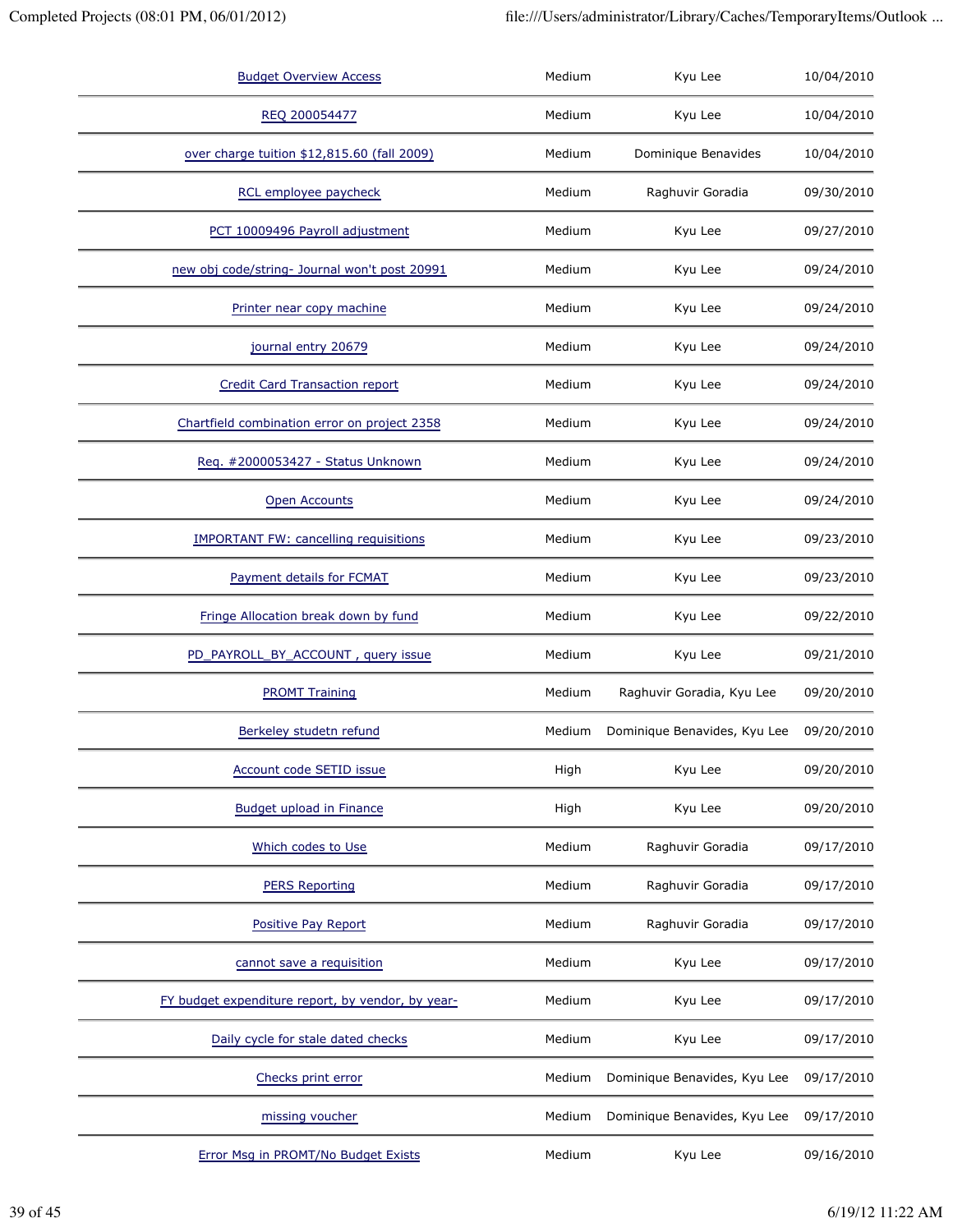| Second copy of an invoice                               | Medium | Kyu Lee             | 09/15/2010 |
|---------------------------------------------------------|--------|---------------------|------------|
| Req. #53152                                             | Medium | Kyu Lee             | 09/15/2010 |
| <b>REQ 53312</b>                                        | Medium | Kyu Lee             | 09/15/2010 |
| Department SYNC in HR                                   | Medium | Kyu Lee             | 09/14/2010 |
| Payroll details of Alexis, FY 2010                      | Medium | Kyu Lee             | 09/13/2010 |
| access to finance data warehouse queries                | Medium | Kyu Lee             | 09/13/2010 |
| Kaiser file sort                                        | Medium | Kyu Lee             | 09/13/2010 |
| unposted g/l posted commitment controll                 | Medium | Kyu Lee             | 09/13/2010 |
| <b>Approval of Requistions and Invoices</b>             | Medium | Kyu Lee             | 09/13/2010 |
| Req. #53152                                             | Medium | Kyu Lee             | 09/13/2010 |
| Payroll with errors                                     | Medium | Kyu Lee             | 09/13/2010 |
| Salary Adjustment: 2009-10 CalWORKs Budget- Project 993 | Medium | Kyu Lee             | 09/10/2010 |
| <b>Print Receipts</b>                                   | Medium | Dominique Benavides | 09/10/2010 |
| Requisition not showing in manager's queue              | Medium | Kyu Lee             | 09/10/2010 |
| A/P Worklist Queue                                      | Medium | Kyu Lee             | 09/10/2010 |
| Budget load Fund 63                                     | Medium | Kyu Lee             | 09/09/2010 |
| <b>Budget load Fund 68</b>                              | Medium | Kyu Lee             | 09/09/2010 |
| Manager's Approval for Requisitions Cost Center 133     | Medium | Kyu Lee             | 09/09/2010 |
| cost center 126 second level approval                   | Medium | Kyu Lee             | 09/08/2010 |
| Finance enhancements list                               | Medium | Kyu Lee             | 09/07/2010 |
| List of employees have access to Journal Edit           | Medium | Kyu Lee             | 09/07/2010 |
| Remove Ava's and Mike lenahan's journal edit access.    | Medium | Kyu Lee             | 09/07/2010 |
| journal 17221                                           | Medium | Kyu Lee             | 09/07/2010 |
| Salary query                                            | Medium | Kyu Lee             | 09/07/2010 |
| PO not sourced                                          | Medium | Kyu Lee             | 09/07/2010 |
| Revenue budget load                                     | High   | Kyu Lee             | 09/07/2010 |
| Import revenue fund 11                                  | Medium | Kyu Lee             | 09/03/2010 |
| <b>Budget Transfer journal report</b>                   | Medium | Kyu Lee             | 09/03/2010 |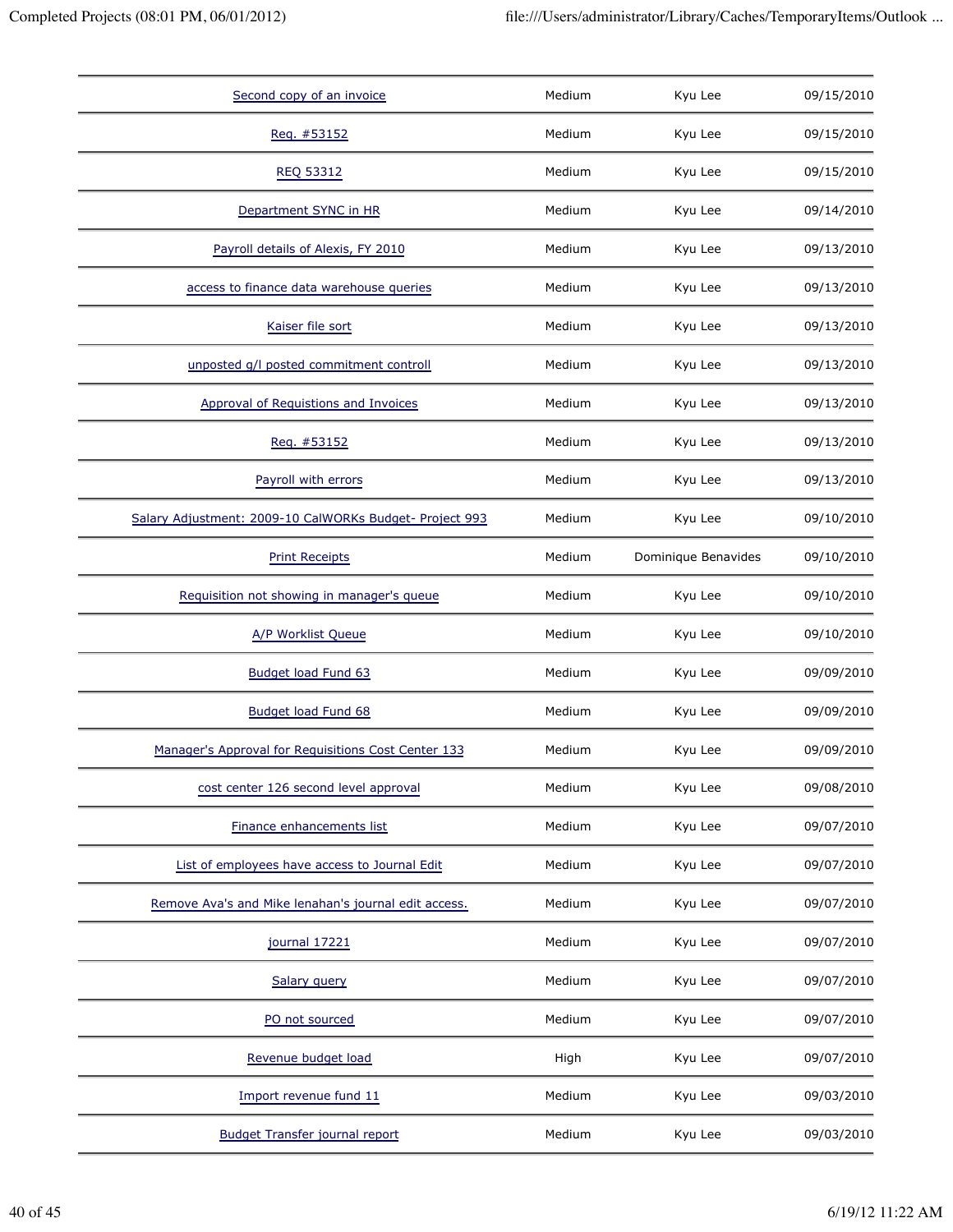| Post journals reviewed                                                                                     | Medium | Kyu Lee          | 09/03/2010 |
|------------------------------------------------------------------------------------------------------------|--------|------------------|------------|
| 9161 can't see SA                                                                                          | Medium | Kyu Lee          | 09/03/2010 |
| Financial Aid couty process                                                                                | Medium | Kyu Lee          | 09/03/2010 |
| Payroll adjustment, emplid 10000550                                                                        | Medium | Kyu Lee          | 09/03/2010 |
| AP weekly run                                                                                              | Medium | Kyu Lee          | 09/02/2010 |
| Budget code needs to be corrected on Department Budget in HR                                               | Urgent | Kyu Lee          | 09/02/2010 |
| AP Year End process                                                                                        | Urgent | Kyu Lee          | 09/02/2010 |
| Requisition Problems When Arthur Rosete Prepares CC:231 Requisitions                                       | Medium | Kyu Lee          | 09/01/2010 |
| Chartfield combination error on project 2358                                                               | Medium | Kyu Lee          | 09/01/2010 |
| Add Date of Hire to Current Query for Evaluations                                                          | Medium | Raghuvir Goradia | 09/01/2010 |
| <b>LTD Deduction</b>                                                                                       | Medium | Raghuvir Goradia | 09/01/2010 |
| give Ofelia access to copy journal                                                                         | Medium | Kyu Lee          | 09/01/2010 |
| Requisition Approval History Route                                                                         | Medium | Kyu Lee          | 09/01/2010 |
| Merritt gets old signature                                                                                 | Medium | Kyu Lee          | 09/01/2010 |
| Margaret Keeley's access and train                                                                         | Medium | Kyu Lee          | 09/01/2010 |
| Promt is Slow                                                                                              | Medium | Raghuvir Goradia | 08/31/2010 |
| AP voucher year end report                                                                                 | Medium | Kyu Lee          | 08/27/2010 |
| Meeting with Marybeth, Susan                                                                               | Medium | Kyu Lee          | 08/27/2010 |
| Cost Center 251 - new VPI Dr. Rebecca J. Kenney at College of Alameda                                      | Medium | Kyu Lee          | 08/27/2010 |
| Cancel a REQ                                                                                               | Medium | Kyu Lee          | 08/27/2010 |
| Payment detail report                                                                                      | Medium | Kyu Lee          | 08/25/2010 |
| Schedule Journal generator for SF to GL                                                                    | Medium | Kyu Lee          | 08/25/2010 |
| Jannett Jackson's worklist                                                                                 | Medium | Kyu Lee          | 08/25/2010 |
| Cash Balance deduction doesn't show on Payroll Register or Review Paycheck Medium<br>for employee 10003847 |        | Raghuvir Goradia | 08/25/2010 |
| Reg. 53312                                                                                                 | Medium | Kyu Lee          | 08/24/2010 |
| Delete voucher                                                                                             | Medium | Kyu Lee          | 08/24/2010 |
| Payroll Adjustment for Ayele Lemma                                                                         | Medium | Kyu Lee          | 08/24/2010 |
| Trust Fund check printing issue                                                                            | Medium | Kyu Lee          | 08/24/2010 |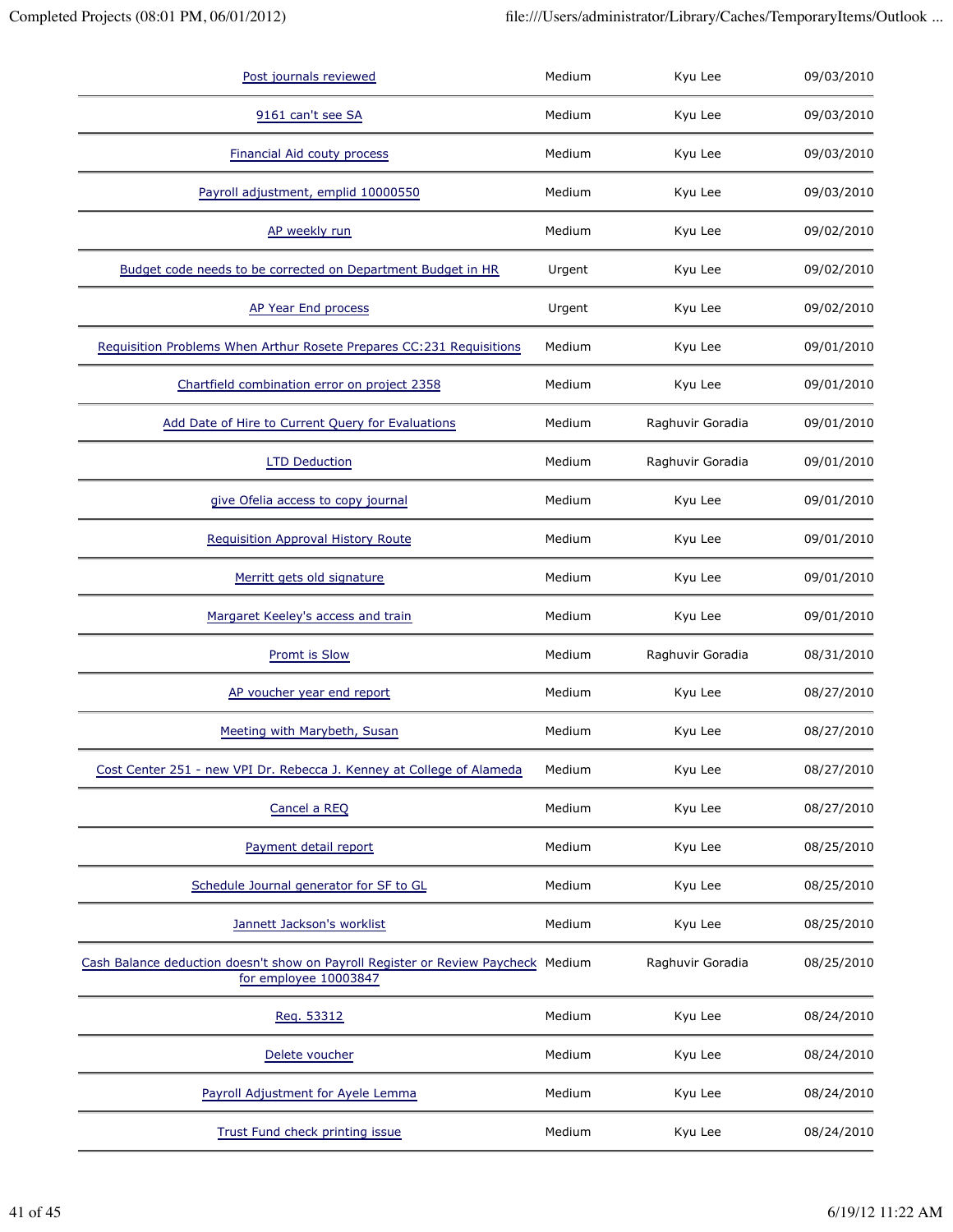| Department 255 workflow route                               | Medium | Kyu Lee                      | 08/24/2010 |
|-------------------------------------------------------------|--------|------------------------------|------------|
| Cannot Locate Leave Plan in PeopleSoft                      | Medium | Raghuvir Goradia             | 08/23/2010 |
| Workflow route change for Jacob NG                          | Medium | Kyu Lee                      | 08/20/2010 |
| 2010 Payroll Accurual journal import                        | Medium | Kyu Lee                      | 08/20/2010 |
| Police Department transactions break down                   | Medium | Kyu Lee                      | 08/20/2010 |
| Student Refund checks didn't print                          | Medium | Kyu Lee                      | 08/20/2010 |
| <b>Meeting with Finance</b>                                 | Medium | Kyu Lee                      | 08/20/2010 |
| PO list by Req requestor                                    | Medium | Kyu Lee                      | 08/19/2010 |
| Trust fund check - Berkeley's new signature not implemented | Medium | Kyu Lee                      | 08/19/2010 |
| Merritt Trust Fund check printed with incorrect signature   | Medium | Kyu Lee                      | 08/19/2010 |
| query for Non PO cancellation and voids for FY 09-10        | Medium | Kyu Lee                      | 08/19/2010 |
| Payroll Error Message                                       | Medium | Raghuvir Goradia             | 08/18/2010 |
| <b>Access</b>                                               | Medium | Kyu Lee                      | 08/17/2010 |
| Data Warehouse                                              | Medium | Kyu Lee                      | 08/17/2010 |
| Open Purchase Orders to date                                | Medium | Kyu Lee                      | 08/17/2010 |
| <b>AP Weekly Cycle</b>                                      | Medium | Kyu Lee                      | 08/17/2010 |
| Fringe Allocation Journal repost                            | Medium | Kyu Lee                      | 08/17/2010 |
| benefit journals                                            | Medium | Kyu Lee                      | 08/17/2010 |
| <b>Salary Query</b>                                         | Medium | Kyu Lee                      | 08/17/2010 |
| Please Cancel Req. it can no longer be filled               | Medium | Kyu Lee                      | 08/17/2010 |
| error on benefit reversal                                   | Medium | Kyu Lee                      | 08/17/2010 |
| payment was applied to financial adj                        | Medium | Dominique Benavides          | 08/17/2010 |
| Close PO                                                    | Medium | Kyu Lee                      | 08/16/2010 |
| <b>PERS</b>                                                 | Medium | Raghuvir Goradia             | 08/16/2010 |
| Apprentice wage setup                                       | Medium | Raghuvir Goradia             | 08/16/2010 |
| Can't Logon CS Resources                                    | Medium | Kit Hui, Kyu Lee             | 08/16/2010 |
| RCA pay group                                               | Medium | Raghuvir Goradia             | 08/13/2010 |
| <b>Financial Aid Couty file</b>                             | Medium | Dominique Benavides, Kyu Lee | 08/13/2010 |
| AP daily process for the previous year                      | Medium | Kyu Lee                      | 08/12/2010 |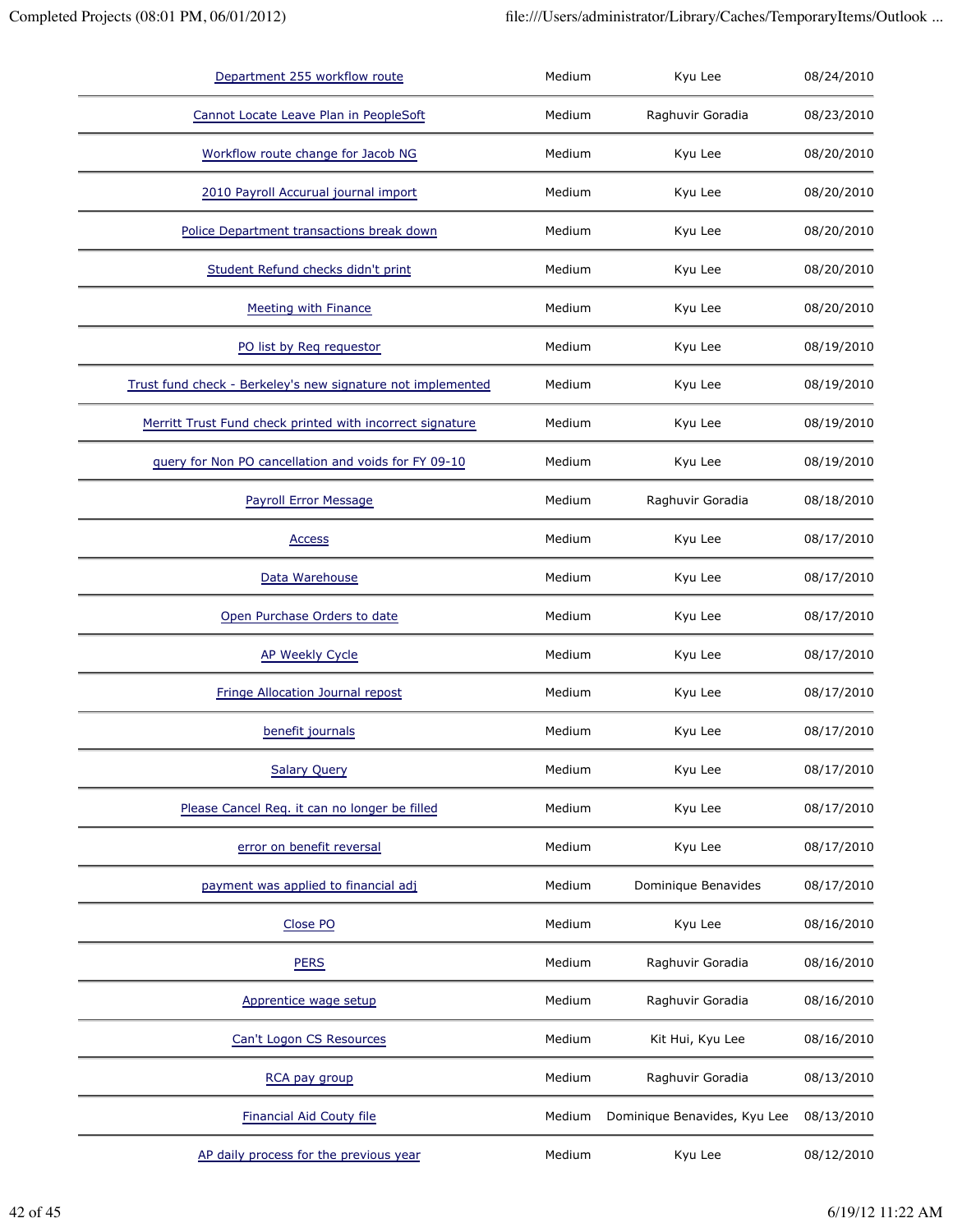| access for Dettie DelRosario                                            | Medium | Kyu Lee                      | 08/12/2010 |
|-------------------------------------------------------------------------|--------|------------------------------|------------|
| access to build combination rules                                       | Medium | Kyu Lee                      | 08/12/2010 |
| Details of APCLS journals                                               | Medium | Kyu Lee                      | 08/12/2010 |
| 1101, 2102 don't match between KK and GL for Period 8,9,10 2010         | Medium | Kyu Lee                      | 08/12/2010 |
| Payroll Error report                                                    | Urgent | Kyu Lee                      | 08/12/2010 |
| P11, 2010-06 didn't come over                                           | Urgent | Kyu Lee                      | 08/12/2010 |
| AP daily cycle, Print check and copy                                    | Medium | Kyu Lee                      | 08/11/2010 |
| List of Journals with Budget header status V and header status with 'V' | Medium | Kyu Lee                      | 08/11/2010 |
| student refund checks                                                   | Medium | Dominique Benavides, Kyu Lee | 08/10/2010 |
| Payroll adjustment coding issue                                         | Medium | Kyu Lee                      | 08/10/2010 |
| Close PO                                                                | Medium | Kyu Lee                      | 08/10/2010 |
| <b>View Work List For Alice Marez</b>                                   | Medium | Kyu Lee                      | 08/10/2010 |
| close PO 3000046534 Cambium Complete and Paid                           | Medium | Kyu Lee                      | 08/10/2010 |
| <b>Fringe Allocation</b>                                                | Medium | Kyu Lee                      | 08/09/2010 |
| close PO 44618 and PO 44787                                             | Medium | Kyu Lee                      | 08/06/2010 |
| Apple file July 2010                                                    | Medium | Raghuvir Goradia             | 08/06/2010 |
| LGV Issue on June 30 PayCheck                                           | Medium | Raghuvir Goradia             | 08/04/2010 |
| RCL Off-Cycle Addtional Pay what Deductions needs to be taken?          | Medium | Raghuvir Goradia             | 08/04/2010 |
| Retirement Plan for Employee 10001003                                   | Medium | Raghuvir Goradia             | 08/04/2010 |
| guery for misc payroll ded                                              | Medium | Raghuvir Goradia             | 08/04/2010 |
| Access to Savings Plans on Base benefits (set up page)                  | Medium | Raghuvir Goradia             | 08/04/2010 |
| How to generate check register to send to county                        | Medium | Raghuvir Goradia             | 08/04/2010 |
| <b>SETID Error</b>                                                      | Medium | Kyu Lee                      | 08/04/2010 |
| Open Period Mass Update                                                 | Medium | Kyu Lee                      | 08/03/2010 |
| Reg# 2-53194                                                            | Medium | Kyu Lee                      | 08/03/2010 |
| Person with error, Payroll adjustment                                   | Medium | Kyu Lee                      | 08/03/2010 |
| work list                                                               | Medium | Kyu Lee                      | 08/02/2010 |
| <b>Alvin Owens HR Access</b>                                            | Medium | Kyu Lee                      | 07/30/2010 |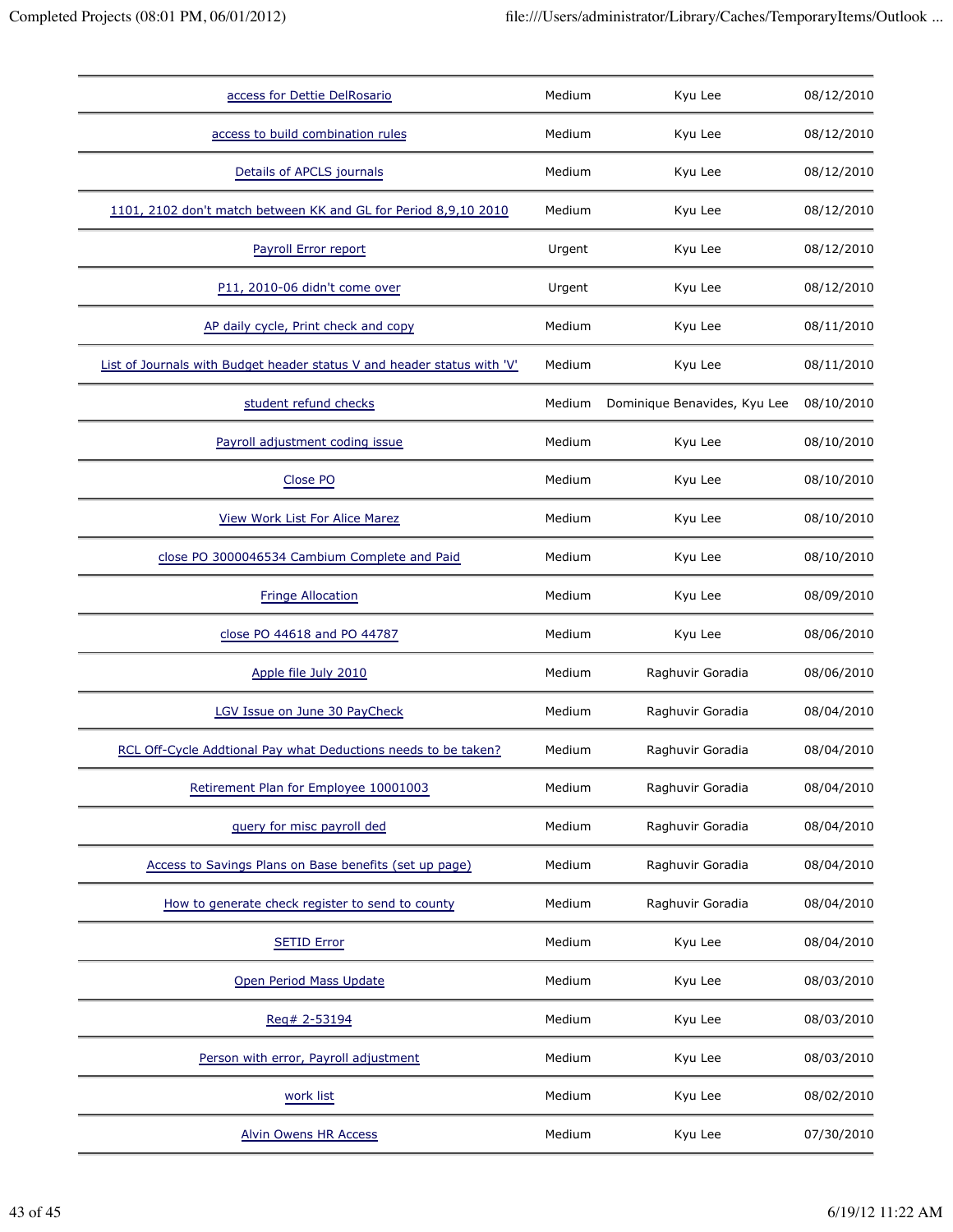| <b>Voucher Finalize</b>                              | Medium | Kyu Lee          | 07/30/2010 |
|------------------------------------------------------|--------|------------------|------------|
| Promt/PeopleSoft                                     | Medium | Kyu Lee          | 07/29/2010 |
| Payroll Adjustment 10004932                          | Medium | Kyu Lee          | 07/29/2010 |
| <b>VOUCHER 67230,67243</b>                           | Medium | Kyu Lee          | 07/29/2010 |
| Changing P.O. project numbers to 0938                | Medium | Kyu Lee          | 07/29/2010 |
| Manager Query ISSUE=413 PROJ=17                      | Medium | Raghuvir Goradia | 07/29/2010 |
| rolling positions in finance                         | Medium | Raghuvir Goradia | 07/29/2010 |
| Payroll Adjustment 10004861                          | Medium | Kyu Lee          | 07/29/2010 |
| <b>PROMT Access for Atlas</b>                        | Medium | Kyu Lee          | 07/29/2010 |
| Promt/PeopleSoft                                     | High   | Raghuvir Goradia | 07/29/2010 |
| Payment Status for Jason Zalinski Req 45775 PO 42155 | Medium | Kyu Lee          | 07/28/2010 |
| Req 53111                                            | Medium | Kyu Lee          | 07/28/2010 |
| Vouchers created in the new fiscal year              | Medium | Kyu Lee          | 07/27/2010 |
| Budget OverView Access to Horace Graham              | Medium | Kyu Lee          | 07/27/2010 |
| RE: Req 52704 / PO 48608 / John Pang                 | Medium | Kyu Lee          | 07/27/2010 |
| req#2000048893, please push fund back to the acct.   | Medium | Kyu Lee          | 07/27/2010 |
| Reversal Voucher for 00058869                        | Medium | Kyu Lee          | 07/26/2010 |
| Test environment for Vu                              | Medium | Kyu Lee          | 07/26/2010 |
| Budget Transfer Access to Ron Perez and Linda Garcia | Medium | Kyu Lee          | 07/26/2010 |
| Reopen 3-46243, 3-46242, 3-46244, & 3-46239          | Medium | Kyu Lee          | 07/26/2010 |
| budget check override for PO                         | Medium | Kyu Lee          | 07/23/2010 |
| <b>New Manager Training Session Binder</b>           | Medium | Kyu Lee          | 07/23/2010 |
| Stale dated checks processed with regular cycle      | Medium | Kyu Lee          | 07/23/2010 |
| Marie Hampton, the new buyer's PROMT profile         | Medium | Kyu Lee          | 07/22/2010 |
| reg 52931 denied                                     | Medium | Kyu Lee          | 07/21/2010 |
| Alexander, Alexis payroll adjustment                 | Medium | Kyu Lee          | 07/21/2010 |
| Requisition still shows error after budget override  | Medium | Kyu Lee          | 07/21/2010 |
| Promt/PeopleSoft                                     | Medium | Kyu Lee          | 07/21/2010 |
| <b>Use Tax Percentage</b>                            | Medium | Kyu Lee          | 07/21/2010 |